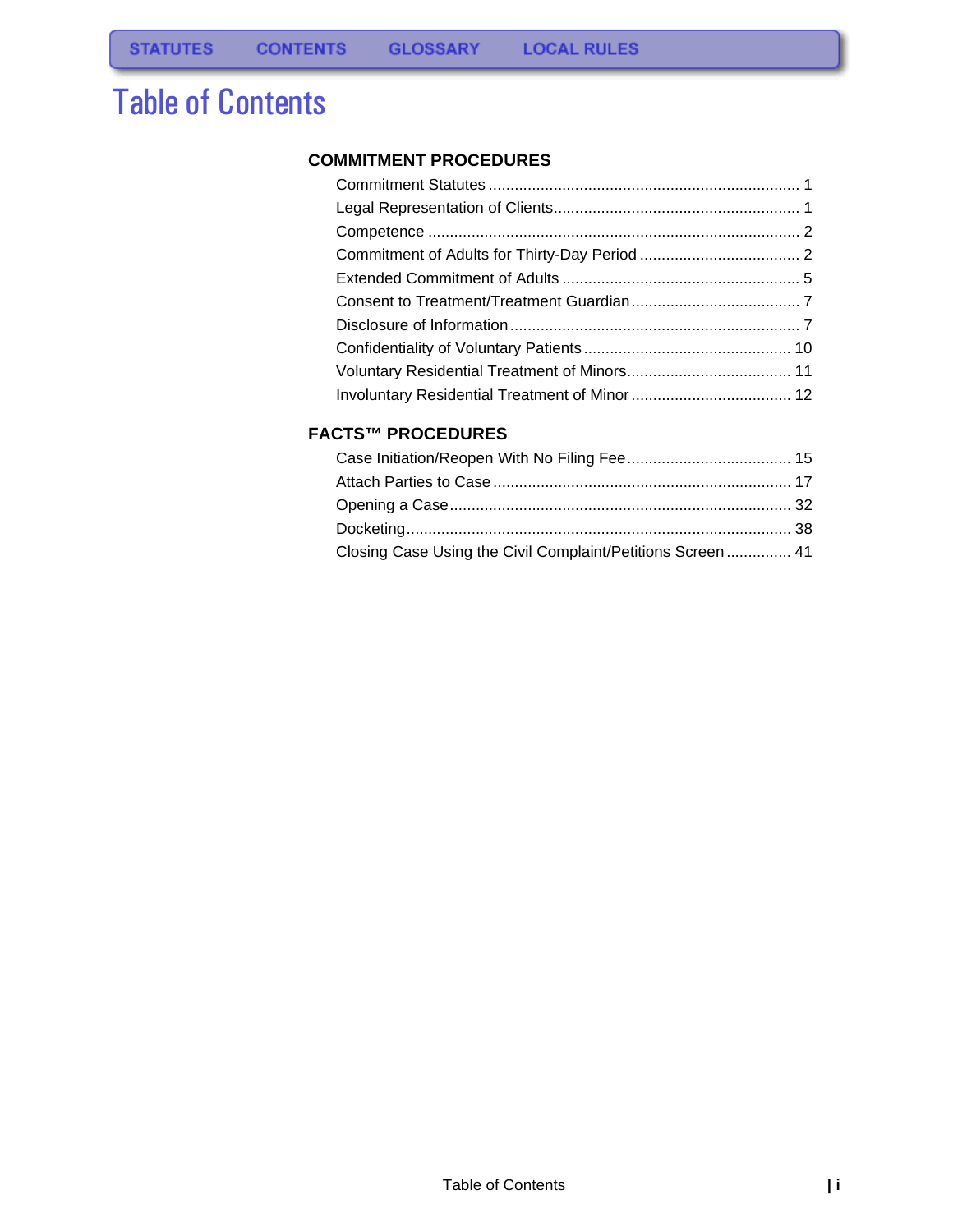**STATUTES CONTENTS GLOSSARY LOCAL RULES** 

# <span id="page-1-0"></span>Chapter 1: Commitment Procedures

# <span id="page-1-1"></span>Section 1-1: Commitment Statutes

| <b>Adult: Thirty-Day</b>                                         | NMSA 1978, § 43-1-11      |
|------------------------------------------------------------------|---------------------------|
| <b>Adult: Extended</b>                                           | NMSA 1978, § 43-1-12      |
| <b>Adult: Consent to Treatment/</b><br><b>Treatment Guardian</b> | NMSA 1978, § 43-1-15      |
| <b>Adult: Alcoholism and Substance</b><br>Abuse                  | <b>NMSA 1978, §43-2-9</b> |
| <b>Minor: Voluntary Residential</b><br><b>Treatment</b>          | NMSA 1978, § 32A-6-12     |
| <b>Minor: Involuntary Residential</b><br><b>Treatment</b>        | NMSA 1978, § 32A-6-13     |
| Minor: Consent to Treatment/<br>Treatment Guardian               | NMSA 1978, § 32A-6-14     |



#### **CAUTION | SEQUESTERED CASES**

Please note that commitment cases are not public record.

## <span id="page-1-2"></span>Section 1-2: Legal Representation of Clients

**NMSA 1978, § 43-1-4**

| <b>Representation by Counsel</b> | All clients shall be represented by counsel at<br>all proceedings under the code, and shall be<br>entitled to obtain advice of counsel at any time<br>regarding their status under the code.                                                                                                                                                                                                                       |
|----------------------------------|--------------------------------------------------------------------------------------------------------------------------------------------------------------------------------------------------------------------------------------------------------------------------------------------------------------------------------------------------------------------------------------------------------------------|
| <b>Appointment of Counsel</b>    | When a client has not retained his own<br>attorney and is unable to do so, the court<br>shall appoint counsel to represent him.<br>When appointing counsel, the court shall<br>give preference to nonprofit organizations<br>offering representation to mentally ill and<br>developmentally disabled persons.<br>When a client is not indigent, he shall be<br>liable for the cost of his legal<br>representation. |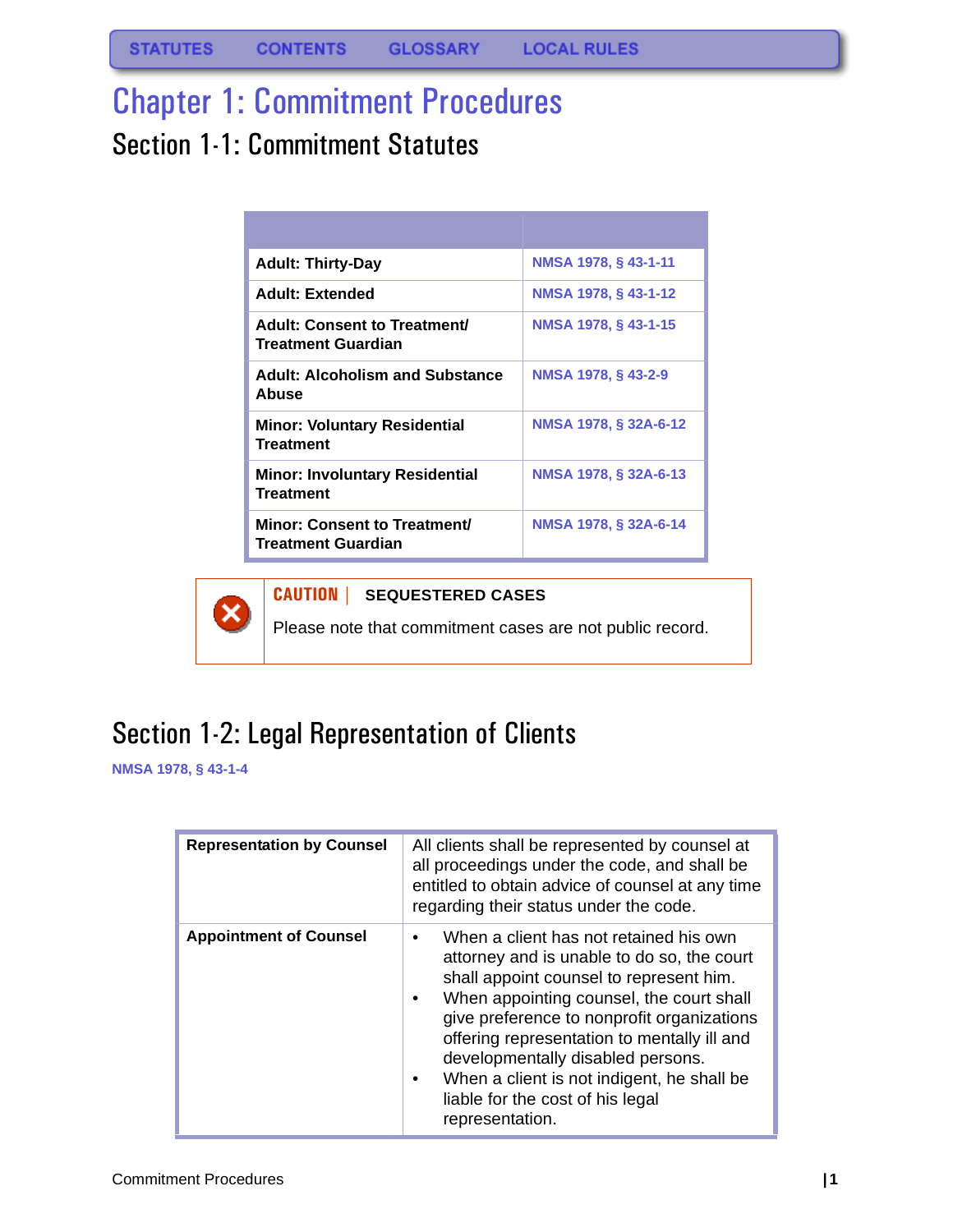### <span id="page-2-0"></span>Section 1-3: Competence

**NMSA 1978, § 43-1-5**

| <b>Competence</b> | Neither the fact that a person has been<br>accepted at or admitted to a hospital or<br>institutional facility, nor the receiving of mental<br>health or developmental disability treatment<br>services, shall constitute a sufficient basis for a<br>finding of incompetence or the denial of any<br>right or benefit of whatever nature which he<br>would have otherwise. |
|-------------------|----------------------------------------------------------------------------------------------------------------------------------------------------------------------------------------------------------------------------------------------------------------------------------------------------------------------------------------------------------------------------|

### <span id="page-2-1"></span>Section 1-4: Commitment of Adults for Thirty-Day Period

**NMSA 1978, § 43-1-11**

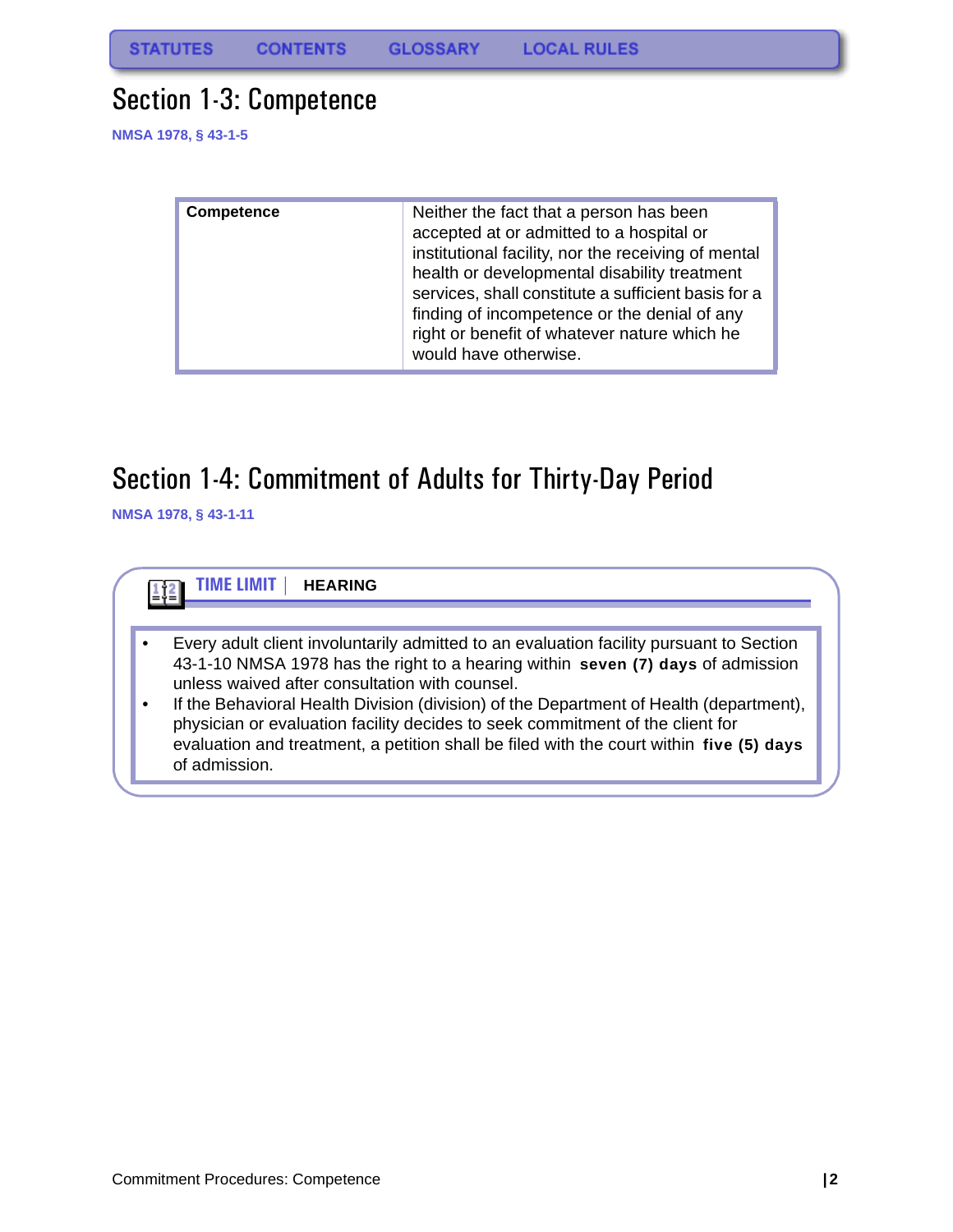**Contract Contract Contract** 

| <b>Petition</b>                  | The petition submitted by a treatment<br>$\bullet$<br>facility shall include a description of the<br>specific behavior or symptoms of the<br>person which evidence a likelihood of<br>serious harm to the him/herself or others<br>and shall include an initial screening report<br>by the evaluating physician individually or<br>with the assistance of a mental health<br>professional or, if a physician is not<br>available, by a mental health professional<br>acceptable to the court.<br>The petition shall list the prospective<br>witnesses for commitment and a summary<br>of the matters to which they will testify.<br>Copies of the petition shall be served on<br>the person and the person's attorney. |
|----------------------------------|------------------------------------------------------------------------------------------------------------------------------------------------------------------------------------------------------------------------------------------------------------------------------------------------------------------------------------------------------------------------------------------------------------------------------------------------------------------------------------------------------------------------------------------------------------------------------------------------------------------------------------------------------------------------------------------------------------------------|
| <b>Hearing</b>                   | At the hearing, the person shall be<br>٠<br>represented by counsel and shall have the<br>right to present evidence on his behalf<br>(including testimony by an independent<br>mental health professional of his own<br>choosing), to cross-examine witnesses<br>and to be present at the hearing.<br>The presence of the person may be<br>waived upon a showing to the court that<br>the person knowingly and voluntarily<br>waives his right to be present.<br>A complete record of all proceedings shall<br>be made.                                                                                                                                                                                                 |
| <b>Commitment for Evaluation</b> | Upon completion of the hearing, the court may<br>order a commitment for evaluation and<br>treatment not to exceed thirty (30) days if the<br>court finds by clear and convincing evidence<br>that:<br>As a result of a mental disorder, the<br>$\bullet$<br>person presents a likelihood of serious<br>harm to himself or others;<br>The person needs and is likely to benefit<br>from the proposed treatment; and<br>The proposed commitment is consistent<br>with the treatment needs of the person and<br>with the least drastic means principle.                                                                                                                                                                   |

and the control of the control of the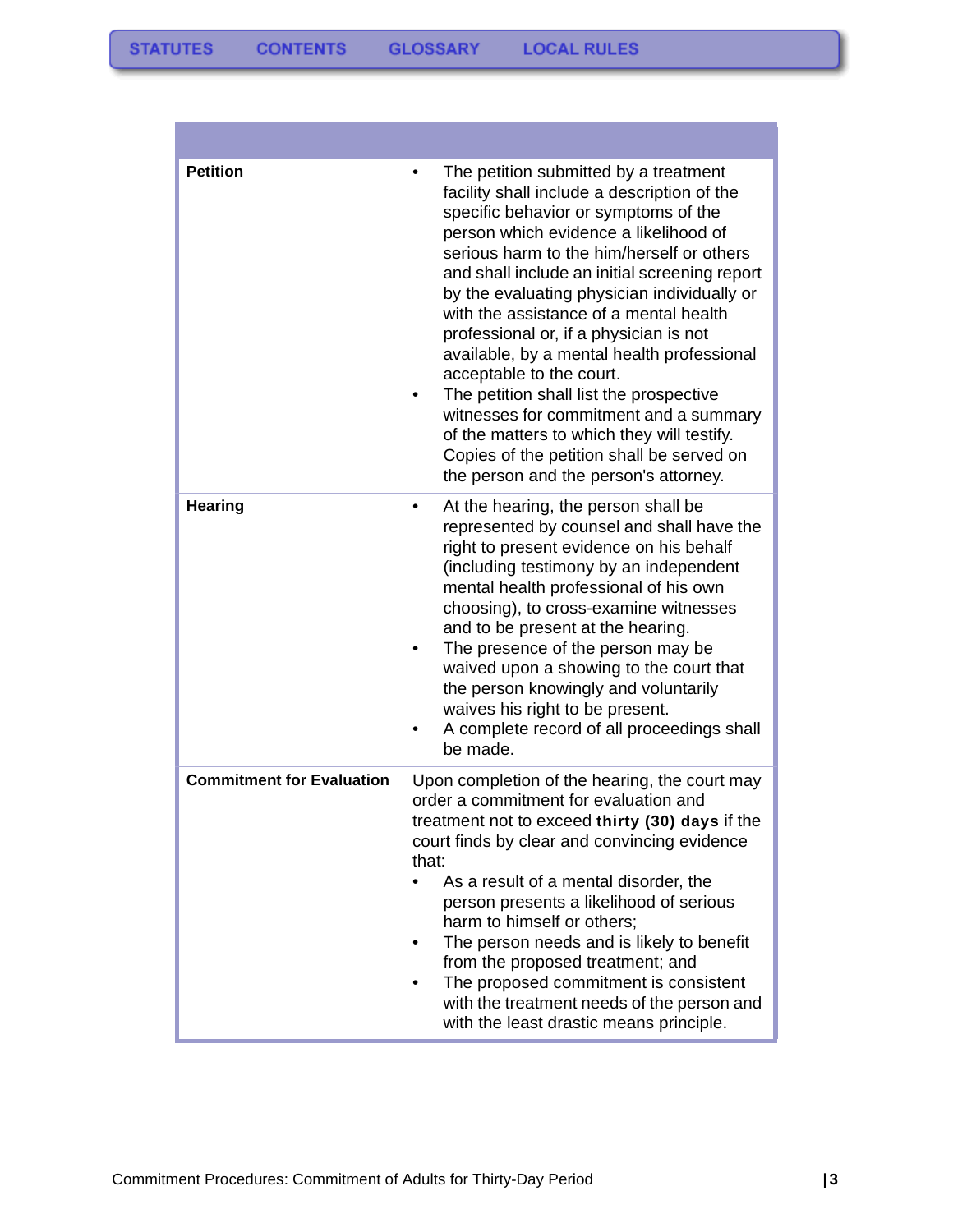| Informed Consent/<br><b>Treatment Guardian</b> | Once the court has made the findings set<br>٠<br>forth in the susbsection above, the court<br>shall hear further evidence as to whether<br>the person is capable of informed consent.<br>If the court determines that the person is<br>٠<br>incapable of informed consent, the court<br>shall appoint for the person a treatment<br>guardian who shall have only those<br>powers enumerated in Section 43-1-15<br><b>NMSA 1978.</b> |
|------------------------------------------------|-------------------------------------------------------------------------------------------------------------------------------------------------------------------------------------------------------------------------------------------------------------------------------------------------------------------------------------------------------------------------------------------------------------------------------------|



#### **CAUTION | SEQUESTERED CASES**

Please note that commitment cases are not public record.



- **1.** Verify that the petition is complete and filed in the proper court.
- **2.** Open case in case management application.
- **3.** Assign sequestered number. File stamp. Issue summons or notice of hearing.
- **4.** Docket events.
- **5.** If applicable, calendar events according to in-house procedure.
- **6.** Issue any certified copies and return to District Attorney or proper parties for delivery to person at proper facility.
- **7.** After filing the Order of Commitment, close the case.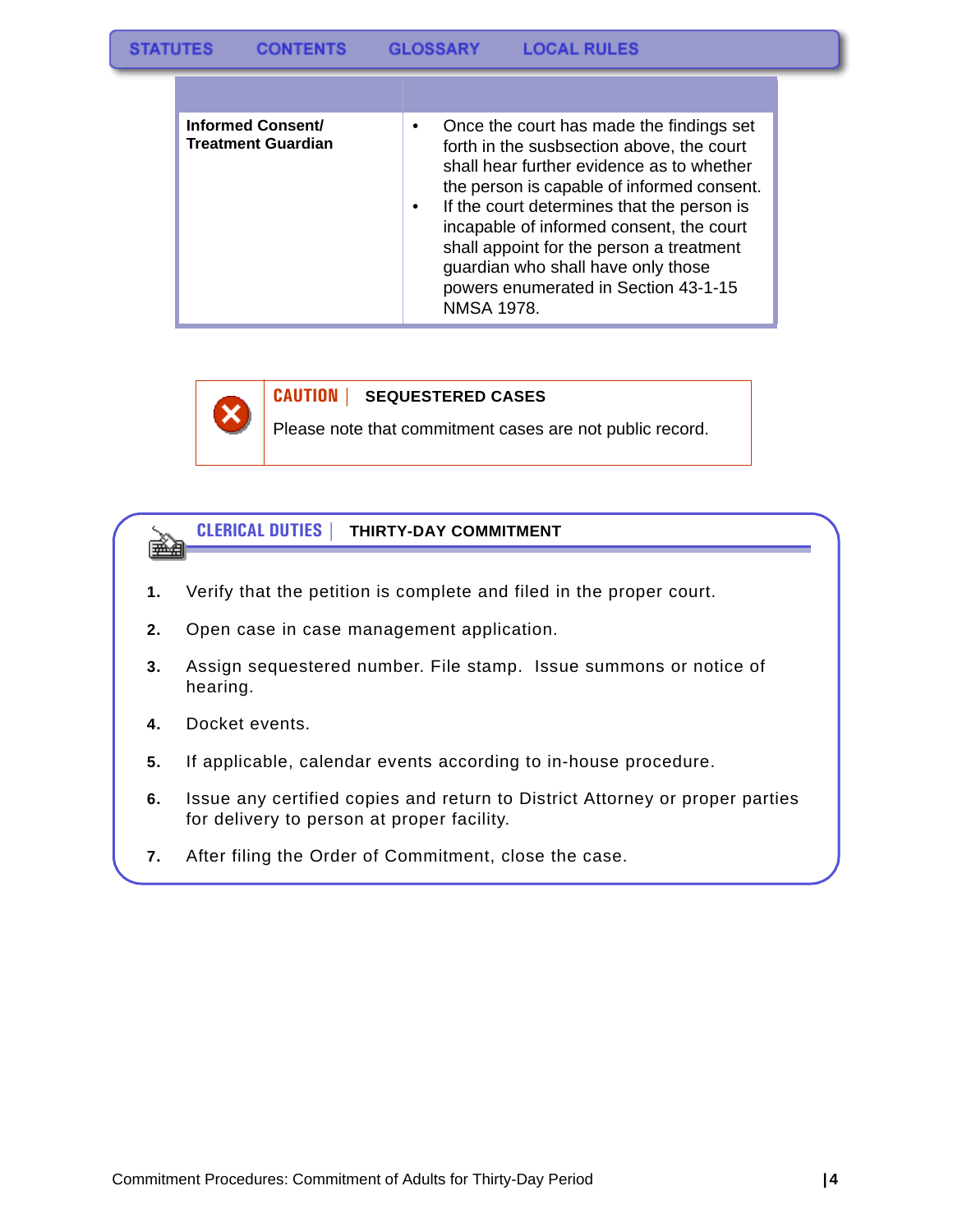# <span id="page-5-0"></span>Section 1-5: Extended Commitment of Adults

**NMSA 1978, § 43-1-12**

 $\mathbf{1}\mathbf{2}$ 



The department, physician or evaluation facility may file a petition for extended commitment within **twenty-one (21) days** after the beginning of the **thirty-day (30)**  commitment.

| <b>Petition</b> | The petition must explain the necessity for<br>٠<br>extended commitment, specify the<br>treatment which has been provided during<br>the evaluation, and must include an<br>individual treatment plan for the proposed<br>commitment period.<br>The petition shall also list the prospective<br>٠<br>witnesses for commitment and a summary<br>of the matters to which they will testify.<br>Copies of the petition shall be served on<br>٠<br>the client and the client's attorney. |
|-----------------|-------------------------------------------------------------------------------------------------------------------------------------------------------------------------------------------------------------------------------------------------------------------------------------------------------------------------------------------------------------------------------------------------------------------------------------------------------------------------------------|

#### **TIME LIMIT | PETITION**  $\frac{1}{2}$

- A hearing shall be held upon the petition prior to the expiration of the **thirty-day (30)** commitment period, at which the client shall have all rights granted to him under Section 43-1-11 NMSA 1978 and in addition shall have a right to a trial by a sixperson jury if requested, and to an expeditious appeal, unless waived.
- The department, physician or evaluation facility may file a petition for extended commitment within **twenty-one (21) days** after the beginning of the **thirty-day (30)** commitment.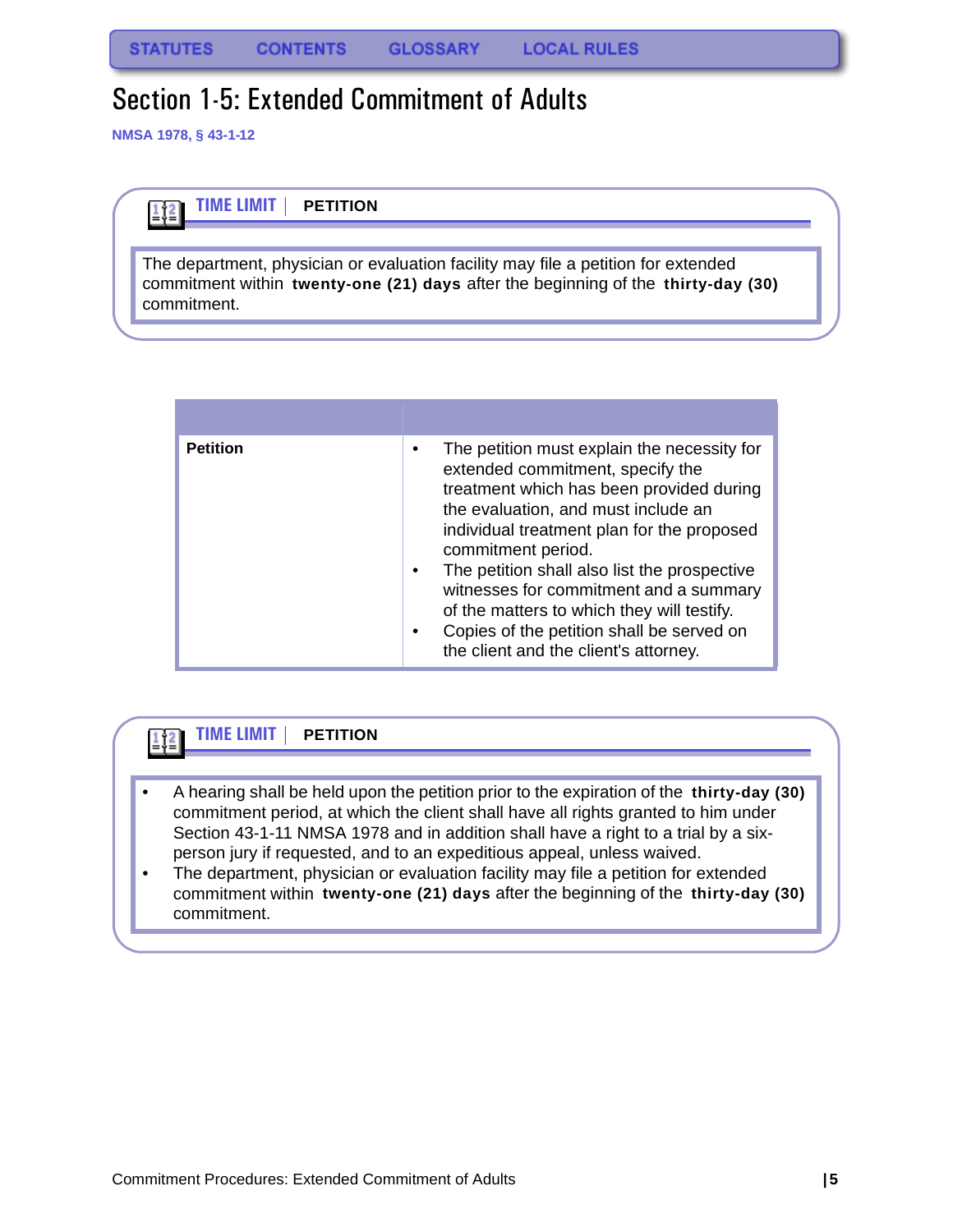### **TIME LIMIT | PETITION**

• If, at the conclusion of the hearing, the fact finder determines by clear and convincing evidence that the client presents a likelihood of harm to himself or others, that extended treatment is likely to improve the client's condition and that the proposed extended commitment is consistent with the least drastic means principle, the court shall order commitment of the client for a period not to exceed **six (6) months**, except that when the client has been committed for two consecutive periods of commitment, any commitment commencing thereafter shall not exceed **one (1) year**.

• At the expiration of the commitment order the client may be detained only after a new commitment hearing, unless waived after consultation with the client's attorney, and entry of a new order for commitment not to exceed **six (6) months**.

• Any client involuntarily referred for treatment pursuant to this section shall be entitled to a reexamination of the order for his involuntary referral for treatment on his own petition, or that of his legal guardian, parent, spouse, relative or friend, to the district court of the county in which he resides or is detained.

• Upon receipt of the petition, the court shall conduct a proceeding in accordance with this section except that such proceeding shall not be required to be conducted if the petition is filed sooner than **sixty (60) days** after the issuance of the order for involuntary referral for treatment or sooner than **sixty (60) days** after the filing of a previous petition under this subsection.

#### **CLERICAL DUTIES | EXTENDED COMMITMENT**

- **1.** A Petition to Extend Commitment reopens the original temporary commitment case; file in the same proceeding.
- **2.** Docket in case management application.

▒⊟

- **3.** If applicable, calendar events according to in-house procedure.
- **4.** Enter orders for extended commitments.
- **5.** Issue certified copies as requested to proper authorities.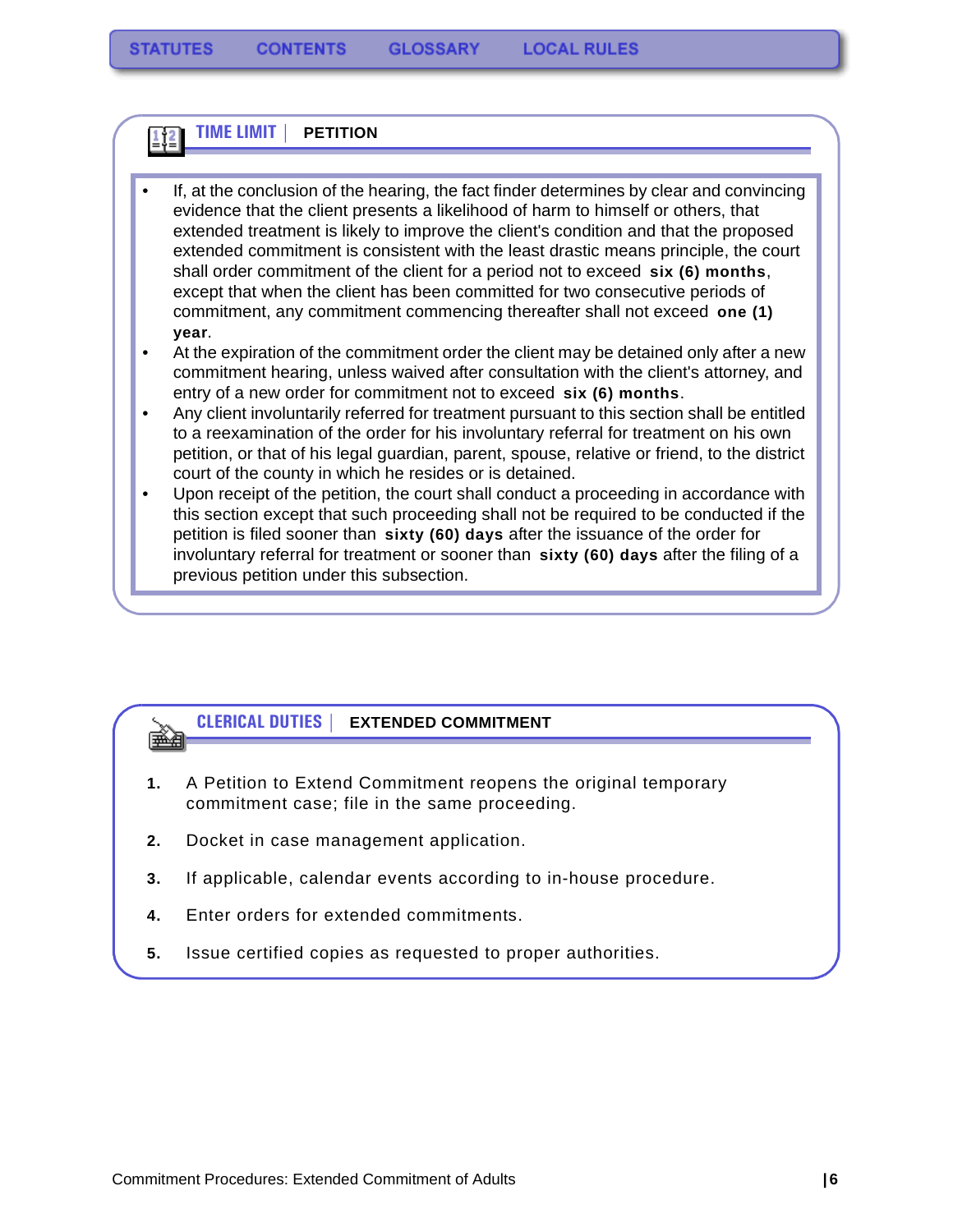### <span id="page-7-0"></span>Section 1-6: Consent to Treatment/Treatment Guardian

**NMSA 1978, § 43-1-15 A.- B.**

| <b>Treatment Guardian</b> | If the mental health or developmental<br>٠<br>disabilities professional or physician who is<br>proposing this or any other course of<br>treatment or any other interested person<br>believes that the client is incapable of<br>informed consent, he may petition the<br>court for the appointment of a treatment<br>guardian to make a substitute decision for<br>the client.<br>This petition shall be served on the client<br>٠<br>and his attorney. |
|---------------------------|---------------------------------------------------------------------------------------------------------------------------------------------------------------------------------------------------------------------------------------------------------------------------------------------------------------------------------------------------------------------------------------------------------------------------------------------------------|

**TIME LIMIT | PETITION FOR TREATMENT GUARDIAN**  $\boxed{112}$ A hearing on the petition shall be held within **three (3) court days**.

# <span id="page-7-1"></span>Section 1-7: Disclosure of Information

**NMSA 1978, § 43-1-19**

| <b>Confidentiality</b> | Except as otherwise provided in the code, no<br>person shall, without the authorization of the<br>client, disclose or transmit any confidential<br>information from which a person well<br>acquainted with the client might recognize the<br>client as the described person, or any code,<br>number or other means that can be used to<br>match the client with confidential information<br>regarding him. |
|------------------------|------------------------------------------------------------------------------------------------------------------------------------------------------------------------------------------------------------------------------------------------------------------------------------------------------------------------------------------------------------------------------------------------------------|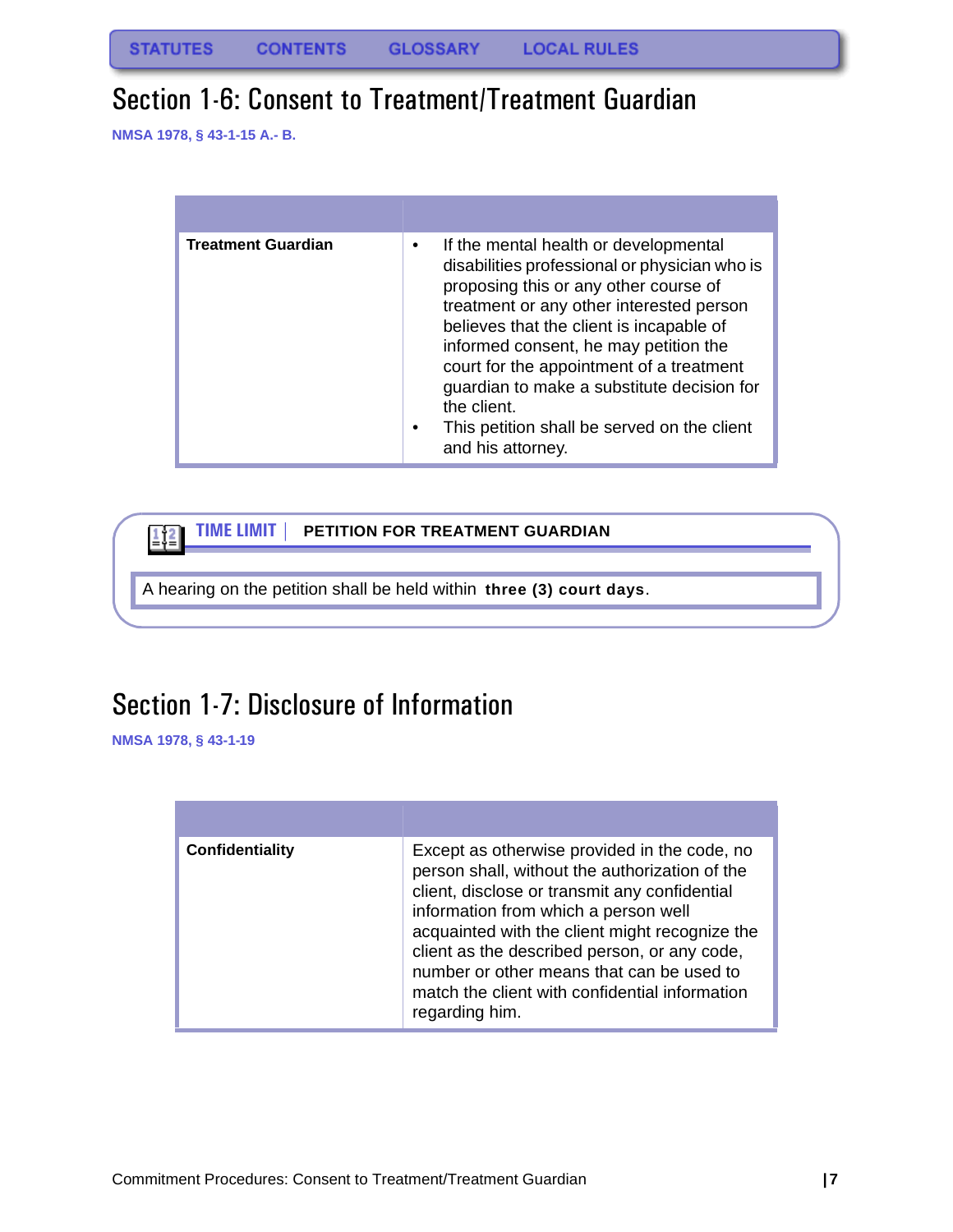| <b>Exceptions to Authorization</b> | Authorization from the client shall not be<br>required for the disclosure or transmission of<br>confidential information in the following<br>circumstances:<br>When the request is from a mental health<br>$\bullet$<br>or developmental disability professional or<br>from an employee or trainee working with<br>mentally disordered or developmentally<br>disabled persons, to the extent their<br>practice, employment or training on behalf<br>of the client requires that they have access<br>to such information;<br>When such disclosure is necessary to<br>$\bullet$<br>protect against a clear and substantial risk<br>of imminent serious physical injury or<br>death inflicted by the client on himself or<br>another;<br>When the disclosure of such information is<br>to the primary caregiver of the client and<br>the disclosure is only of information<br>necessary for the continuity of the client's<br>treatment in the judgment of the treating<br>physician or certified psychologist who<br>discloses the information; or<br>When such disclosure is to an insurer<br>$\bullet$<br>contractually obligated to pay part or all of<br>the expenses relating to the treatment of<br>the client at the residential facility. The<br>information disclosed shall be limited to<br>data identifying the client, facility and<br>treating or supervising physician and the<br>dates and duration of the residential<br>treatment.<br>It shall not be a defense to an insurer's<br>٠<br>obligation to pay that the information<br>relating to the residential treatment of the<br>client, apart from information disclosed<br>pursuant to this section, has not been<br>disclosed to the insurer. |
|------------------------------------|------------------------------------------------------------------------------------------------------------------------------------------------------------------------------------------------------------------------------------------------------------------------------------------------------------------------------------------------------------------------------------------------------------------------------------------------------------------------------------------------------------------------------------------------------------------------------------------------------------------------------------------------------------------------------------------------------------------------------------------------------------------------------------------------------------------------------------------------------------------------------------------------------------------------------------------------------------------------------------------------------------------------------------------------------------------------------------------------------------------------------------------------------------------------------------------------------------------------------------------------------------------------------------------------------------------------------------------------------------------------------------------------------------------------------------------------------------------------------------------------------------------------------------------------------------------------------------------------------------------------------------------------------------------------------------------------------------------|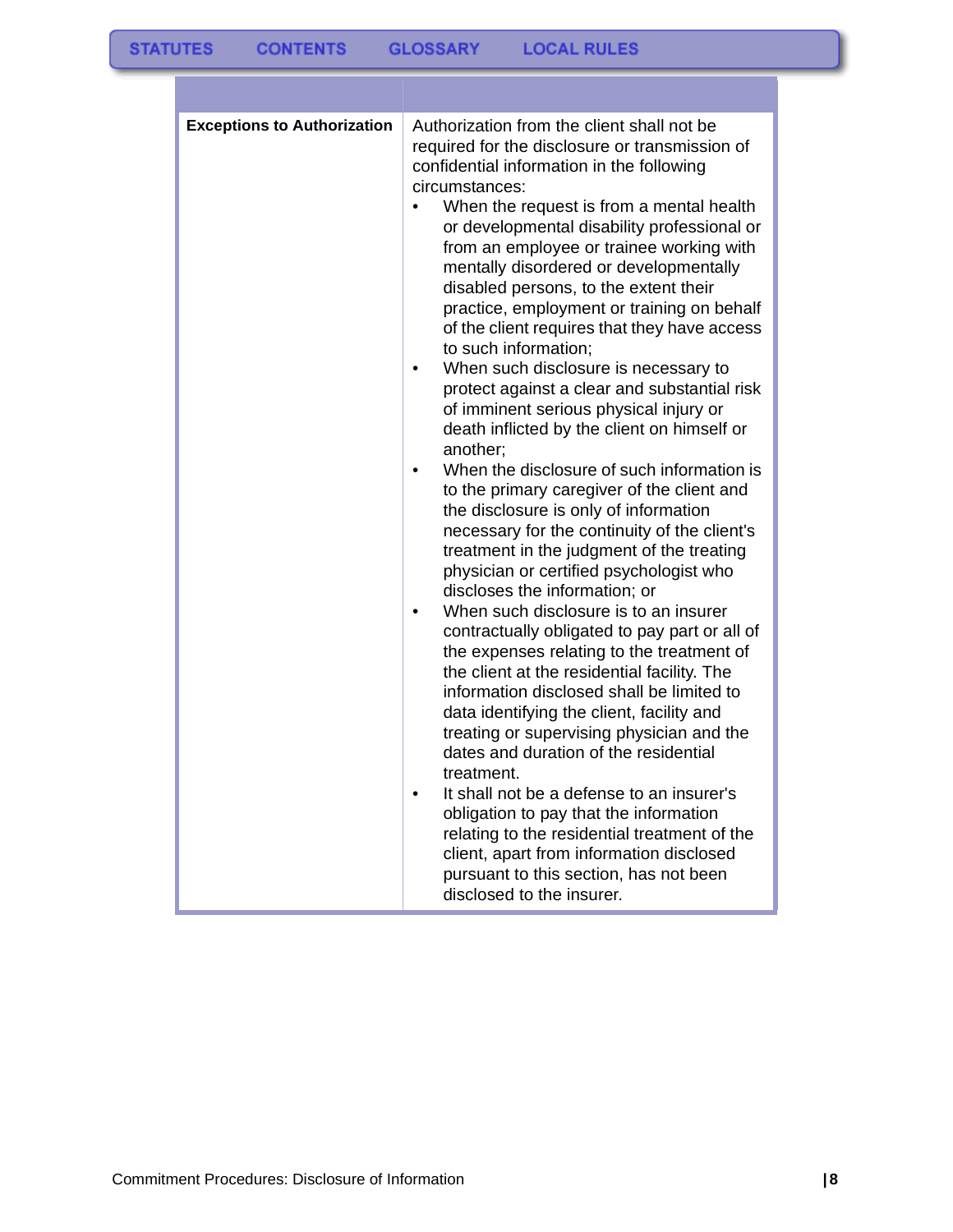| <b>Disclosure Notice</b>  | No authorization given for the transmission or<br>disclosure of confidential information shall be<br>effective unless it:<br>Is in writing and signed; and<br>Contains a statement of the client's right to<br>examine and copy the information to be<br>disclosed,<br>The name or title of the proposed recipient<br>of the information, and<br>A description of the use that may be made<br>٠<br>of the information.                                                                                                                                                                                                                                                                                                                                                                                                                                                                                                                                                                                                    |
|---------------------------|---------------------------------------------------------------------------------------------------------------------------------------------------------------------------------------------------------------------------------------------------------------------------------------------------------------------------------------------------------------------------------------------------------------------------------------------------------------------------------------------------------------------------------------------------------------------------------------------------------------------------------------------------------------------------------------------------------------------------------------------------------------------------------------------------------------------------------------------------------------------------------------------------------------------------------------------------------------------------------------------------------------------------|
|                           | The client has a right of access to<br>٠<br>confidential information about himself and<br>has the right to make copies of any<br>information and to submit clarifying or<br>correcting statements and other<br>documentation of reasonable length for<br>inclusion with the confidential information.<br>The statements and other documentation<br>shall be kept with the relevant confidential<br>information, shall accompany it in the<br>event of disclosure and shall be governed<br>by the provisions of this section to the<br>extent they contain confidential<br>information.<br>Nothing in this subsection shall prohibit the<br>٠<br>denial of access to such records when a<br>physician or other mental health or<br>developmental disabilities professional<br>believes and notes in the client's medical<br>records that such disclosure would not be<br>in the best interests of the client.<br>In any such case, the client has the right to<br>petition the court for an order granting<br>such access. |
| <b>Treatment Guardian</b> | Where there exists evidence that the client<br>whose consent to disclosure of confidential<br>information is sought is incapable of giving or<br>withholding valid consent and the client does<br>not have a guardian or treatment guardian<br>appointed by a court, the person seeking such<br>authorization shall petition the court for the<br>appointment of a treatment guardian to make a<br>substitute decision for the client, except that if<br>the client is less than fourteen (14) years of<br>age, the client's parent or guardian is<br>authorized to consent to disclosure on behalf<br>of the client.                                                                                                                                                                                                                                                                                                                                                                                                     |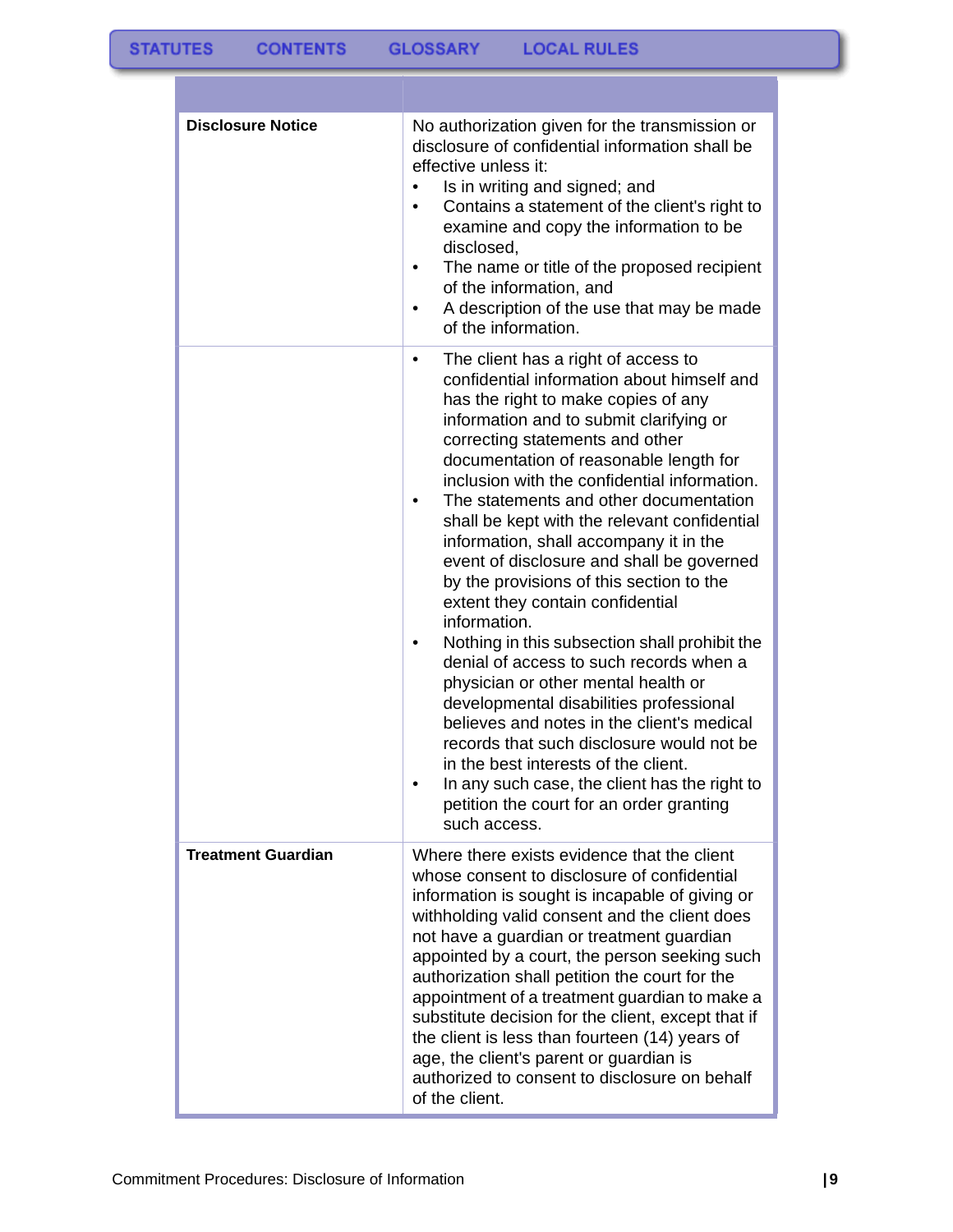|                       | Information concerning a client disclosed<br>under this section shall not be released to any<br>other person, agency or governmental entity or<br>placed in files or computerized data banks<br>accessible to any persons not otherwise<br>authorized to obtain information under this<br>section. |
|-----------------------|----------------------------------------------------------------------------------------------------------------------------------------------------------------------------------------------------------------------------------------------------------------------------------------------------|
| <b>Federal Rights</b> | Nothing in the code shall limit the<br>confidentiality rights afforded by federal statute<br>or regulation.                                                                                                                                                                                        |

# <span id="page-10-0"></span>Section 1-8: Confidentiality of Voluntary Patients

**NMSA 1978, § 43-2-11 C.**

| Any resident of the state who voluntarily<br>submits himself for treatment in<br>accordance with Sections 43-2-2 through<br>43-2-15 NMSA 1978 shall not forfeit or<br>abridge thereby any of his rights as a<br>citizen of the state.<br>The fact that he has submitted himself for<br>treatment or that he has been given help<br>or guidance shall not be used against him<br>in any proceeding in any court.<br>The record of any such voluntary patient<br>shall be confidential and shall not be<br>divulged except on order of the court. |
|-------------------------------------------------------------------------------------------------------------------------------------------------------------------------------------------------------------------------------------------------------------------------------------------------------------------------------------------------------------------------------------------------------------------------------------------------------------------------------------------------------------------------------------------------|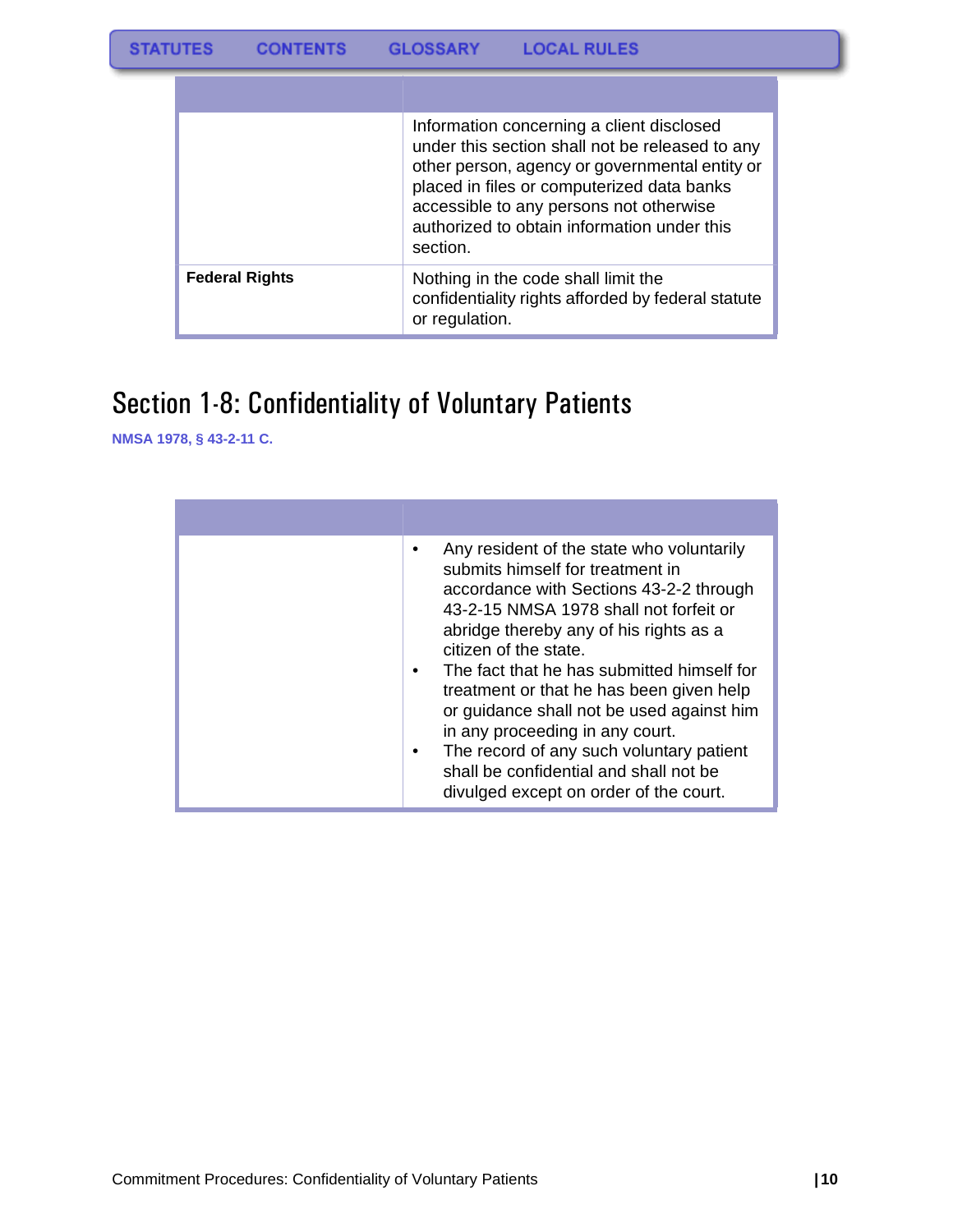# <span id="page-11-0"></span>Section 1-9: Voluntary Residential Treatment of Minors

**NMSA 1978, § 32A-6-12**

|                                  | A child fourteen (14) years of age or older<br>٠<br>shall not receive treatment for mental<br>disorders or habilitation for developmental<br>disabilities on a voluntary residential basis,<br>except as provided in this section.<br>Any child fourteen (14) years of age or<br>older may voluntarily admit himself to a<br>residential treatment or habilitation<br>program, with the informed consent of his<br>parent, guardian or legal custodian, for a<br>period not to exceed sixty (60) days,<br>subject to the requirements of this section. |
|----------------------------------|--------------------------------------------------------------------------------------------------------------------------------------------------------------------------------------------------------------------------------------------------------------------------------------------------------------------------------------------------------------------------------------------------------------------------------------------------------------------------------------------------------------------------------------------------------|
| <b>Child's Voluntary Consent</b> | To have a child voluntarily admitted to a<br>residential treatment or habilitation program,<br>the child and the child's parent, guardian or<br>legal custodian shall knowingly and voluntarily<br>execute, prior to admission, a child's voluntary<br>consent to admission document.                                                                                                                                                                                                                                                                  |
|                                  | The document shall include:<br>A clear statement of the child's right to<br>consent voluntarily or to refuse to consent<br>to his admission;<br>The child's right to request an immediate<br>discharge from the residential treatment<br>program at any time;<br>And the child's rights when he requests a<br>discharge and his physician, licensed<br>psychologist or the director of the<br>residential treatment facility determines<br>the child needs continued treatment.                                                                        |
|                                  | The facility shall ensure that each<br>$\bullet$<br>statement is clearly explained in the child's<br>and parent's, guardian's or legal<br>custodian's primary language, if that is<br>their language of preference, and in a<br>manner appropriate to the child's and<br>parent's, guardian's or legal custodian's<br>developmental abilities, and<br>Each statement shall be initialed by the<br>child and his parent, guardian or legal<br>custodian.                                                                                                |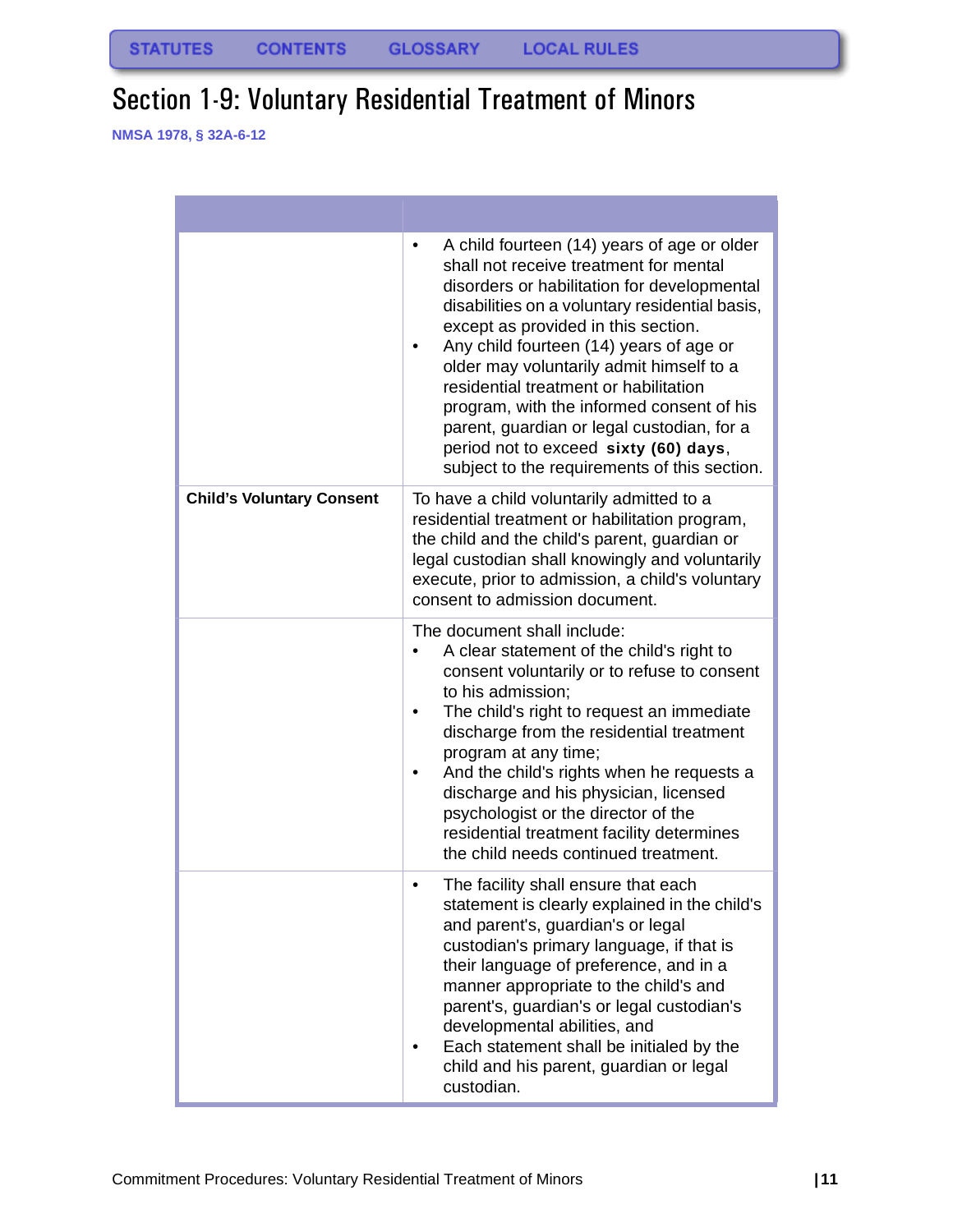**CLERICAL DUTIES |** 

Follow in-house procedure for opening a voluntary residential treatment of a minor case.

# <span id="page-12-0"></span>Section 1-10: Involuntary Residential Treatment of Minor

**NMSA 1978, § 32A-6-13**

êmen (

| No child may receive treatment for mental<br>disorders or habilitation for developmental<br>disabilities on an involuntary residential basis<br>except as provided in this section.                                                                                                                                                                                                                                                                                                                                                                                                                                                                                                                                                                                                                                                                                                                                                                                                              |
|--------------------------------------------------------------------------------------------------------------------------------------------------------------------------------------------------------------------------------------------------------------------------------------------------------------------------------------------------------------------------------------------------------------------------------------------------------------------------------------------------------------------------------------------------------------------------------------------------------------------------------------------------------------------------------------------------------------------------------------------------------------------------------------------------------------------------------------------------------------------------------------------------------------------------------------------------------------------------------------------------|
| Any person who believes that a child, as a<br>result of a mental disorder or<br>developmental disability, is in need of<br>residential mental health or developmental<br>disabilities services may request that a<br>children's court attorney file a petition with<br>the court for the child's involuntary<br>placement.<br>The petition shall include a detailed<br>description of the symptoms or behaviors<br>of the child that support the allegations in<br>the petition, a list of prospective witnesses<br>for involuntary placement and a summary<br>of matters to which they will testify.<br>The petition should also contain a<br>discussion of the alternatives to residential<br>care that have been considered and the<br>reasons for rejecting the alternatives.<br>A copy of the petition shall be served upon<br>the child and a copy of the petition shall be<br>served upon a parent, guardian or legal<br>custodian and upon the child's attorney or<br>guardian ad litem. |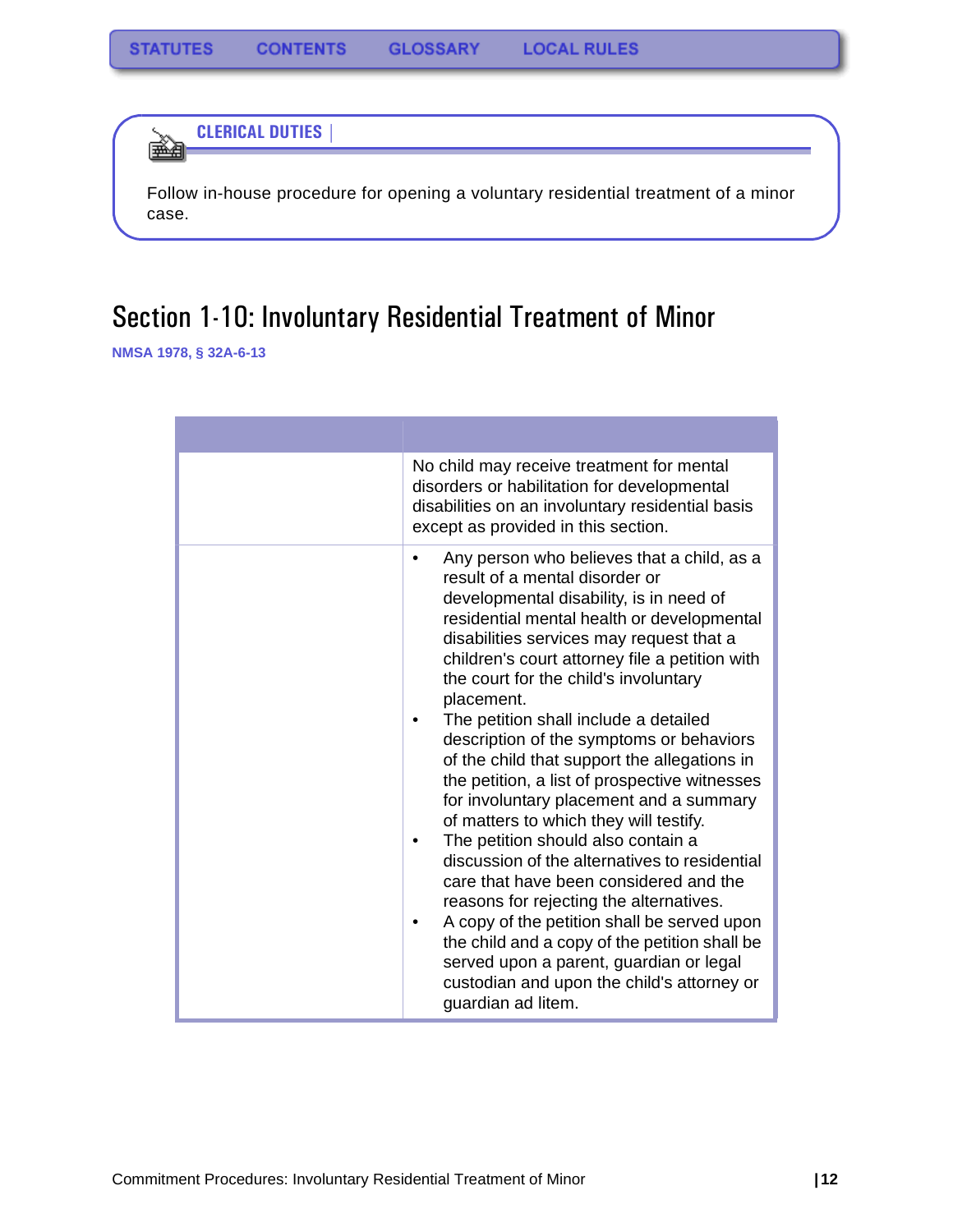| <b>Appointment of Counsel</b> | The court shall, upon receiving the<br>petition, appoint counsel for the child<br>unless the child has retained an attorney<br>or an attorney or guardian ad litem has<br>been appointed pursuant to the provisions<br>of the Children's Mental Health or<br>Developmental Disabilities Act [32A-6-1 to<br>32A-6-22 NMSA 1978].<br>The attorney or guardian ad litem shall<br>represent the child at all stages of the<br>proceedings.                                                                                                                                                                                                                                                                                                                                                                                             |
|-------------------------------|------------------------------------------------------------------------------------------------------------------------------------------------------------------------------------------------------------------------------------------------------------------------------------------------------------------------------------------------------------------------------------------------------------------------------------------------------------------------------------------------------------------------------------------------------------------------------------------------------------------------------------------------------------------------------------------------------------------------------------------------------------------------------------------------------------------------------------|
|                               | If, after interviewing the child, the child's<br>attorney or guardian ad litem determines<br>that the child understands his rights and<br>desires to waive the child's presence at the<br>hearing on the issue of involuntary<br>placement, the attorney or guardian ad<br>litem shall submit a verified written<br>statement to the court explaining the<br>attorney's or guardian ad litem's<br>understanding of the child's intent.<br>If the court is satisfied that the child has<br>voluntarily and knowingly waived his right<br>to be present at the hearing, the child may<br>be involuntarily placed for residential<br>treatment or habilitation at a hearing at<br>which the child is not present.<br>By waiving the right to be present at the<br>involuntary placement hearing, the child<br>waives no other rights. |

 $\left[\frac{1}{2}\right]$ 

#### **TIME LIMIT | INVOLUNTARY PLACEMENT HEARING**

An involuntary placement hearing shall be held within **seven (7) days** of the emergency admission of the child to a residential facility under this section or within **seven (7) days** from a child's declaration that he desires to terminate his voluntary admission to a residential treatment or habilitation program.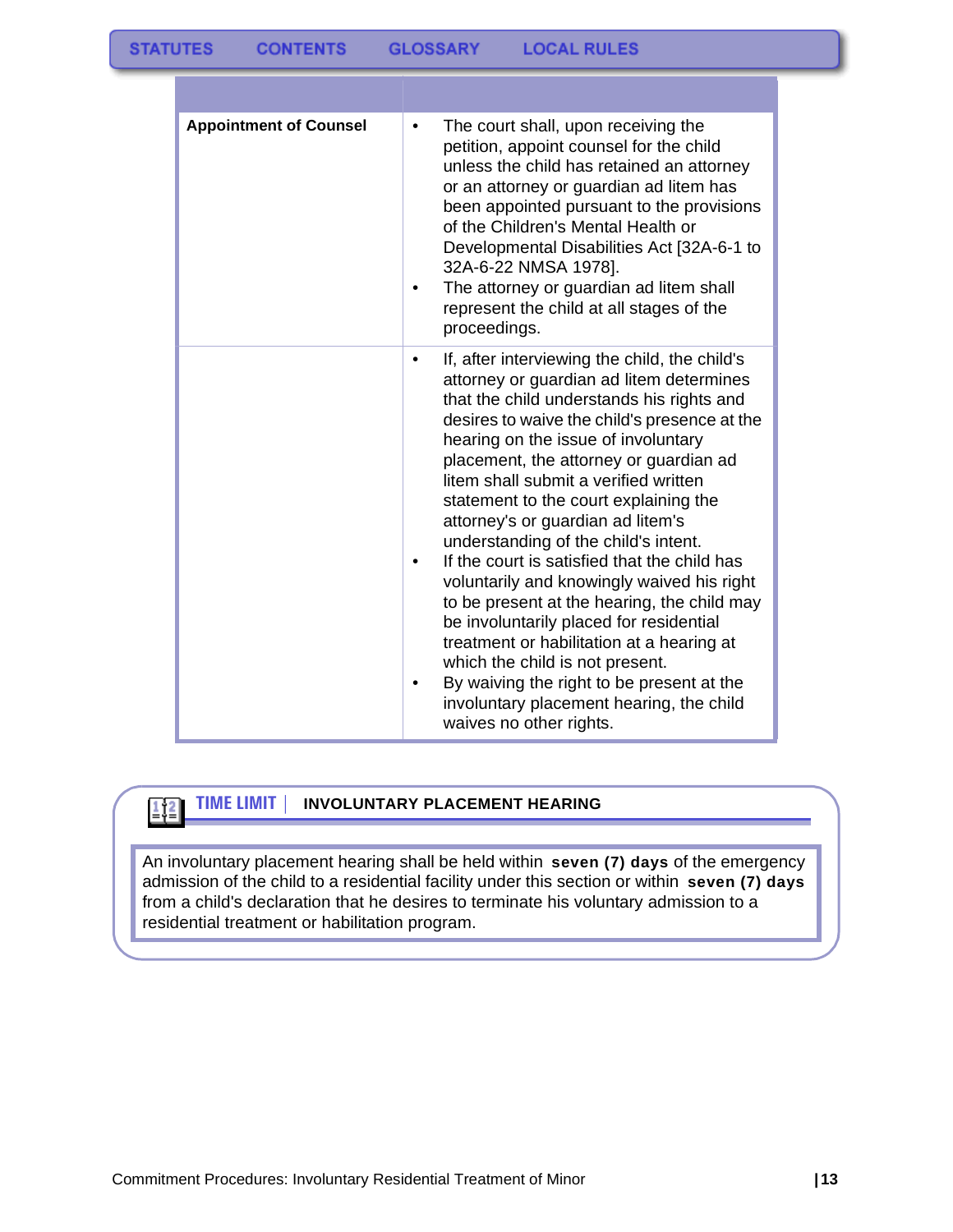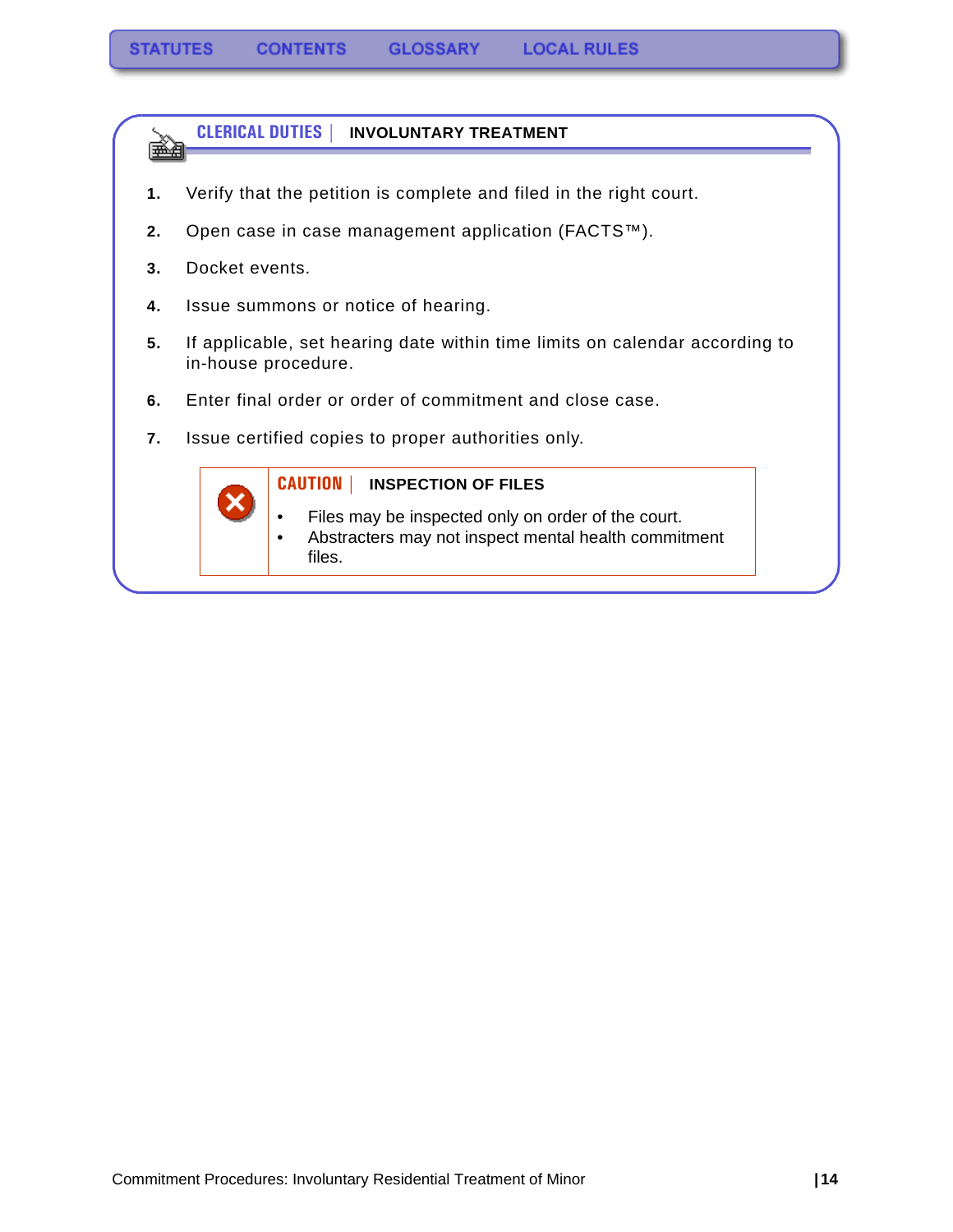# <span id="page-15-0"></span>Chapter 2: FACTS™ Procedures

# <span id="page-15-1"></span>Section 2-1: Case Initiation/Reopen With No Filing Fee

- **MAIN MENU** >
- **CASE MANAGEMENT** >
- **CASE MASTER**. The Case Master screen will appear. **(FIGURE: 2-1.1)**

| <b>Case Master</b>                                                             |                                                                    |                          | $\Box$ olx |
|--------------------------------------------------------------------------------|--------------------------------------------------------------------|--------------------------|------------|
|                                                                                | Case Number: 0 0608 SI                                             |                          |            |
|                                                                                | Case Status: PN PN PENDING                                         | Status Date: 18-18-2002  |            |
| Type of Filing: N NEW FILING                                                   |                                                                    | Filing Date: 10-18-2002  |            |
|                                                                                | Title: RE ANTON FAUST                                              | <b>Caption:</b>          |            |
|                                                                                | Case Type: SMH SQ MENTAL HEALTH                                    |                          |            |
| Jurisdiction Area:                                                             |                                                                    | Sealed/Expunged Case? Y  |            |
| Judge:                                                                         |                                                                    |                          |            |
|                                                                                | Refiled?<br>Alt. Case Ref.                                         | Original Court:          |            |
|                                                                                | Consolidated with Other Cases?   Transferred case?   Prev. Case #: |                          |            |
| Criminal/Traffic<br><b>Prosecutor:</b>                                         |                                                                    | Uictim? (Y/M):           |            |
| LEA Case #:                                                                    | Appear By: $\vert$ - -                                             | <b>Arresting Agency:</b> |            |
| Citation Signed?   Vehicle Type:   Owner Responsibility?  <br>Citation Issued? |                                                                    |                          |            |
| Civil<br>Child Support Payments Required?<br>Will Date:                        |                                                                    |                          |            |
|                                                                                | Save<br>View Schedule                                              | Related Cases            |            |

**Figure 2-1.1:** Case Master

| <b>FIELD NAME</b>                                                    | <b>INSTRUCTIONS</b>                                                                                                                                           |
|----------------------------------------------------------------------|---------------------------------------------------------------------------------------------------------------------------------------------------------------|
| Case Number:                                                         | FACTS™ will enter default Court and Location<br>Codes.                                                                                                        |
| Court<br>(Default-D for District)                                    |                                                                                                                                                               |
| Location<br>(Default-four digit location<br>code, for example, 0101) | If your court accepts pleadings for multiple<br>counties, change location code.                                                                               |
| Category                                                             | Enter case category, SI or SQ for mental<br>٠<br>health cases according to your in-house<br>procedure.<br>Please read caution box below.<br>٠<br>Press ENTER. |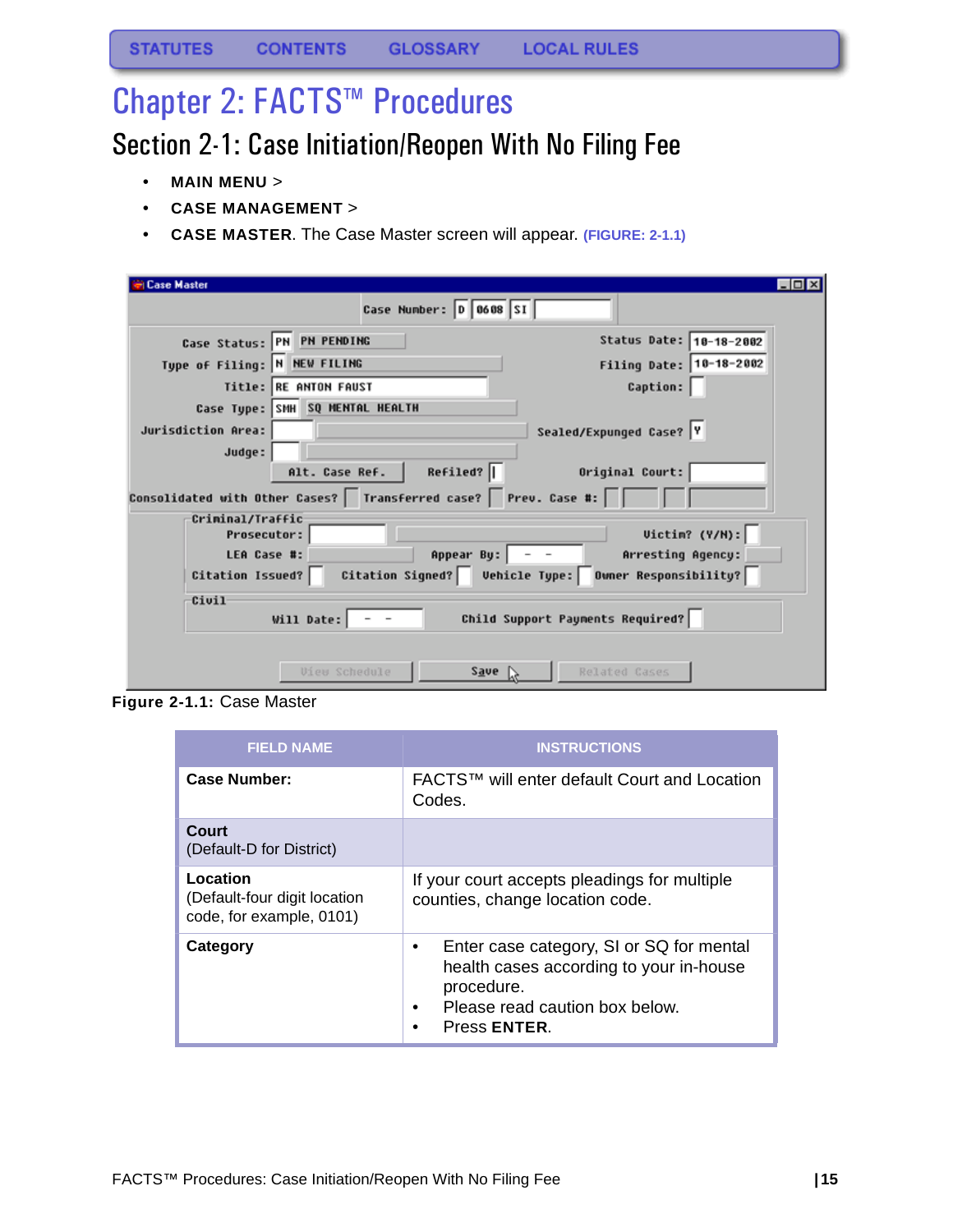$\boxed{2}$ 

#### **SECOND | CASE CATEGORIES**

- Use SQ for involuntary mental health commitments for both adults and minors.
- Use SI for voluntary commitments for minors only.

| <b>Number</b>                                    | FACTS™ will ask: "Do you want to enter a<br>new Case?"<br>Press <b>ENTER</b> or<br>Click on YES to indicate that you want to<br>add a new case. |  |
|--------------------------------------------------|-------------------------------------------------------------------------------------------------------------------------------------------------|--|
| <b>Case Status:</b><br>(Default-PN for Pending)  | Press <b>ENTER</b> .                                                                                                                            |  |
| <b>Status Date:</b><br>(Default-current date)    | Press <b>ENTER</b> or<br>Delete and enter appropriate date.                                                                                     |  |
| <b>Type of Filing</b><br>(Default N for New)     | Press ENTER.                                                                                                                                    |  |
| <b>Filing Date:</b><br>(Default to current date) | Press <b>ENTER</b> or<br>٠<br>Delete and enter appropriate date.                                                                                |  |
| Title:                                           | Enter Case Title from Petition per in-house<br>٠<br>procedure and<br>Press ENTER.                                                               |  |
| Case Type:                                       | Enter appropriate code from the list below:                                                                                                     |  |

| <b>CODE</b> | <b>CASE TYPE</b>        |
|-------------|-------------------------|
| <b>JMH</b>  | Juvenile Mental Health  |
| <b>SMH</b>  | <b>SQ Mental Health</b> |
| <b>SMS</b>  | <b>SQ Miscellaneous</b> |

| <b>Sealed/Expunged Case:</b> | Enter Y for yes.                                                                                                                                                                                                                                                                                     |
|------------------------------|------------------------------------------------------------------------------------------------------------------------------------------------------------------------------------------------------------------------------------------------------------------------------------------------------|
| <b>Save Button</b>           | FACTS™ will generate a new case<br>$\bullet$<br>number and assign a judge;<br>A screen prompt will show case number<br>$\bullet$<br>and judge assignment; press ENTER key<br>to save data.<br>A message box will appear that states data<br>has been saved.<br>Press ENTER or click OK.<br>$\bullet$ |

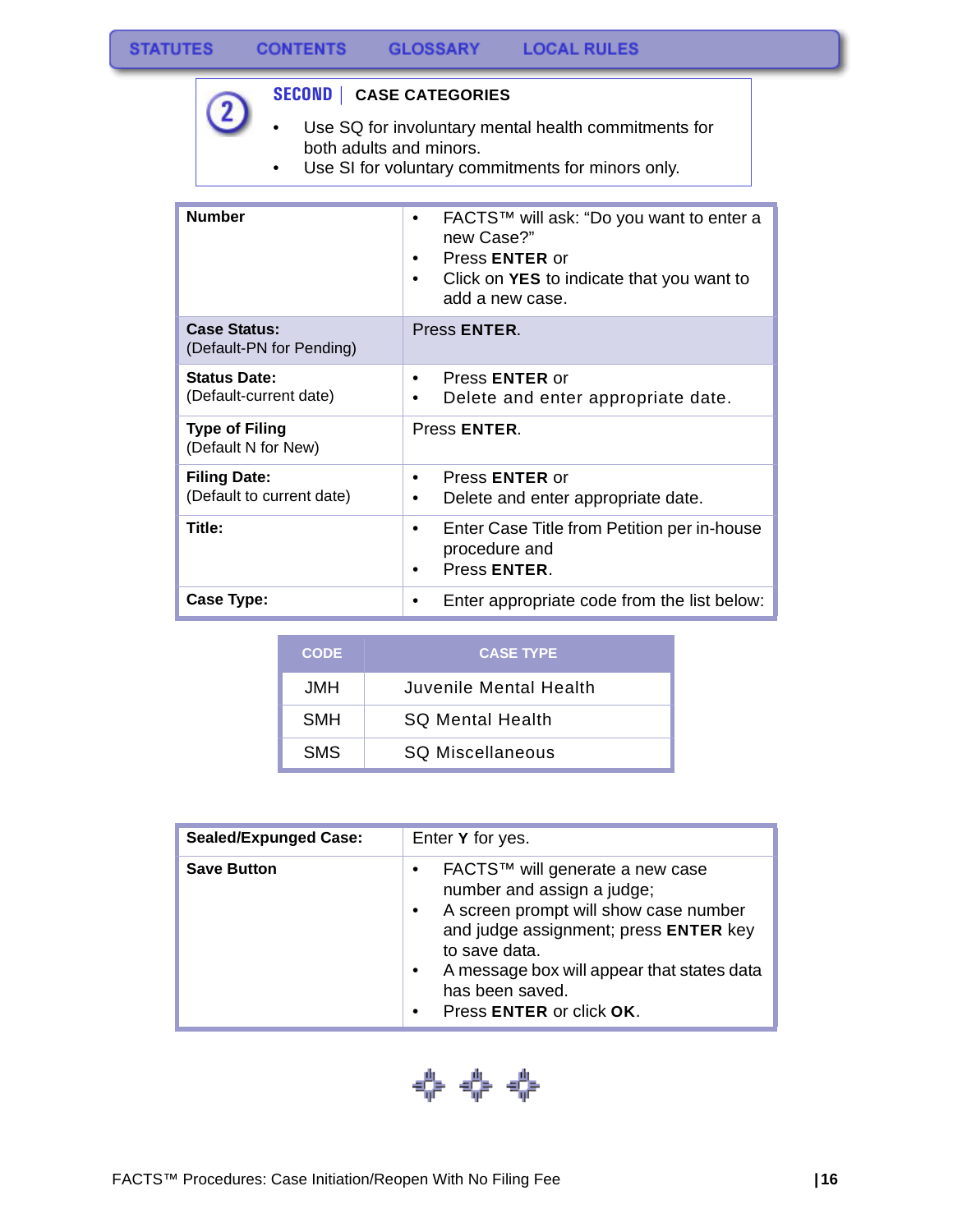### <span id="page-17-0"></span>Section 2-2: Attach Parties to Case

After the case has been initiated, the **PARTY NAMES** screen will automatically pop-up or make the following menu choices:

- **MAIN MENU** >
- **CASE MANAGEMENT** >
- **PARTY NAMES**. The Party Names screen will appear. **(FIGURE: 2-2.1)**

| <b>Party Names</b>                                                 | $\Box$ o $\times$   |
|--------------------------------------------------------------------|---------------------|
| Case Number:<br>0200200005<br><b>ANTON FAUST</b>                   |                     |
| Party Status/Date: A 10-18-2002 ACTIVE<br>Party Type/No.: RE 1     |                     |
| <b>FAUST ANTON</b><br>Edit<br>Participant ID: 23818                |                     |
|                                                                    |                     |
| Person?  Y<br>Last Name: FAUST                                     |                     |
| First: ANTON<br>Middle:                                            | Suffix:             |
| Full Name: FAUST ANTON                                             |                     |
| Juvenile? N<br>Birth Date: 06-30-1975                              | SSN: 612-35-4879    |
| Feet  <br>Inches<br>Height:<br>Sex: M                              | Weight:<br>Lbs      |
| Origin:<br>Eye:                                                    | Hair:               |
| Driver License:<br><b>Ending Date:</b><br>$\overline{\phantom{a}}$ | State:              |
| Filing Address: PT 1<br><b>Party Address</b><br>Date of Death:     | Edit                |
| Military?<br>Attorney? Y<br>Alias Name? Y<br>Edit<br>Edit          |                     |
| Security Required?<br>In Custody?<br>Interpreter:<br>Restricted? Y |                     |
| Save                                                               | This is a new party |

**Figure 2-2.1:** Party Names

| <b>FIELD NAMES</b>                                                                      | <b>INSTRUCTIONS</b>                                                                                                               |
|-----------------------------------------------------------------------------------------|-----------------------------------------------------------------------------------------------------------------------------------|
| Case Number:<br>(Default-last case number,<br>if coming from the Case<br>Master screen) | If you are beginning a new session or need to<br>enter data from a different case, enter the<br>Category and Number for the case. |
| Court<br>(Default-D for District)                                                       |                                                                                                                                   |
| Location<br>(Default-four digit location<br>code, for example, 0101)                    |                                                                                                                                   |
| Category                                                                                | Enter category SI or SQ for Mental Health<br>cases according to in-house procedure.                                               |
| <b>Number</b>                                                                           | Enter case number.                                                                                                                |
| <b>Party Type:</b>                                                                      | Enter appropriate party type from one of the<br>lists below and press ENTER.                                                      |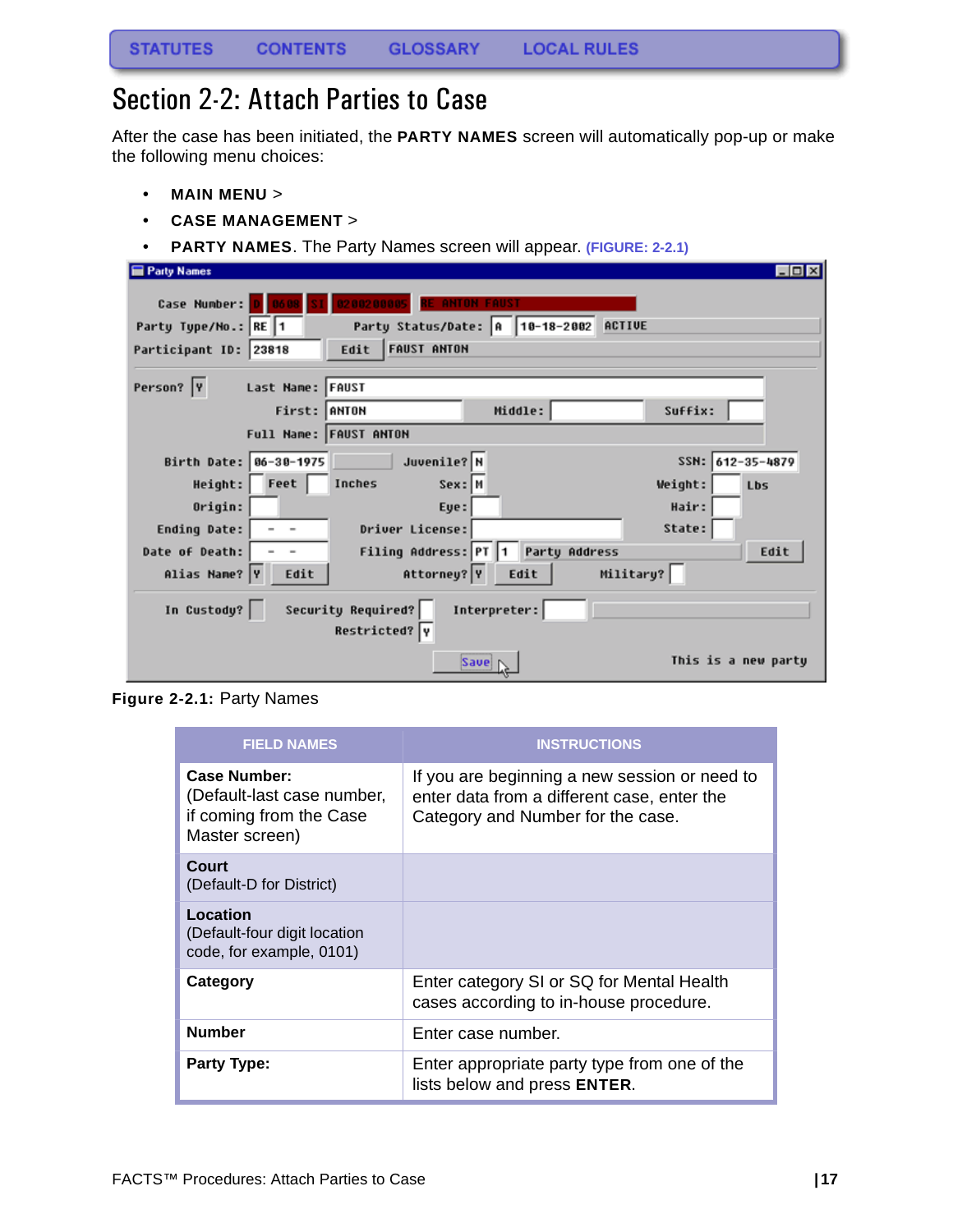| <b>CT</b>      | Client                                    | RE.       | In Matter of                                              |
|----------------|-------------------------------------------|-----------|-----------------------------------------------------------|
| P <sub>1</sub> | <b>Treatment Facility</b>                 | <b>RS</b> | <b>Respondent (Treatment</b><br><b>Facility Resident)</b> |
| PТ             | <b>Petitioner (Treatment</b><br>Facility) |           |                                                           |

| <b>Party No.:</b>                            | FACTS™ will assign party number.                                                                                                                                                                                                            |  |
|----------------------------------------------|---------------------------------------------------------------------------------------------------------------------------------------------------------------------------------------------------------------------------------------------|--|
| <b>Party Status:</b>                         | Enter "A" (active) and press ENTER.                                                                                                                                                                                                         |  |
| <b>Party Date:</b><br>(Default-current date) | <b>ENTER</b> through or delete and type correct<br>date.<br>Press ENTER.                                                                                                                                                                    |  |
| <b>Participant ID:</b>                       | In this field, enter the Participant ID<br>number and tab.<br>If the user does not have a <b>Participant ID</b><br>٠<br>Number for the participant, press ENTER<br>and the Party Name Entry / Search screen<br>will pop-up. (FIGURE: 2-2.2) |  |

| Person? Y<br>Last: FAUST                                          |                |         |  |
|-------------------------------------------------------------------|----------------|---------|--|
| First: ANTON                                                      | Middle:        | Suffix: |  |
| Identification: Drivers License No.:<br>Date of Birth: 86-30-1975 | Within<br>days |         |  |
|                                                                   |                |         |  |
| Full: FAUST ANTON                                                 |                |         |  |

<span id="page-18-0"></span>**Figure 2-2.2:** Party Name Entry / Search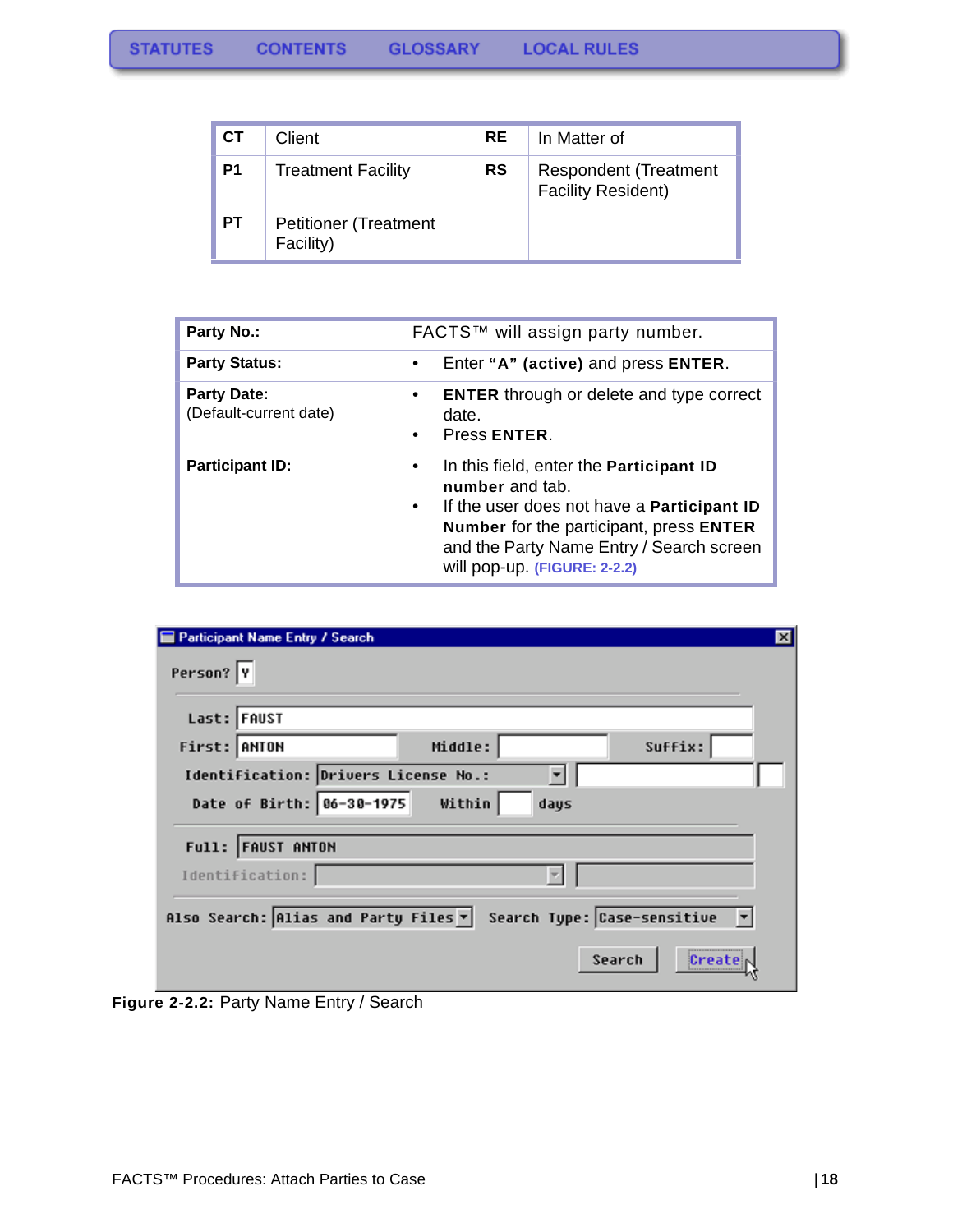

### **CAUTION | POPULATED DATA**

Please note that the data you enter in the Participant Name / Entry Search screen will appear on the New Participant Edit screen.

| Person?                | Enter Y, if the Participant is a person.<br>Enter N, if the Participant is a business or<br>$\bullet$<br>governmental entity.<br>If the participant is a person, the cursor will<br>$\bullet$<br>move to the last name field,<br>If not, the cursor will move to the Full field. |  |
|------------------------|----------------------------------------------------------------------------------------------------------------------------------------------------------------------------------------------------------------------------------------------------------------------------------|--|
| Last:                  | Enter the person's last name.<br>$\bullet$<br>Press ENTER.                                                                                                                                                                                                                       |  |
| First:                 | Enter the person's first name.<br>Press ENTER.<br>$\bullet$                                                                                                                                                                                                                      |  |
| Middle:                | Enter the person's middle name or<br>$\bullet$<br>initial.<br>Press ENTER.<br>$\bullet$                                                                                                                                                                                          |  |
| Suffix:                | This field supports the entry of suffixes<br>$\bullet$<br>such as: JR, SR, III, MD, PHD, etc.<br>Enter the suffix and press ENTER or<br>$\bullet$<br>Press ENTER.                                                                                                                |  |
| <b>Identification:</b> | Enter through this field.                                                                                                                                                                                                                                                        |  |
| Date of Birth:         | Optional                                                                                                                                                                                                                                                                         |  |
| <b>Full</b>            | If the Participant is not a person, the cursor<br>will automatically move to this field so you<br>can enter the name of the business or<br>state agency.<br>If the Participant is a person, FACTS™ will<br>populate this field from the name data<br>entered above.              |  |
| <b>Search</b>          |                                                                                                                                                                                                                                                                                  |  |
| <b>Create Button</b>   | For SI and SQ cases, click this button.<br>٠<br>When this button is clicked, the New<br>Participant Edit screen will pop-up.<br>(FIGURE: 2-2.3)                                                                                                                                  |  |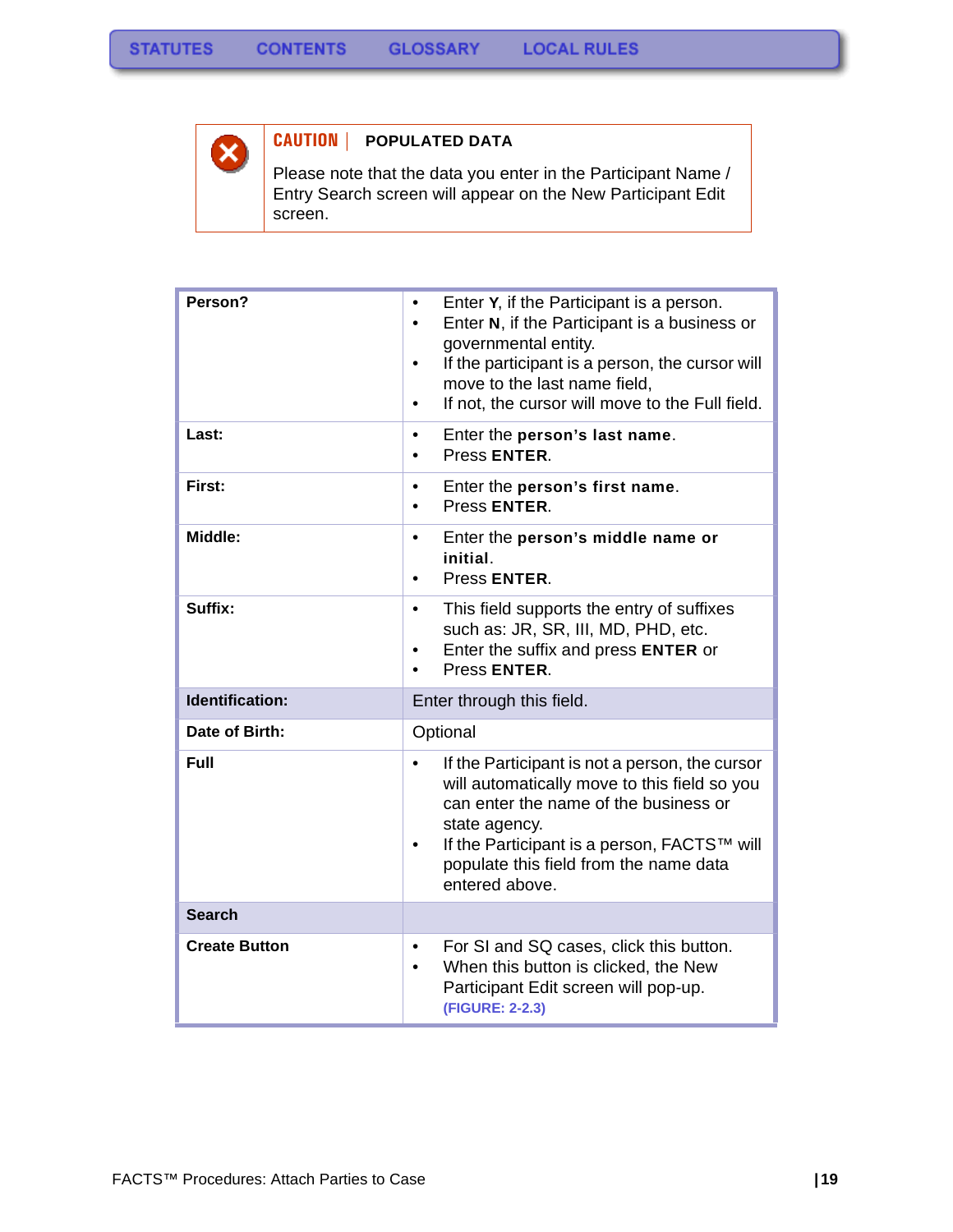**STATUTES CONTENTS GLOSSARY LOCAL RULES** 

| New Participant Edit                                                     |                                                |           | $\Box$ D x               |
|--------------------------------------------------------------------------|------------------------------------------------|-----------|--------------------------|
|                                                                          | <b>New Participant</b>                         | Person? Y |                          |
| Last: FAUST                                                              |                                                |           | $DOB: 86-38-1975$ Sex: M |
| First: ANTON                                                             | Middle:                                        | Suffix:   | SSN: 612-35-4879         |
| Full: FAUST ANTON                                                        |                                                |           | Drivers License No.:     |
| -Alternate ID's:                                                         |                                                |           |                          |
| Address Information:<br>Correspondence Address Type:<br>PT Party Address | Delivery Method:<br><b>Postal Service</b><br>P |           |                          |
| Current Address                                                          |                                                |           |                          |
| 526 BROADWAY<br>SILVER CITY, NM 88036<br>(505) 555-9874                  |                                                |           | Edit                     |
|                                                                          |                                                |           | Continue                 |

**Figure 2-2.3:** New Participant Edit

| <b>CAUTION</b><br><b>POPULATED DATA</b>                                                                                                                                                                                                                 |
|---------------------------------------------------------------------------------------------------------------------------------------------------------------------------------------------------------------------------------------------------------|
| Please note that the data you entered on the Participant<br>Name / Entry Search screen will appear on this screen in<br>the appropriate fields and does not need to be reentered.<br>You may ENTER through the fields already populated<br>(filled-in). |

| Person: | Enter Y, if the Participant is a person.<br>$\bullet$<br>Enter N, if the Participant is a business or<br>$\bullet$<br>governmental entity.                            |
|---------|-----------------------------------------------------------------------------------------------------------------------------------------------------------------------|
| Last:   | Enter the person's last name.<br>٠<br>Press ENTER.<br>٠                                                                                                               |
| First:  | Enter the person's first name.<br>Press ENTER.<br>$\bullet$                                                                                                           |
| Middle: | Enter the person's middle name or<br>٠<br>initial.<br>Press ENTER.<br>$\bullet$                                                                                       |
| Suffix: | This field supports the entry of suffixes<br>٠<br>such as: JR, SR, III, MD, PHD, etc.<br>Enter the suffix and press <b>ENTER</b> or<br>$\bullet$<br>Press ENTER.<br>٠ |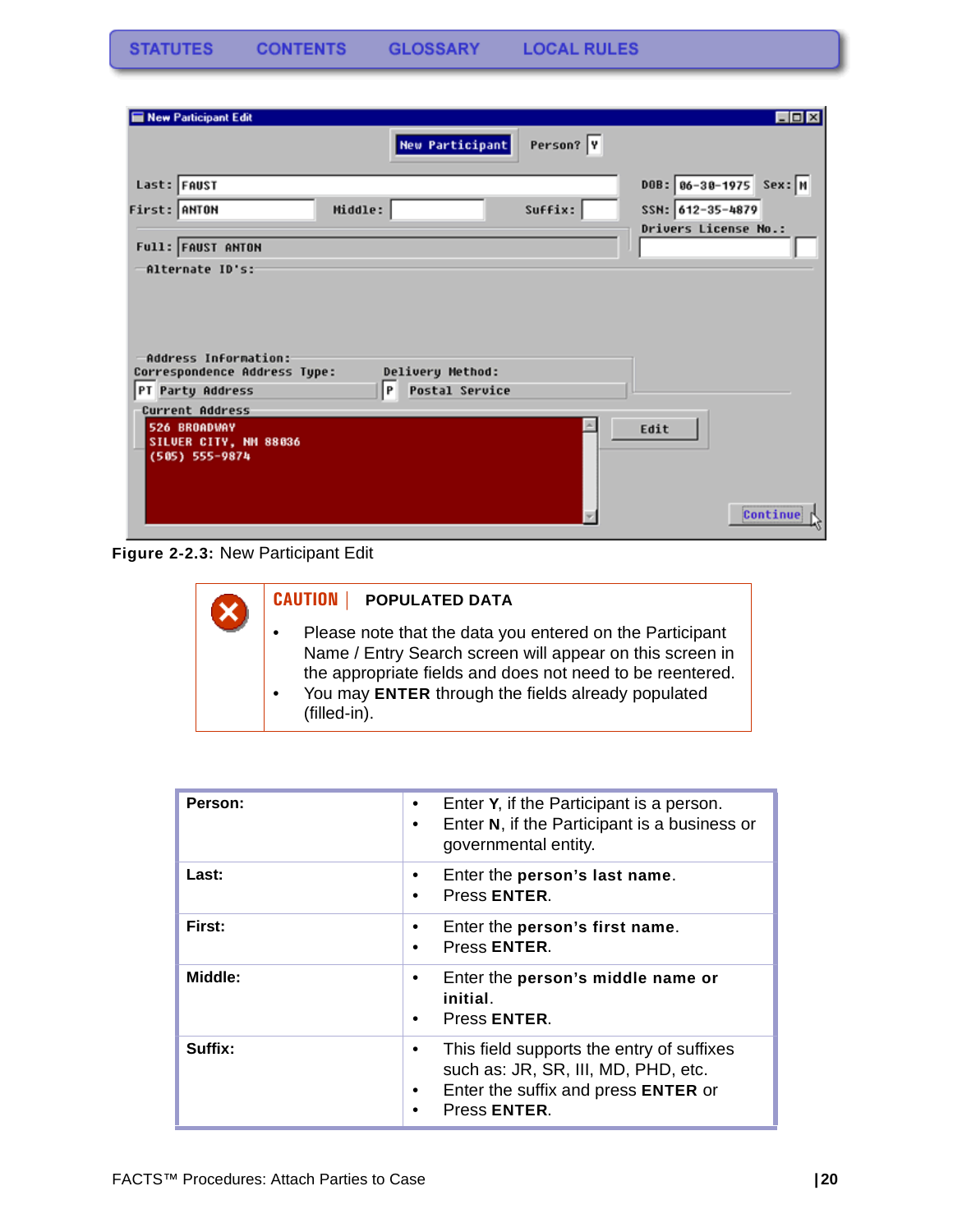| <b>LOCAL RULES</b><br><b>STATUTES</b><br><b>CONTENTS</b><br><b>GLOSSARY</b> |  |
|-----------------------------------------------------------------------------|--|
|-----------------------------------------------------------------------------|--|

| DOB:                        | Enter Date of Birth, if available.                                           |
|-----------------------------|------------------------------------------------------------------------------|
| Sex:                        | Enter <b>F</b> for female or <b>M</b> for male, if the data is<br>available. |
| SSN:                        | Enter the participant's social security<br>number, if available.             |
| <b>Drivers License No.:</b> | Enter the participant's driver's license<br>number, if available.            |

| Address Information:<br>Correspondence Address Type:<br>PT Party Address | Delivery Method:<br>P<br><b>Postal Service</b> |      |          |
|--------------------------------------------------------------------------|------------------------------------------------|------|----------|
| <b>Current Address</b>                                                   |                                                |      |          |
| 526 BROADWAY<br>SILVER CITY, NN 88036<br>(505) 555-9874                  |                                                | Edit |          |
|                                                                          |                                                |      | Continue |

**Figure 2-2.4:** New Participant Edit

| <b>Correspondence Address</b><br>Type: | Enter appropriate Correspondence<br>$\bullet$<br>Address Type from the list below.<br><b>PT</b> (Party Address) is the most frequent<br>$\bullet$<br>choice.<br>This indicates the address where notices<br>$\bullet$ |
|----------------------------------------|-----------------------------------------------------------------------------------------------------------------------------------------------------------------------------------------------------------------------|
|                                        | are sent.<br>Press ENTER twice.<br>$\bullet$                                                                                                                                                                          |



| <b>CODE</b> | <b>DESCRIPTION</b>      | <b>CODE</b> | <b>DESCRIPTION</b>        |
|-------------|-------------------------|-------------|---------------------------|
| AG          | <b>Attorney Address</b> | HO          | Home Address              |
| BU          | <b>Business Address</b> | <b>PT</b>   | <b>Party Address</b>      |
| ΕM          | <b>Employer Address</b> | RL          | <b>Relative's Address</b> |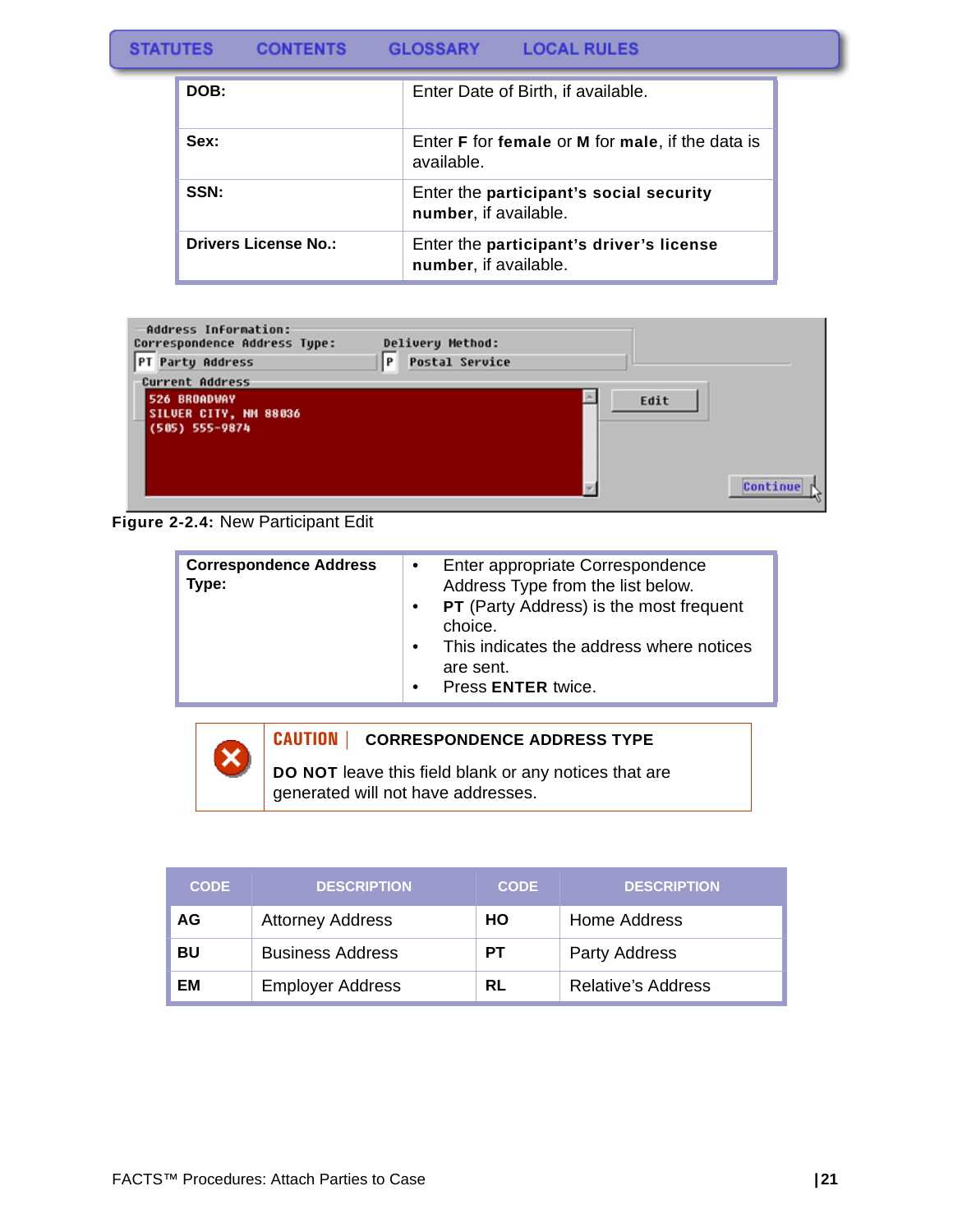| <b>Delivery Method:</b>                      |                                                                                                                                      |
|----------------------------------------------|--------------------------------------------------------------------------------------------------------------------------------------|
| <b>Current Address Edit</b><br><b>Button</b> | Click on the EDIT button to type address<br>information.<br>The New Participant Address Entry / Edit<br>will pop-up. (FIGURE: 2-2.5) |



#### **CAUTION | CURRENT ADDRESS**

Please note the information indicated under Current Address is where notices get mailed.

| New Participant Address Entry / Edit |                                                                            | EDX           |
|--------------------------------------|----------------------------------------------------------------------------|---------------|
|                                      | New Participant: FAUST ANTON                                               |               |
|                                      | Correspondence Address Type: PT Party Address                              | Restricted? Y |
|                                      | Line 1: 526 BROADWAY                                                       | Mail Drop:    |
| Line 2:                              |                                                                            |               |
| Line 3:                              |                                                                            |               |
|                                      | City: SILVER CITY<br>Home Phone: (585) 555-9874                            |               |
| Town./Municip.:                      |                                                                            |               |
| State: NM                            | <b>NEW MEXICO</b>                                                          |               |
| Zip Code: 88036-                     |                                                                            |               |
| County:                              |                                                                            |               |
| Country:                             |                                                                            |               |
| $E - mail:$                          |                                                                            |               |
| Web Page URL:                        |                                                                            |               |
| Misc.:                               |                                                                            |               |
|                                      |                                                                            |               |
| Current From:                        | Entry Date: 06-26-2002<br>$\overline{\phantom{a}}$<br>to<br>$\overline{a}$ | Contin        |

**Figure 2-2.5:** New Participant Address Entry / Edit



| <b>Restricted:</b>   | Enter Y for yes, or N for no.                           |
|----------------------|---------------------------------------------------------|
| Line $1:$ /Line $2:$ | Enter the Participant's street address.<br>Press ENTER. |
| City:                | Enter the Participant's city.<br>Press ENTER.           |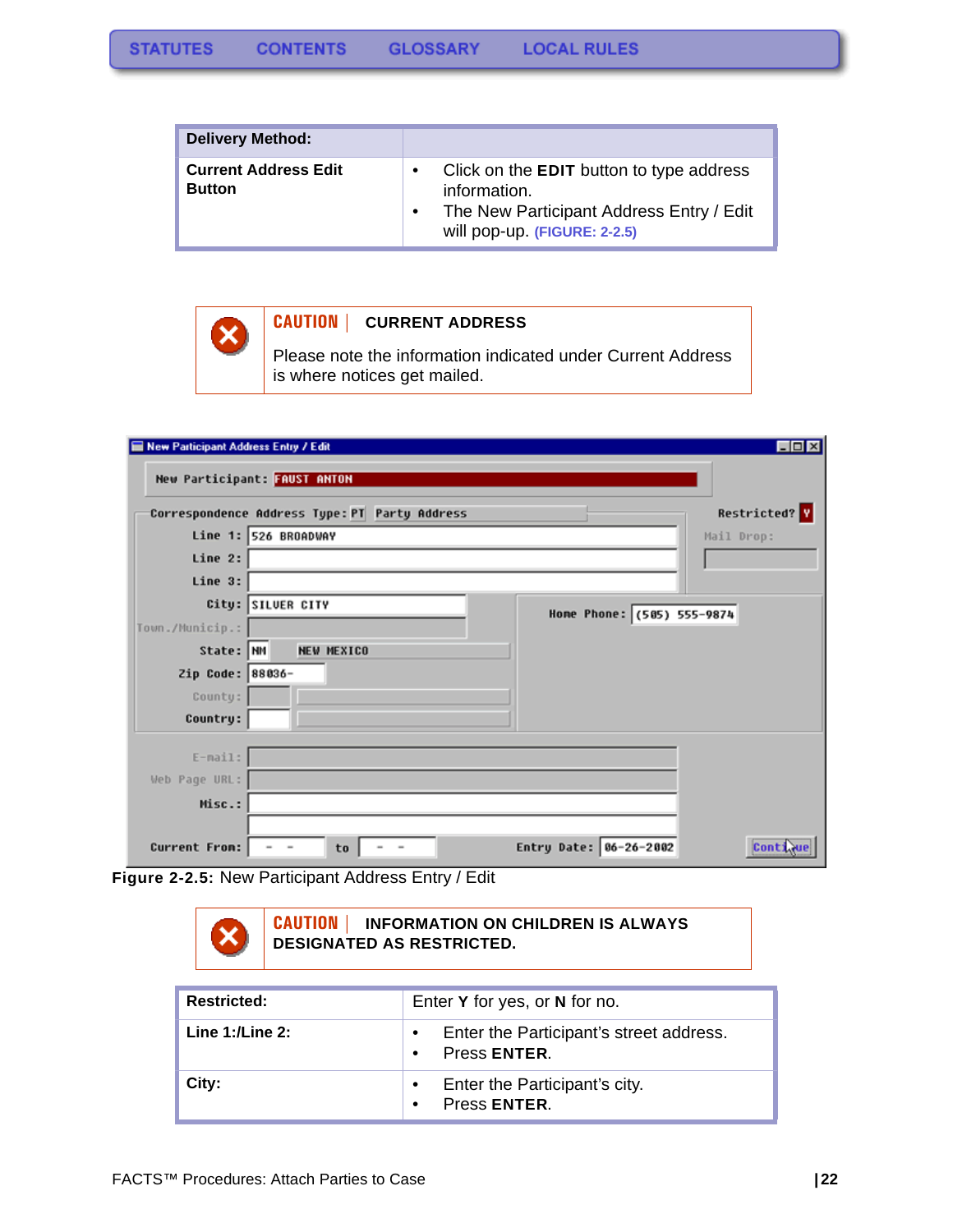#### **STATUTES CONTENTS GLOSSARY LOCAL RULES**

| State:                 | Enter the Participant's state.<br>٠<br>Press ENTER.<br>$\bullet$                                                                                |
|------------------------|-------------------------------------------------------------------------------------------------------------------------------------------------|
| <b>Zip Code:</b>       | Enter the Participant's zip code.<br>$\bullet$<br>Press ENTER.<br>$\bullet$                                                                     |
| <b>Business Phone:</b> | Enter the Participant's business phone, if<br>٠<br>available.<br>Press ENTER.<br>٠                                                              |
| <b>Current From:</b>   | Press <b>ENTER</b> twice.                                                                                                                       |
| <b>Entry Date:</b>     |                                                                                                                                                 |
| <b>Continue Button</b> | Click on the <b>CONTINUE</b> button.<br>$\bullet$<br>FACTS™ will return you to the New<br>$\bullet$<br>Participant Edit screen. (FIGURE: 2-2.6) |



**Figure 2-2.6:** New Participant Edit Screen

| <b>Continue Button</b> |  | Click on the CONTINUE button.<br>FACTS™ will return you to the Party<br>Names screen (FIGURE: 2-2.7) |  |
|------------------------|--|------------------------------------------------------------------------------------------------------|--|
|------------------------|--|------------------------------------------------------------------------------------------------------|--|

| <b>Party Names</b><br>$\Box$ ol $\times$                               |
|------------------------------------------------------------------------|
| Case Number:<br>0200200005<br><b>E ANTON FAUST</b>                     |
| Party Status/Date: A 10-18-2002 ACTIVE<br>Party Type/No.: RE 1         |
| <b>FAUST ANTON</b><br>Edit<br>Participant ID: 23818                    |
| Person?  Y<br>Last Name: FAUST                                         |
| First: ANTON<br>Middle:<br>Suffix:                                     |
| Full Name: FAUST ANTON                                                 |
| Juvenile? N<br>SSN: 612-35-4879<br>Birth Date: 06-30-1975              |
| Height: Feet<br>Inches<br>Sex: M<br>Weight:<br><b>Lbs</b>              |
| Origin:<br>Hair:<br>Eye:                                               |
| State:<br>Driver License:<br>Ending Date:<br>$\overline{\phantom{a}}$  |
| Filing Address: PT 1<br><b>Party Address</b><br>Date of Death:<br>Edit |
| Attorney? Y<br>Military?<br>Alias Name? Y<br>Edit<br>Edit              |
| In Custody?<br>Security Required?<br>Interpreter:<br>Restricted? Y     |
| This is a new party<br>Save                                            |

<span id="page-23-0"></span>**Figure 2-2.7:** Party Names

FACTS™ Procedures: Attach Parties to Case **| 23**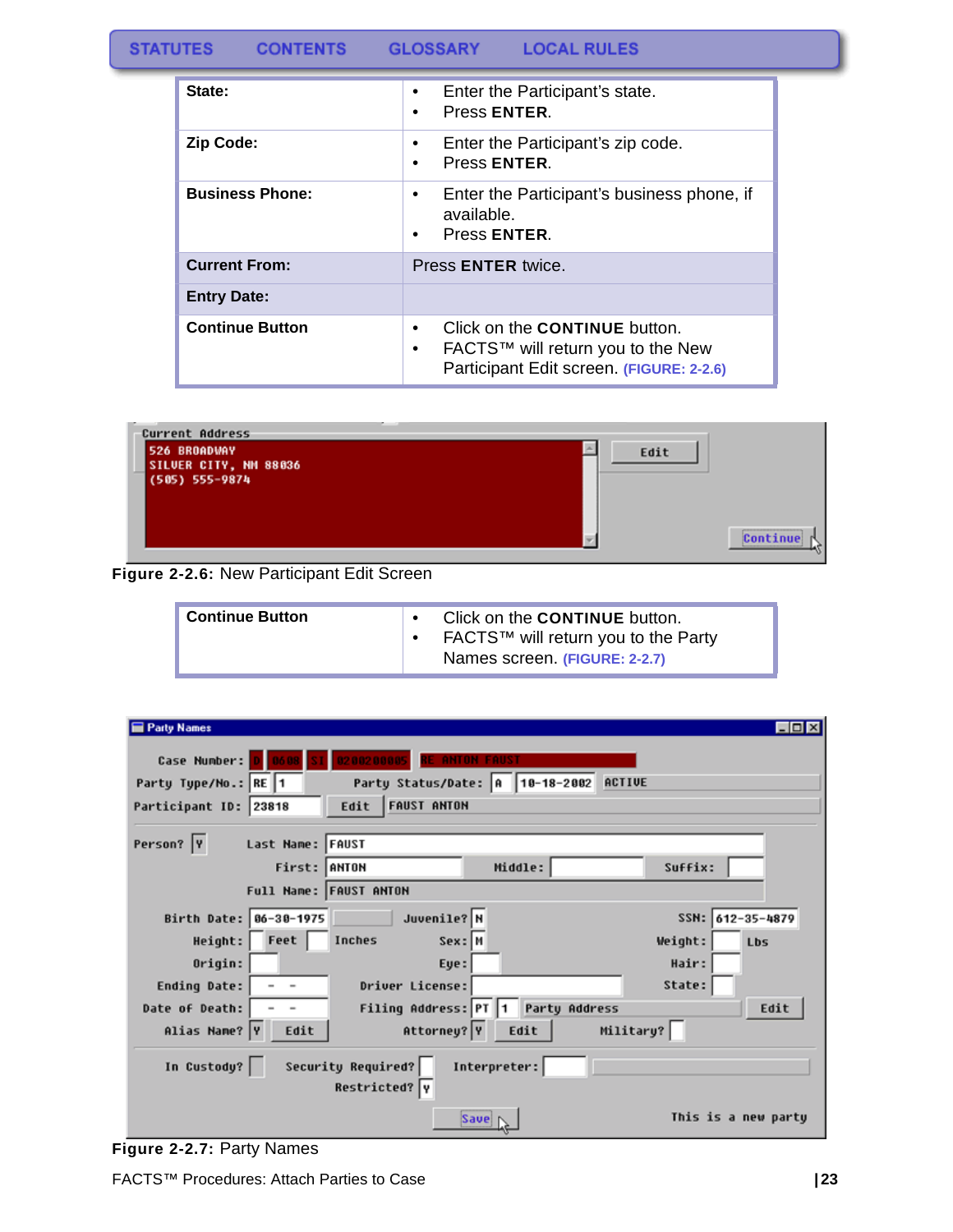| <b>Participant ID:</b>            | Tab twice.<br>$\bullet$<br>As a result of tabbing, FACTS™ will fill in<br>the name and personal information fields.<br>Enter through these fields or fill in the<br>$\bullet$<br>information if available.                                                                                             |
|-----------------------------------|--------------------------------------------------------------------------------------------------------------------------------------------------------------------------------------------------------------------------------------------------------------------------------------------------------|
| <b>Filing Address Edit Button</b> | If you have already entered the Participant<br>$\bullet$<br>Address, tab past this button or<br>If you want to edit the address or enter an<br>٠<br>address, click this button and the New<br>Participant Address Entry/Edit screen will<br>pop-up.<br>Follow the directions above to enter data.<br>٠ |
| <b>Alias Name? Edit Button</b>    | If answer is no, then tab past this button,<br>$\bullet$<br>If answer is yes, then click the button and<br>$\bullet$<br>the Party Aliases screen will pop-up.<br>(FIGURE: 2-2.8)                                                                                                                       |

| Party Aliases                            |                              |            |              |                  | $\Box$ DIX |
|------------------------------------------|------------------------------|------------|--------------|------------------|------------|
| Participant ID:<br>Edit                  | <b>FAUST ANTON</b>           |            |              |                  |            |
| <b>Alias Name</b>                        |                              | Alias Type | <b>DBA</b>   | <b>DOB</b>       |            |
| <b>FAUST TONY</b>                        |                              | A.K.A.     | $\mathbf{N}$ | $06 - 30 - 1975$ |            |
|                                          |                              |            |              |                  |            |
|                                          |                              |            |              |                  |            |
|                                          |                              |            |              |                  |            |
|                                          |                              |            |              |                  |            |
| $\blacksquare$                           |                              |            |              | Save Aliases     |            |
|                                          |                              |            |              |                  |            |
| Doing Business As? N<br>Last Name: FAUST |                              |            |              |                  |            |
| First: TONY                              | Middle:                      |            |              | Suffix:          |            |
|                                          | Full: FAUST TONY             |            |              |                  |            |
| Birth Date                               | SSN: 612354879<br>86-38-1975 |            |              |                  |            |
| Driver License No.:                      |                              | State:     |              |                  |            |
| Alias Type: A                            | A.K.A.                       |            |              | Done Editing     |            |
|                                          |                              |            |              |                  |            |



|                                                 | Press the F2 key to add a new alias.                                                                                                                                                |
|-------------------------------------------------|-------------------------------------------------------------------------------------------------------------------------------------------------------------------------------------|
| <b>Doing Business As?</b><br>(Default-N for No) | If the answer is yes, enter Y and the cursor<br>$\bullet$<br>will move to the Full Name field.<br>If the answer is no, the cursor will move to<br>$\bullet$<br>the Last Name field. |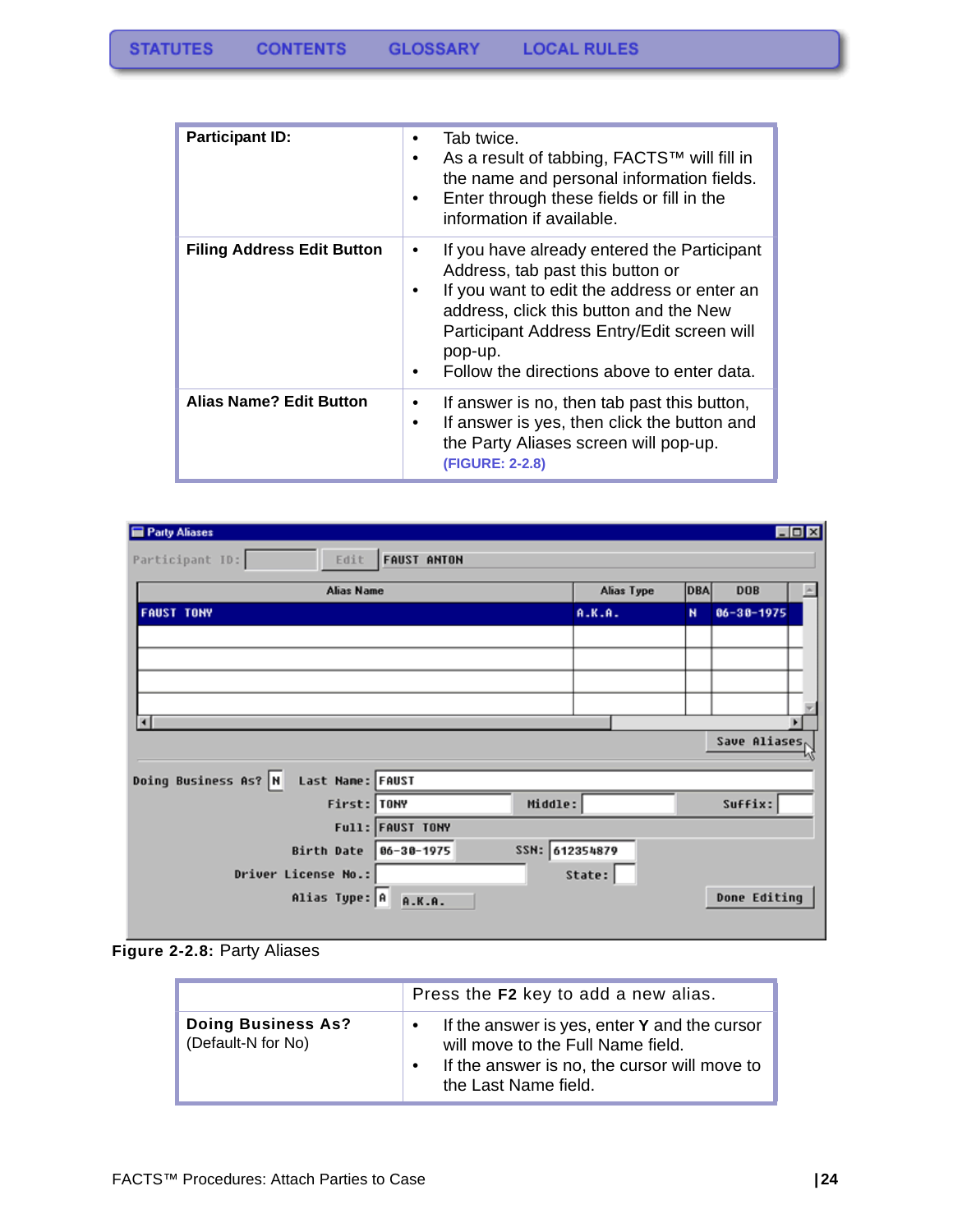| Last Name:                   | Enter the alias last name.<br>$\bullet$<br>Press ENTER.<br>$\bullet$                                             |
|------------------------------|------------------------------------------------------------------------------------------------------------------|
| <b>First Name:</b>           | Enter the alias first name.<br>$\bullet$<br>Press ENTER.<br>$\bullet$                                            |
| <b>Middle Name:</b>          | Enter the alias middle name or initial if<br>$\bullet$<br>there is one.<br>Press ENTER.<br>$\bullet$             |
| Suffix:                      | Enter the alias suffix if there is one.<br>$\bullet$<br>Press ENTER.<br>$\bullet$                                |
| Full:                        | If the alias is a person, this field will<br>$\bullet$<br>populate automatically.<br>Press ENTER.<br>$\bullet$   |
| <b>Birth Date:</b>           | Enter the alias birth date if one exists.<br>$\bullet$<br>Press ENTER.<br>$\bullet$                              |
| SSN:                         | Enter the alias social security number if<br>$\bullet$<br>one exists.<br>Press ENTER.<br>$\bullet$               |
| <b>Driver's License No.:</b> | Enter the alias driver's license number if<br>$\bullet$<br>one exists.<br>Press ENTER.<br>٠                      |
| State:                       | Enter the state of the alias driver's license<br>$\bullet$<br>number, if available.<br>Press ENTER.<br>$\bullet$ |
| <b>Alias Type:</b>           | Enter the appropriate code from the<br>$\bullet$<br>following table.<br>Press ENTER.<br>$\bullet$                |

| <b>CODE</b> | <b>TYPE</b> | <b>DESCRIPTION</b> |
|-------------|-------------|--------------------|
| А           | AKA         | Also known as      |
| F           | FKA         | Formerly known as  |
| N           | NKA         | Now known as       |
|             | ORO         | On behalf of       |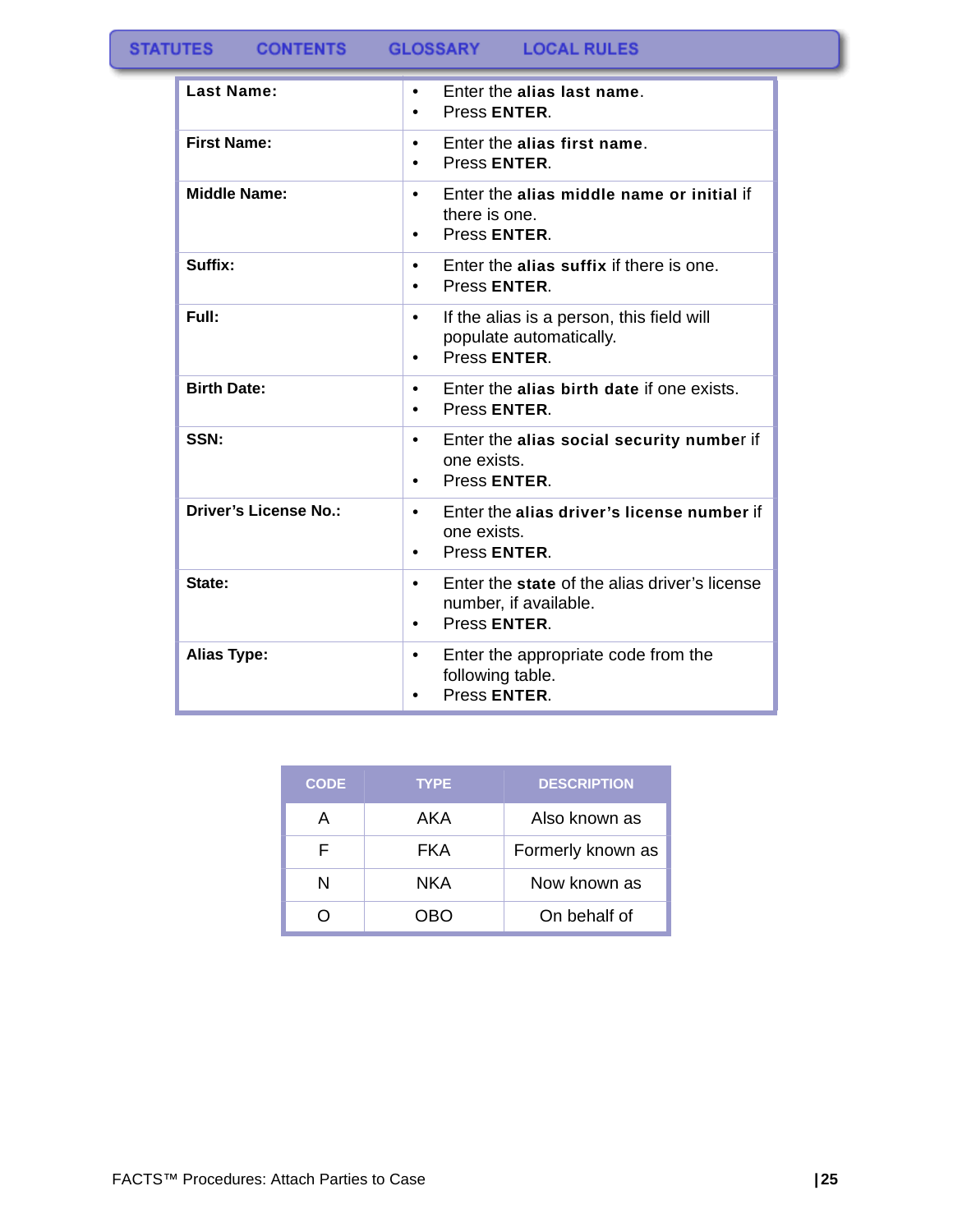| Party Aliases                            |                              |            |              |                  | $\Box$ o $\times$ |
|------------------------------------------|------------------------------|------------|--------------|------------------|-------------------|
| Participant ID:<br>Edit                  | <b>FAUST ANTON</b>           |            |              |                  |                   |
| <b>Alias Name</b>                        |                              | Alias Type | <b>DBA</b>   | <b>DOB</b>       |                   |
| <b>FAUST TONY</b>                        |                              | A.K.A.     | $\mathbf{N}$ | $06 - 30 - 1975$ |                   |
|                                          |                              |            |              |                  |                   |
|                                          |                              |            |              |                  |                   |
|                                          |                              |            |              |                  |                   |
|                                          |                              |            |              |                  |                   |
| $\vert$ 4                                |                              |            |              |                  |                   |
|                                          |                              |            |              | Save Aliases,    |                   |
| Doing Business As? N<br>Last Name: FAUST |                              |            |              |                  |                   |
| First: TONY                              | Middle:                      |            |              | Suffix:          |                   |
|                                          | Full: FAUST TONY             |            |              |                  |                   |
| Birth Date                               | SSN: 612354879<br>86-38-1975 |            |              |                  |                   |
| Driver License No.:                      |                              | State:     |              |                  |                   |
| Alias Type: A A.K.A.                     |                              |            |              | Done Editing     |                   |
|                                          |                              |            |              |                  |                   |

**Figure 2-2.9:** Party Aliases

| <b>Done Editing Button</b> | Click on the DONE EDITING button when<br>$\bullet$<br>you have entered ALL the data for that<br>alias.<br>Verify that the data entered on the grid is<br>$\bullet$<br>correct.<br>Press <b>F2</b> to enter another alias.<br>$\bullet$ |
|----------------------------|----------------------------------------------------------------------------------------------------------------------------------------------------------------------------------------------------------------------------------------|
| <b>Save Alias Button</b>   | Click the SAVE ALIASES button to save<br>$\bullet$<br>the data.<br>You will return to the Party Names screen.<br>$\bullet$<br>(FIGURE: 2-2.10)                                                                                         |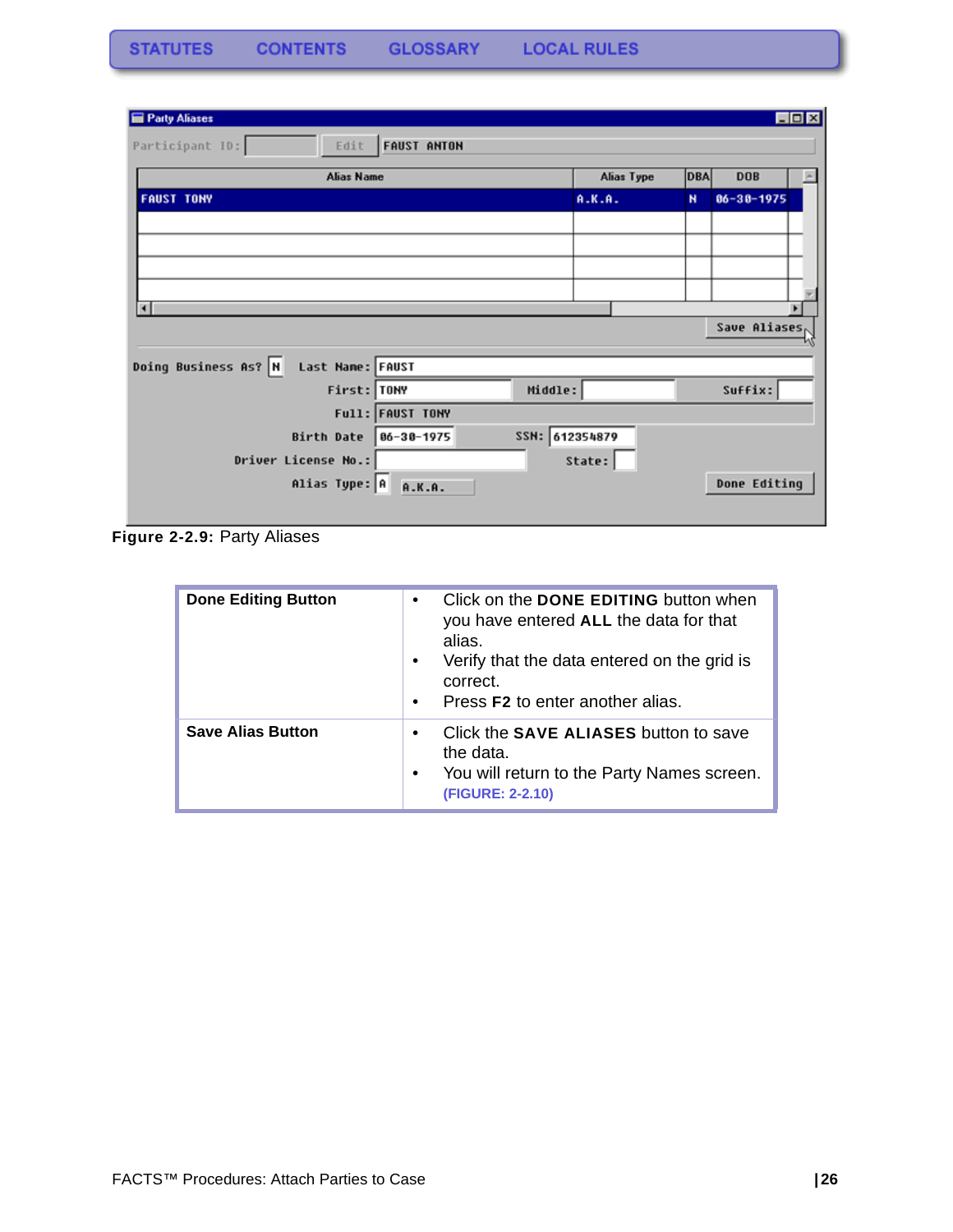| <b>Party Names</b>                                                 | -101                |
|--------------------------------------------------------------------|---------------------|
| 0200200005<br>Case Number:<br><b>ANTON FAUST</b>                   |                     |
| Party Status/Date: A 10-18-2002 ACTIVE<br>Party Type/No.: RE 1     |                     |
| <b>FAUST ANTON</b><br>Participant ID: 23818<br>Edit                |                     |
| Person?  Y<br>Last Name: FAUST                                     |                     |
| First: ANTON<br>Middle:                                            | Suffix:             |
| Full Name: FAUST ANTON                                             |                     |
| Juvenile? N<br>Birth Date: 06-30-1975                              | SSN: 612-35-4879    |
| Height: Feet<br>Inches<br>Sex: M                                   | Weight:<br>Lbs      |
| Origin:<br>Eye:                                                    | Hair:               |
| Driver License:<br><b>Ending Date:</b><br>$\sim$                   | State:              |
| <b>Party Address</b><br>Filing Address: PT 1<br>Date of Death:     | Edit                |
| Attorney? Y<br>Military?<br>Alias Name? Y<br>Edit<br>Edit          |                     |
| In Custody?<br>Security Required?<br>Interpreter:<br>Restricted? Y |                     |
| Save                                                               | This is a new party |

**Figure 2-2.10:** Party Names

| <b>Alias Name? Edit Button</b> | Tab past this button.                                                                                                        |  |  |
|--------------------------------|------------------------------------------------------------------------------------------------------------------------------|--|--|
| <b>Attorney? Edit Button</b>   | To add an attorney for this party, click this<br>button.<br>The Party Attorney Menu screen will pop-<br>up. (FIGURE: 2-2.11) |  |  |

| <b>Party Attorney Menu</b> |  |
|----------------------------|--|
| Party Attorney Edit        |  |
| Party Attorney Delete      |  |
| Party Attorney Uiew        |  |
|                            |  |

Figure 2-2.11: Party Attorney Menu

| <b>Party Attorney Edit</b> | Click this button to enter a party attorney.<br>The Party Attorney Edit screen will then<br>pop-up. (FIGURE: 2-2.12) |
|----------------------------|----------------------------------------------------------------------------------------------------------------------|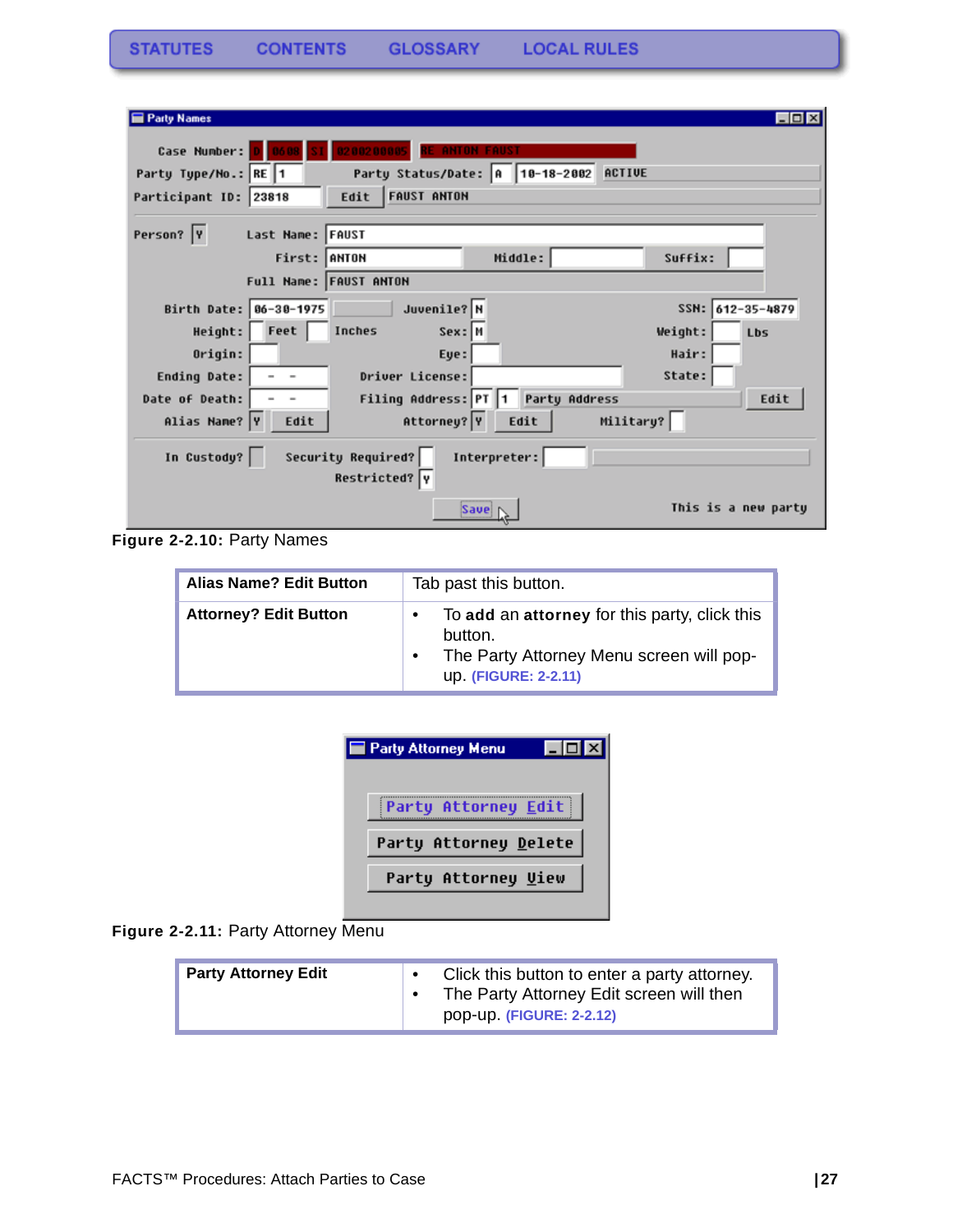| <b>Party Attorney Edit</b>                                                                                                         |  |
|------------------------------------------------------------------------------------------------------------------------------------|--|
| Case Data<br>Case Number: 0 0608 SI 0200200005 RE ANTON FAUST<br> RE<br>Party Type:<br><b>FAUST ANTON</b><br>Party Number:<br>l 11 |  |
| Attorney Data<br>UICTORIA DAUIS ARMSTRONG<br>Attorney Code:<br>83259<br>Attorney Type: PA PRIVATE ATTORNEY                         |  |
| Attorney Status:<br>Attorney Inactive (Y/N)?<br>Party/Attorney Status Date:   - -<br>I۷<br>Contact Attorney (Y/N)?                 |  |

**Figure 2-2.12:** Party Attorney Edit

| <b>Case Number</b>   | You MUST ENTER through this field.                                                                                        |
|----------------------|---------------------------------------------------------------------------------------------------------------------------|
| <b>Party Type</b>    | You MUST ENTER through this field.                                                                                        |
| <b>Party Number</b>  | You MUST ENTER through this field.                                                                                        |
| <b>Attorney Code</b> | Enter attorney code and press ENTER or<br>Press F1 for the Attorney Select lookup<br>$\bullet$<br>table. (FIGURE: 2-2.13) |

| <b>Attorney Select</b>                                   |                                 |         |  |  |
|----------------------------------------------------------|---------------------------------|---------|--|--|
| Attorney Starting Code:<br>Name to Search For: ARMSTRONG |                                 |         |  |  |
| <b>Attorney Code</b>                                     | <b>Name</b>                     | Bin No. |  |  |
| 72125                                                    | <b>ROBERT G. ARMSTRONG</b>      |         |  |  |
| 83259                                                    | <b>UICTORIA DAUIS ARMSTRONG</b> |         |  |  |
| 84198                                                    | <b>DAN L. ARMSTRONG</b>         |         |  |  |
| 93109                                                    | <b>SHELLEY WATSON ARMSTRONG</b> |         |  |  |
| 96013                                                    | MICHAEL D ARMSTRONG             |         |  |  |
| F1328                                                    | MICHAEL D. ARMSTRONG LAW OFFIC  |         |  |  |

**Figure 2-2.13:** Attorney Select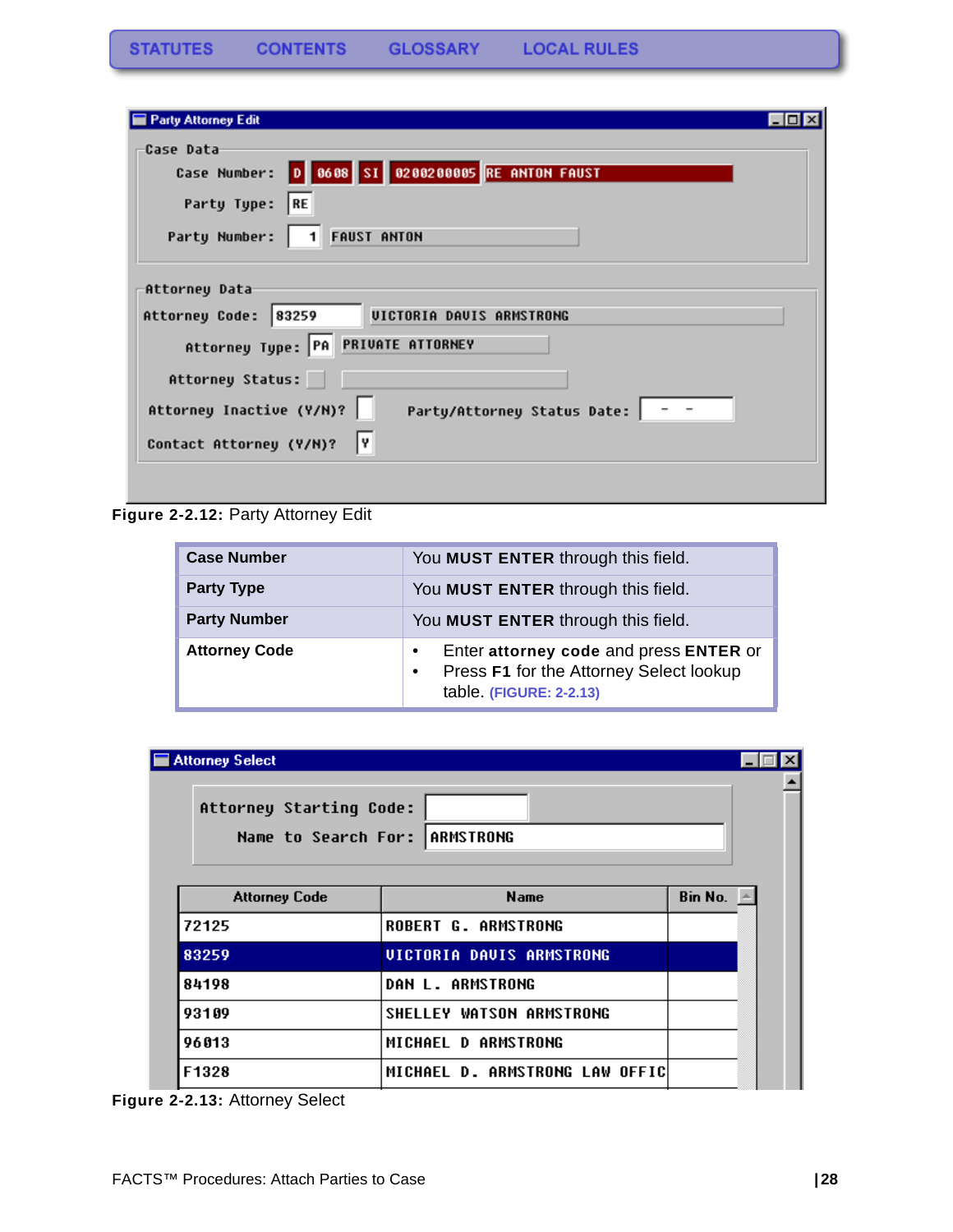#### **TIP |** FASTER SEARCHING

- Tab through the **ATTORNEY STARTING CODE** field.
- Type the attorney's last name in the **NAME TO SEARCH FOR:** field and press **ENTER**.
- Highlight the appropriate attorney with the arrow keys and press **ENTER**.
- You will return to the party Attorney Edit screen. **(FIGURE: 2-2.14)**

| <b>Party Attorney Edit</b>                                                                                         |
|--------------------------------------------------------------------------------------------------------------------|
| <b>Case Data</b><br>Case Number: 0 0608 SI 0200200005 RE ANTON FAUST<br> RE<br>Party Type:                         |
| 1 FAUST ANTON<br>Party Number:                                                                                     |
| Attorney Data<br>UICTORIA DAVIS ARMSTRONG<br>Attorney Code:<br>83259<br>Attorney Type: PA PRIVATE ATTORNEY         |
| Attorney Status:<br>Attorney Inactive (Y/N)?<br>Party/Attorney Status Date:   - -<br>I۷<br>Contact Attorney (Y/N)? |
|                                                                                                                    |

### **Figure 2-2.14:** Party Attorney Edit

| <b>Attorney Code</b> |  | Enter the Attorney Type from the list below<br>and press <b>ENTER</b> or<br>Press F1 for the Attorney Select lookup<br>table. |
|----------------------|--|-------------------------------------------------------------------------------------------------------------------------------|
|----------------------|--|-------------------------------------------------------------------------------------------------------------------------------|

|               | <b>ATTORNEY TYPES</b>       |           |                                   |
|---------------|-----------------------------|-----------|-----------------------------------|
| <b>AC</b>     | Accounting                  | DA.       | <b>District Attorney</b>          |
| <b>CA</b>     | <b>Contract Attorney</b>    | MН        | <b>Mental Health Professional</b> |
| cc            | Court Clinician             | <b>PA</b> | <b>Private Attorney</b>           |
| co            | <b>County Attorney</b>      | <b>PD</b> | <b>Public Defender</b>            |
| $\mathsf{cs}$ | <b>Special Assistant AG</b> | <b>PS</b> | Psychologist                      |
| СY            | <b>City Attorney</b>        | <b>SP</b> | <b>Special Prosecutor</b>         |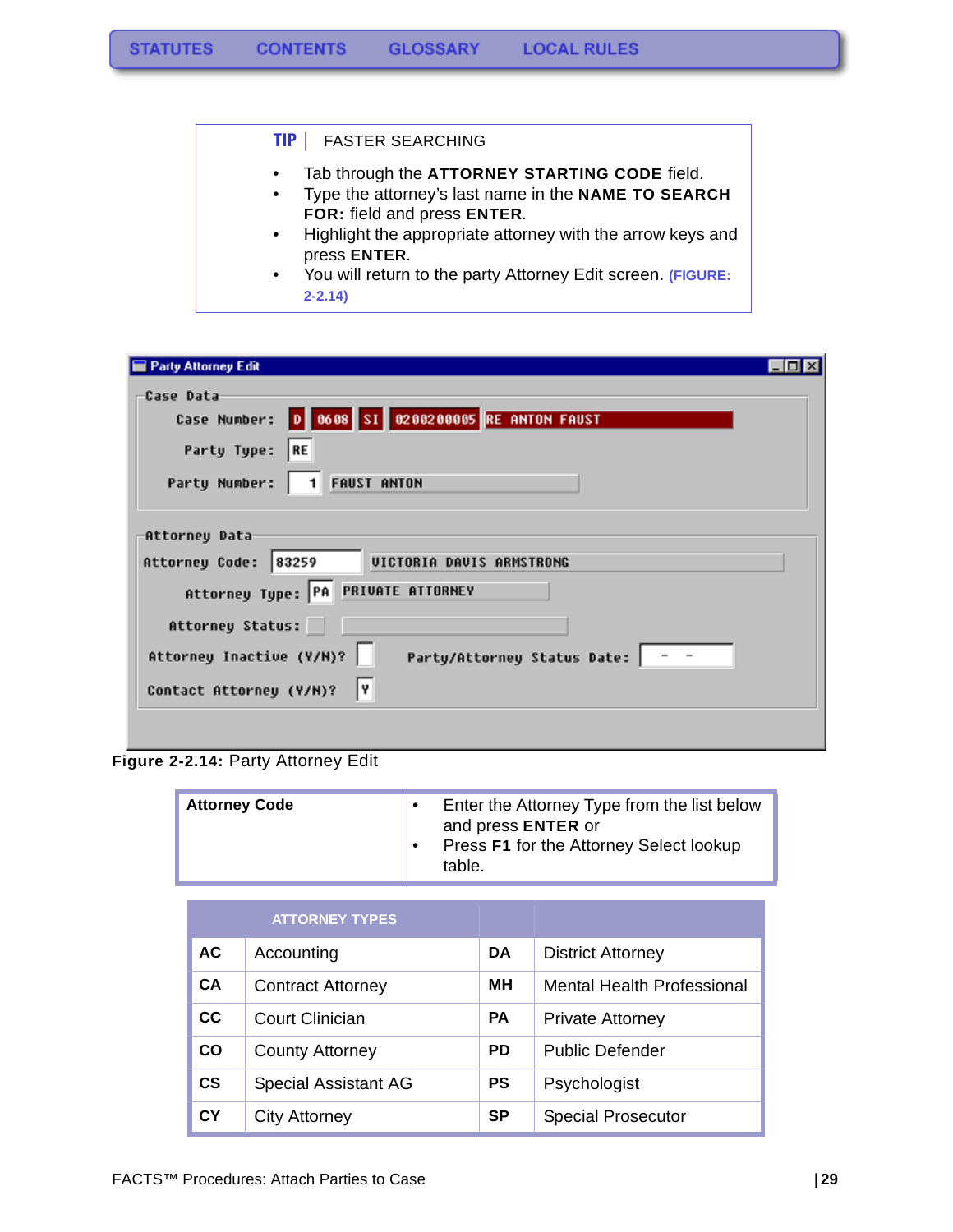| Attorney Status:           |                             |
|----------------------------|-----------------------------|
| Attorney Inactive (Y/N)?   | Party/Attorney Status Date: |
| Contact Attorney (Y/N)?  Y |                             |
|                            |                             |

**Figure 2-2.15:** Party Attorney Edit

| <b>Attorney Inactive (Y/N)?</b>                |                                                                                                                                                                                                                                                                                                        |
|------------------------------------------------|--------------------------------------------------------------------------------------------------------------------------------------------------------------------------------------------------------------------------------------------------------------------------------------------------------|
| <b>Party/Attorney Status Date.</b>             |                                                                                                                                                                                                                                                                                                        |
| <b>Contact Attorney (Y/N)?</b>                 | Enter Y if notices are to be sent to this<br>attorney or<br>N if nothing is to be sent to this attorney.<br>Press ENTER.                                                                                                                                                                               |
| <b>Press Enter Key</b>                         | Press <b>ENTER</b> , while cursor is in the<br>Contact Attorney to save the data on this<br>screen.<br>A Message box will pop-up that says:<br>"GOOD JOB. DATA SAVED."                                                                                                                                 |
| <b>Enter Other Attorneys</b>                   | To enter another attorney, press the ESC<br>$\bullet$<br>key once to be taken to the top of the<br>screen.                                                                                                                                                                                             |
| <b>Go Back to Party Names</b><br><b>Screen</b> | To exit the Attorney Names screen, press<br>the <b>ESC</b> key twice. You will return to the<br>Party Attorney Menu screen.<br>To close this screen, press the <b>ESC</b> key or<br>click on the "X" in the upper right-hand<br>corner. You will return to the Party Names<br>screen. (FIGURE: 2-2.16) |



### **CAUTION | ESCAPE (ESC) KEY**

• Do not press the **ESC** key four times in a row from the Party Attorney Edit screen.

• You will lose the data you entered on the Party Names screen.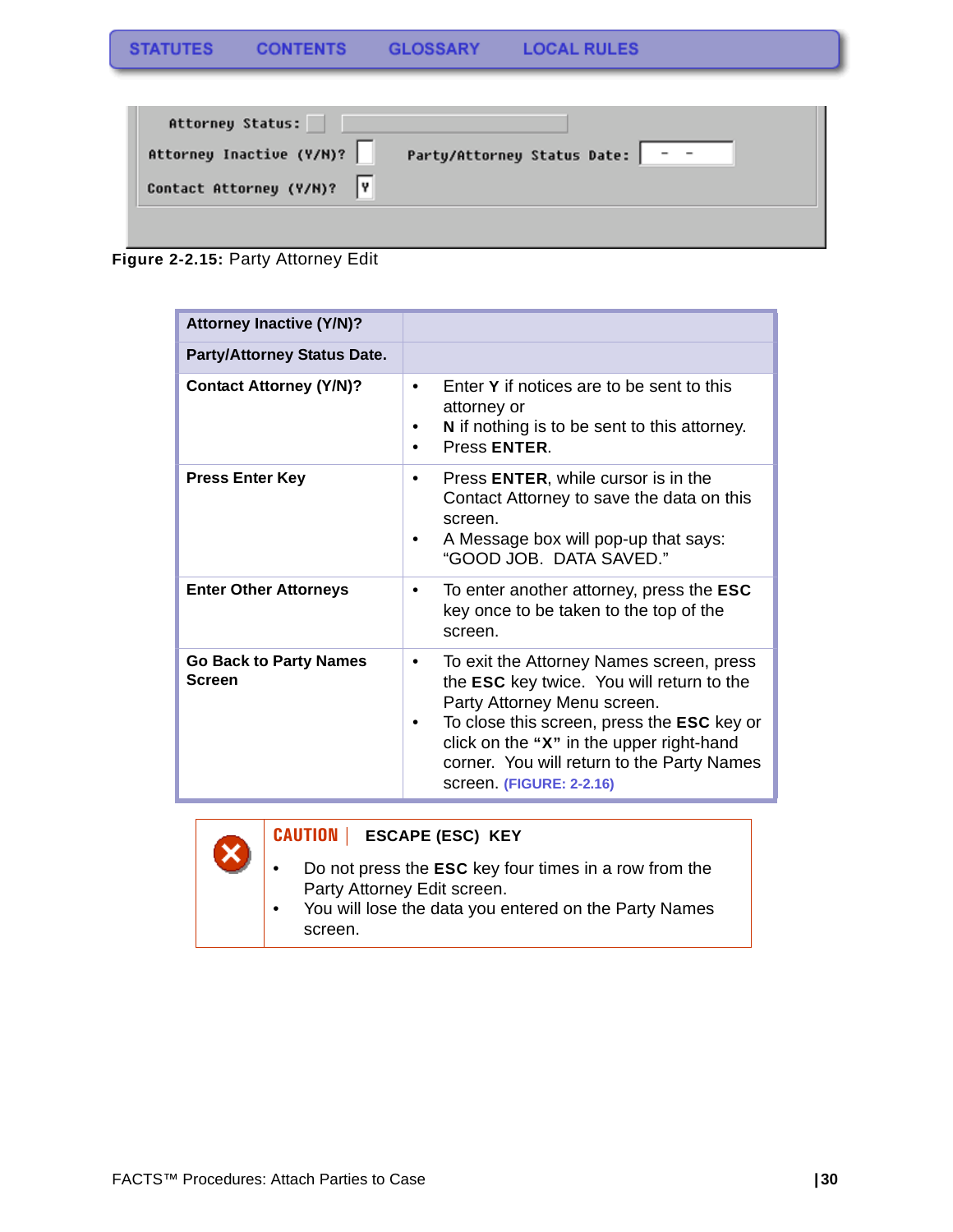| <b>Party Names</b>                                                | - 101               |
|-------------------------------------------------------------------|---------------------|
| 0200200005<br>Case Number:<br><b>ANTON FAUST</b>                  |                     |
| Party Status/Date: 0 10-18-2002<br>ACTIVE<br>Party Type/No.: RE 1 |                     |
| <b>FAUST ANTON</b><br>Participant ID: 23818<br>Edit               |                     |
|                                                                   |                     |
| Person?  Y<br>Last Name: FAUST                                    |                     |
| Middle:<br>First: ANTON                                           | Suffix:             |
| Full Name: FAUST ANTON                                            |                     |
| Juvenile? N<br>Birth Date: 06-30-1975                             | SSN: 612-35-4879    |
| Feet<br>Inches<br>Height:<br>Sex: M                               | Weight:<br>Lbs      |
| Origin:<br>Eye:                                                   | Hair:               |
| Driver License:<br>Ending Date:                                   | State:              |
| <b>Party Address</b><br>Filing Address: PT 1<br>Date of Death:    | Edit                |
| Military?<br>Attorney? Y<br>Alias Name?  Y<br>Edit<br>Edit        |                     |
| In Custody?<br>Security Required?<br>Interpreter:                 |                     |
| Restricted? Y                                                     |                     |
| Save                                                              | This is a new party |

**Figure 2-2.16:** Party Names

| <b>Attorney Edit? Button</b> | Tab past this button to continue.                                           |
|------------------------------|-----------------------------------------------------------------------------|
| <b>Restricted?</b>           | If this is an SI or SQ case, enter Y for yes in<br>this field.              |
| <b>Save Button</b>           | Tab to SAVE button and click button to save<br>and to properly attach data. |

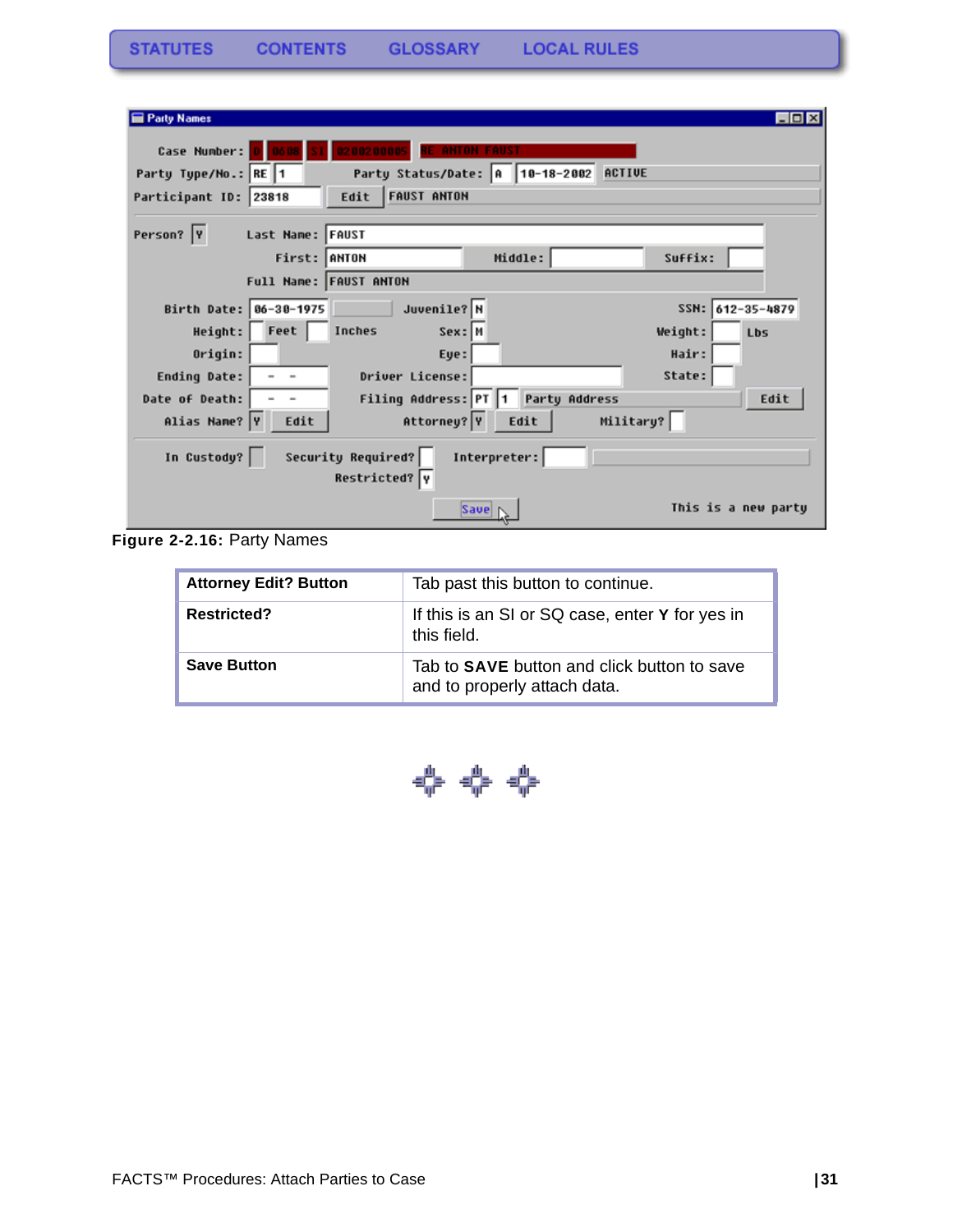# <span id="page-32-0"></span>Section 2-3: Opening a Case

- **MAIN MENU** >
- **CASE MANAGEMENT** >
- **CIVIL COMPLAINT/PETITIONS**. The Civil Complaints/Petition screen will appear. **(FIGURE: 2-3.1)**

| <b>Civil Complaint/Petitions</b>                           | EOX   |
|------------------------------------------------------------|-------|
| Case Number: 0 0608 SI 0200200005<br><b>RE ANTON FAUST</b> |       |
| Complaint Date:<br>$10 - 18 - 2002$                        |       |
| Complaint Sequence:<br>81                                  |       |
| 1523 OPN: PETITION MH COMMITMENT<br>Complaint Event Code:  |       |
| I۲<br>$Jury(Y/N)$ :                                        |       |
| Identify Party(s)<br>on the event comments? (Y/N):<br>I۷   |       |
| I۷<br>Party? (Y/N):                                        |       |
| γ<br>Cause of Actions? (Y/N):                              |       |
| Relief Code(s)? (Y/N):                                     |       |
| <b>Disposition Code:</b>                                   |       |
| Date:                                                      |       |
| Disposition/Judgment Event:                                |       |
| Judgment Code(s)? (Y/N):                                   |       |
| Related Cases<br><b>Save</b>                               |       |
| Updated<br>Bu                                              | At 0: |

**Figure 2-3.1:** Civil Complaint/Petitions

| <b>FIELDS</b>                                   | <b>INSTRUCTIONS</b>                                                                                                                  |  |
|-------------------------------------------------|--------------------------------------------------------------------------------------------------------------------------------------|--|
| Case Number:<br>(Default last case number)      | If you are beginning a new session or need to<br>enter data from a different case, fill in each of<br>the four subfields as follows: |  |
| Court                                           | Enter D for District Court.                                                                                                          |  |
| Location                                        | Enter the four-digit court location code, for<br>example, 0101, 0202.                                                                |  |
| Category                                        | Enter category, SA for adoption cases, SI, or<br>(SQ-First and Second Judicial Districts only)<br>for mental health cases.           |  |
| <b>Number</b>                                   | Enter case number.                                                                                                                   |  |
| <b>Complaint Date</b><br>(Default-current date) | Enter the date the case was initiated.<br>٠<br>Press ENTER.<br>٠                                                                     |  |
| <b>Complaint Sequence</b>                       | Type in the sequence number.<br>٠<br>If you ENTER through, the number will<br>٠<br>default.                                          |  |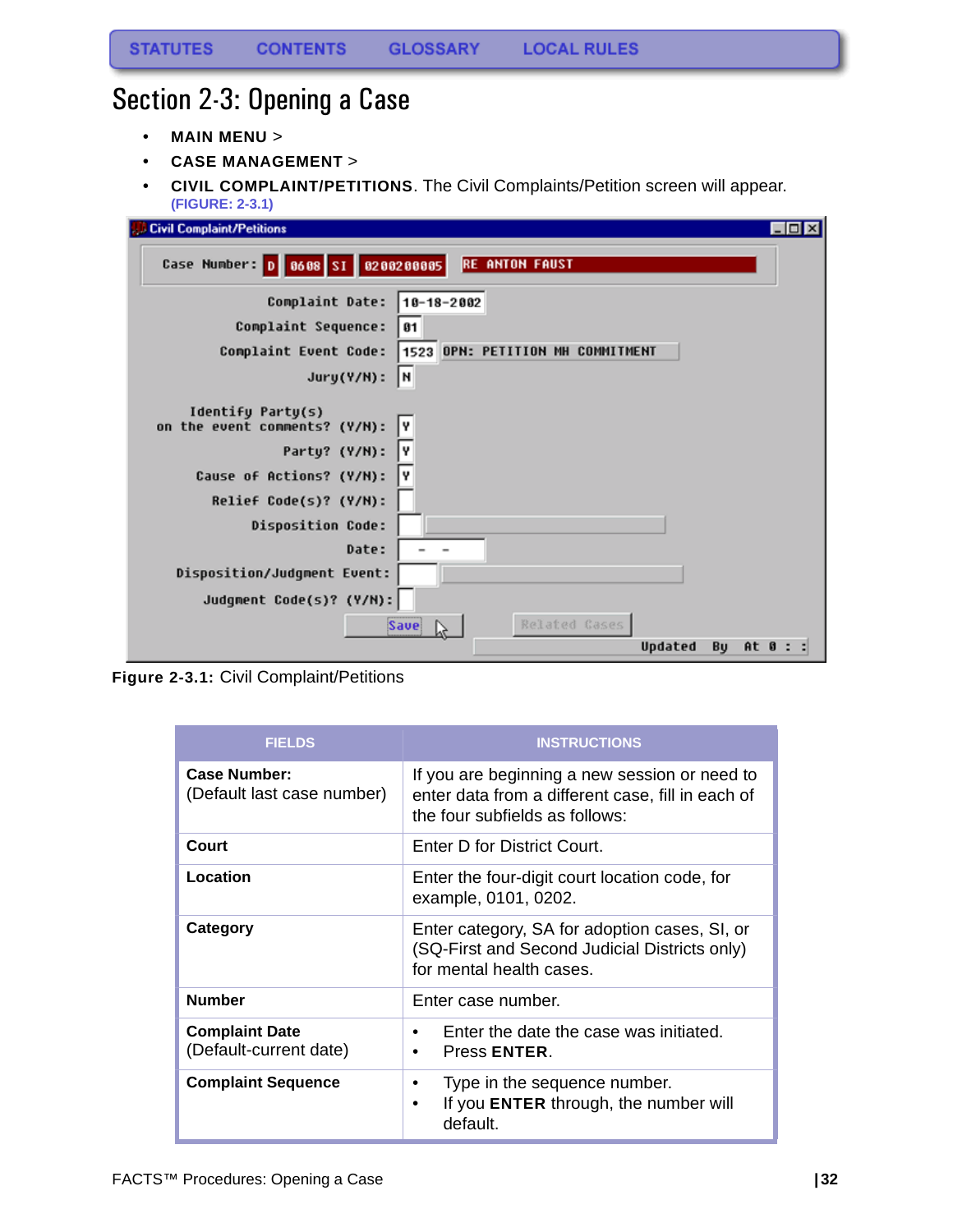| <b>STATUTES</b> | <b>CONTENTS</b> | <b>GLOSSARY</b> | <b>LOCAL RULES</b> |  |
|-----------------|-----------------|-----------------|--------------------|--|
|                 | _______         |                 |                    |  |

| <b>FIELDS</b>               | <b>INSTRUCTIONS</b>                                                                                               |
|-----------------------------|-------------------------------------------------------------------------------------------------------------------|
| <b>Complaint Event Code</b> | Select an event code from the list below:<br>The event code for adoption cases is<br>usually 1513, OPN: Petition. |

| <b>EVENT</b><br><b>CODE</b> | <b>DESCRIPTION</b>                      |      |                                         |
|-----------------------------|-----------------------------------------|------|-----------------------------------------|
| 1520                        | <b>OPN:</b> Notice of Admission         | 2522 | RPN: Notice of Admission                |
| 1521                        | <b>OPN: Petition Treatment Guardian</b> | 2523 | <b>RPN: Petition Treatment Guardian</b> |
| 1522                        | <b>OPN: Application for Meds</b>        | 2524 | <b>RPN: Application for Meds</b>        |
| 1523                        | <b>OPN: Petition MH Commitment</b>      | 2525 | <b>RPN: Petition MH Commitment</b>      |
| 1524                        | <b>OPN: Pet/Appl MH Evaluation</b>      | 2526 | <b>RPN: Pet/Appl MH Evaluation</b>      |
| 1525                        | <b>OPN: Pet MH Commit/TG</b>            | 2527 | RPN: Pet MH Commit/TG                   |

| Jury                                                     | <b>ENTER</b> through this field.                                       |  |
|----------------------------------------------------------|------------------------------------------------------------------------|--|
| <b>Identify Parties on the event</b><br>comments? (Y/N): | Enter Y.                                                               |  |
| Party:                                                   | Enter Y.<br>The Complaint Party Screen will pop-up.<br>(FIGURE: 2-3.2) |  |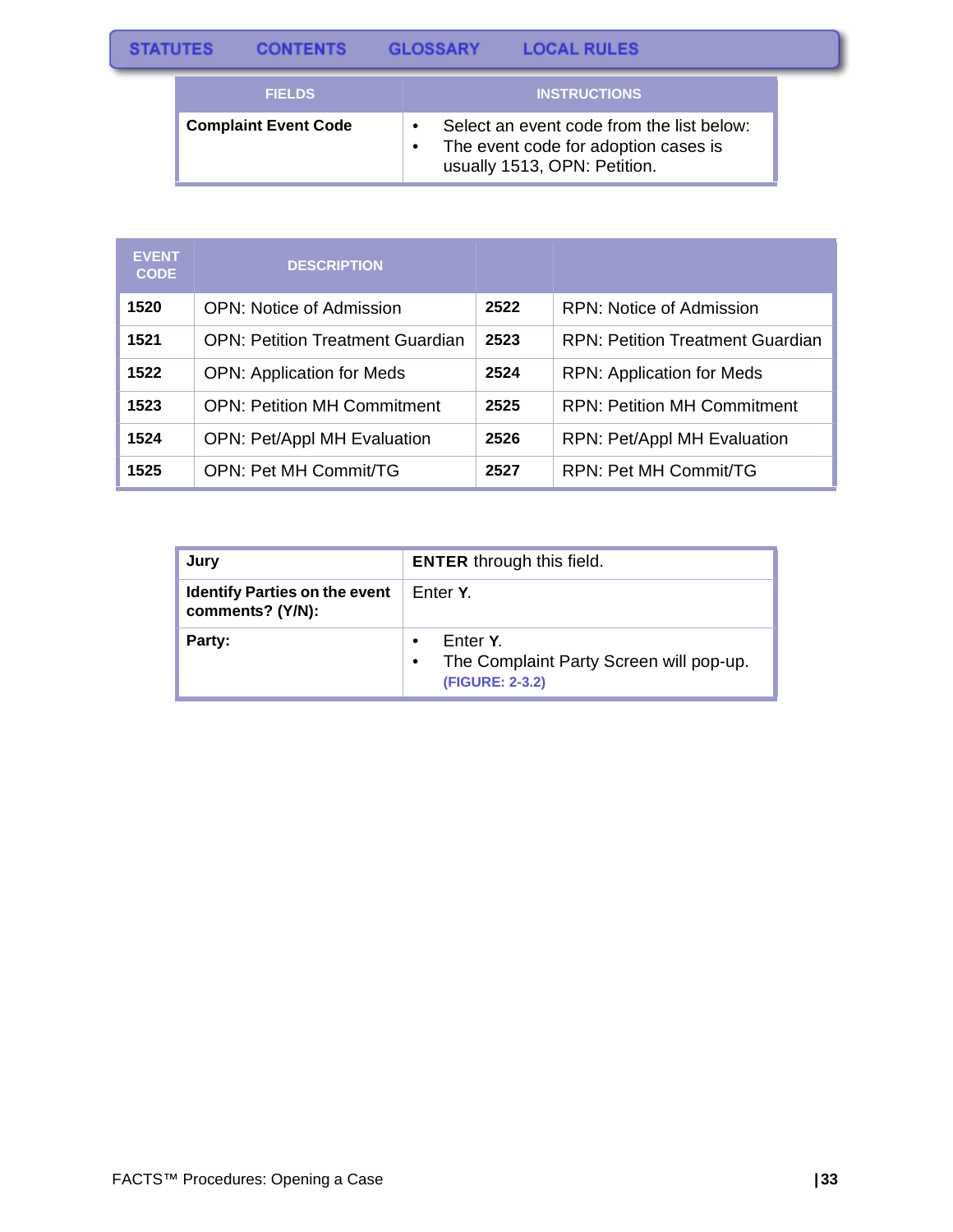

**Figure 2-3.2:** Complaint Party Screen

| Check the parties to see if they are correct.<br>$\bullet$<br>If they are, press CTRL T to save.<br>If not, delete any parties that do not apply<br>$\bullet$<br>to this complaint, e.g., Special<br>Commissioner, or<br>If parties are missing, go up to SCREENS<br>> CASE MANAGEMENT > PARTY<br><b>NAMES</b> and enter the missing parties. |
|-----------------------------------------------------------------------------------------------------------------------------------------------------------------------------------------------------------------------------------------------------------------------------------------------------------------------------------------------|
| You will return to the Civil Complaints/Petition<br>screen. (FIGURE: 2-3.3)                                                                                                                                                                                                                                                                   |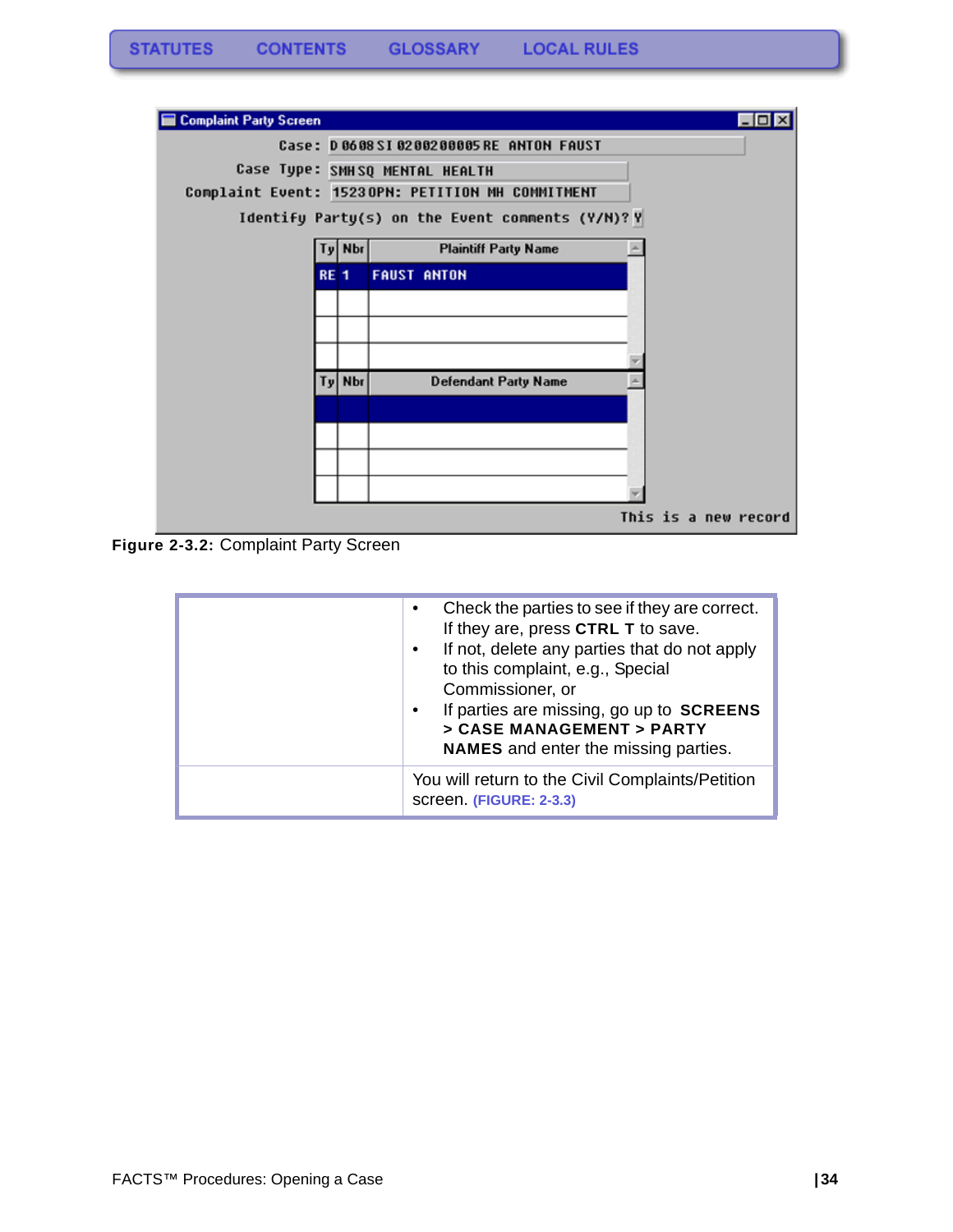| Identify Party(s)<br>on the event comments? (Y/N): Y |                      |
|------------------------------------------------------|----------------------|
| Party? (Y/N):                                        |                      |
| Cause of Actions? (Y/N):<br>l٧                       |                      |
| Relief Code(s)? (Y/N):                               |                      |
| <b>Disposition Code:</b>                             |                      |
| Date:                                                |                      |
| Disposition/Judgment Event:                          |                      |
| Judgment Code(s)? (Y/N):                             |                      |
| Save!                                                | Related Cases        |
|                                                      | Updated<br>Bu<br>At. |

**Figure 2-3.3:** Civil Complaint/Petitions

| <b>Cause of Actions: (Y/N)</b> | Enter Y for yes and press ENTER.<br>$\bullet$<br>The Cause of Actions screen will pop-up.<br>(FIGURE: 2-3.4)<br>Any information entered in the Party<br>$\bullet$<br>Names screen will appear on the Cause of<br>Actions screen. |
|--------------------------------|----------------------------------------------------------------------------------------------------------------------------------------------------------------------------------------------------------------------------------|
|--------------------------------|----------------------------------------------------------------------------------------------------------------------------------------------------------------------------------------------------------------------------------|

| <b>Cause of Actions</b>                                                                                                      | $\Box$ o x                                                                         |  |  |  |  |  |
|------------------------------------------------------------------------------------------------------------------------------|------------------------------------------------------------------------------------|--|--|--|--|--|
|                                                                                                                              | Case: D 0608SI 0200200005 RE ANTON FAUST                                           |  |  |  |  |  |
| Case Type: SMHSQ MENTAL HEALTH<br>Complaint Event: 15230PN: PETITION MH COMMITMENT<br>Event Date: 10-18-2002<br>Sequence: 01 |                                                                                    |  |  |  |  |  |
|                                                                                                                              | Cause of Actions sequence: 0001 Cause of Actions: PIC ADULT INVOLUNTARY COMMITMENT |  |  |  |  |  |
| Contested: C Yes G No                                                                                                        | Jury: C Yes G No                                                                   |  |  |  |  |  |
| <b>Disposition Code:</b>                                                                                                     |                                                                                    |  |  |  |  |  |
| Disposition Date:                                                                                                            |                                                                                    |  |  |  |  |  |
| Disposition Event Code:                                                                                                      |                                                                                    |  |  |  |  |  |
| <b>Plaintiff Party Name</b><br><b>No</b>                                                                                     | PT No<br><b>Defendant Party Name</b>                                               |  |  |  |  |  |
| <b>RE 001 FAUST ANTON</b>                                                                                                    |                                                                                    |  |  |  |  |  |
|                                                                                                                              |                                                                                    |  |  |  |  |  |
|                                                                                                                              |                                                                                    |  |  |  |  |  |
|                                                                                                                              |                                                                                    |  |  |  |  |  |
|                                                                                                                              | <b>Hodatod</b><br><b>Ru</b><br>$0+$                                                |  |  |  |  |  |

**Figure 2-3.4:** Cause of Actions



**CAUTION | DO NOT ENTER MINOR CHILDREN IN EITHER THE PLAINTIFF OR DEFENDANT PARTY NAME FIELDS.**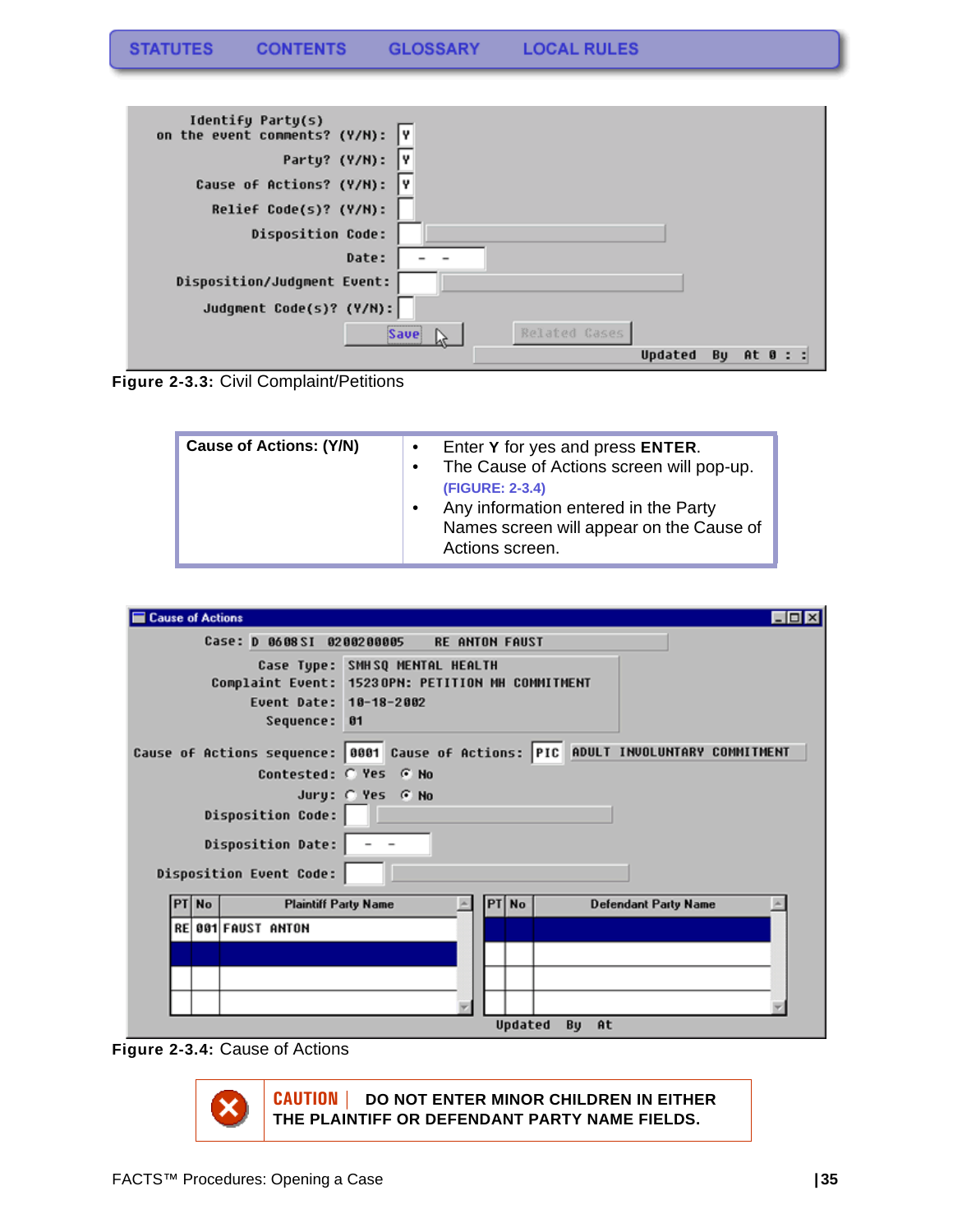|  |                          |   | GLOSSARY                      |                                                                                                                                                               |  |
|--|--------------------------|---|-------------------------------|---------------------------------------------------------------------------------------------------------------------------------------------------------------|--|
|  | <b>Cause of Actions:</b> | ٠ | below, or<br>the pop-up list. | Enter AAD for an adult adoption or JAD for<br>a juvenile adoption, or<br>Select a cause of action from the list<br>Press F1 and select a cause of action from |  |

| <b>COA</b> | <b>DESCRIPTION</b>                  | <b>COA</b> | <b>DESCRIPTION</b>                  |
|------------|-------------------------------------|------------|-------------------------------------|
| <b>AAC</b> | <b>Adult Alcohol Commitment</b>     | <b>PIC</b> | <b>Adult Involuntary Commitment</b> |
| <b>ASC</b> | Adult Substance Abuse<br>Commitment | <b>PVC</b> | <b>Adult Voluntary Commitment</b>   |
| <b>JAC</b> | Juvenile Alcohol Commitment         | <b>SMH</b> | Mental Health Transferred to DC     |
| <b>JIC</b> | Juvenile Involuntary Commitment     | <b>SMS</b> | <b>Sequestered Miscellaneous</b>    |
| <b>JSC</b> | Juvenile Substance Abuse            | <b>SVA</b> | Petition to View Adoption           |
| <b>JVC</b> | Juvenile Voluntary Commitment       |            |                                     |

|  |       | Cause of Actions sequence: 0001 Cause of Actions: PIC ADULT INVOLUNTARY COMMITMENT    |  |       |  |                             |  |
|--|-------|---------------------------------------------------------------------------------------|--|-------|--|-----------------------------|--|
|  |       | Contested: C Yes G No                                                                 |  |       |  |                             |  |
|  |       | Jury: @ Yes @ No<br>Disposition Code:<br>Disposition Date:<br>Disposition Event Code: |  |       |  |                             |  |
|  |       |                                                                                       |  |       |  |                             |  |
|  | PT No | <b>Plaintiff Party Name</b>                                                           |  | PT No |  | <b>Defendant Party Name</b> |  |
|  |       | <b>RE 001 FAUST ANTON</b>                                                             |  |       |  |                             |  |
|  |       |                                                                                       |  |       |  |                             |  |
|  |       |                                                                                       |  |       |  |                             |  |
|  |       |                                                                                       |  |       |  |                             |  |

**Figure 2-3.5:** Cause of Action Screens

| Contested:                   | Press ENTER twice.<br>Enter all the way down to the Plaintiff Party<br>Name field.<br>The other fields are not used in New<br>Mexico.                                                                                                |
|------------------------------|--------------------------------------------------------------------------------------------------------------------------------------------------------------------------------------------------------------------------------------|
| <b>Plaintiff Party Name:</b> | The cursor will rest in the PT field and<br>$\bullet$<br>flash.<br>Type in PT and press ENTER.<br>٠<br>The petitioner's name will default.<br>٠<br>Press F3 to move cursor to the PT field on<br>٠<br>the Defendant Party Name side. |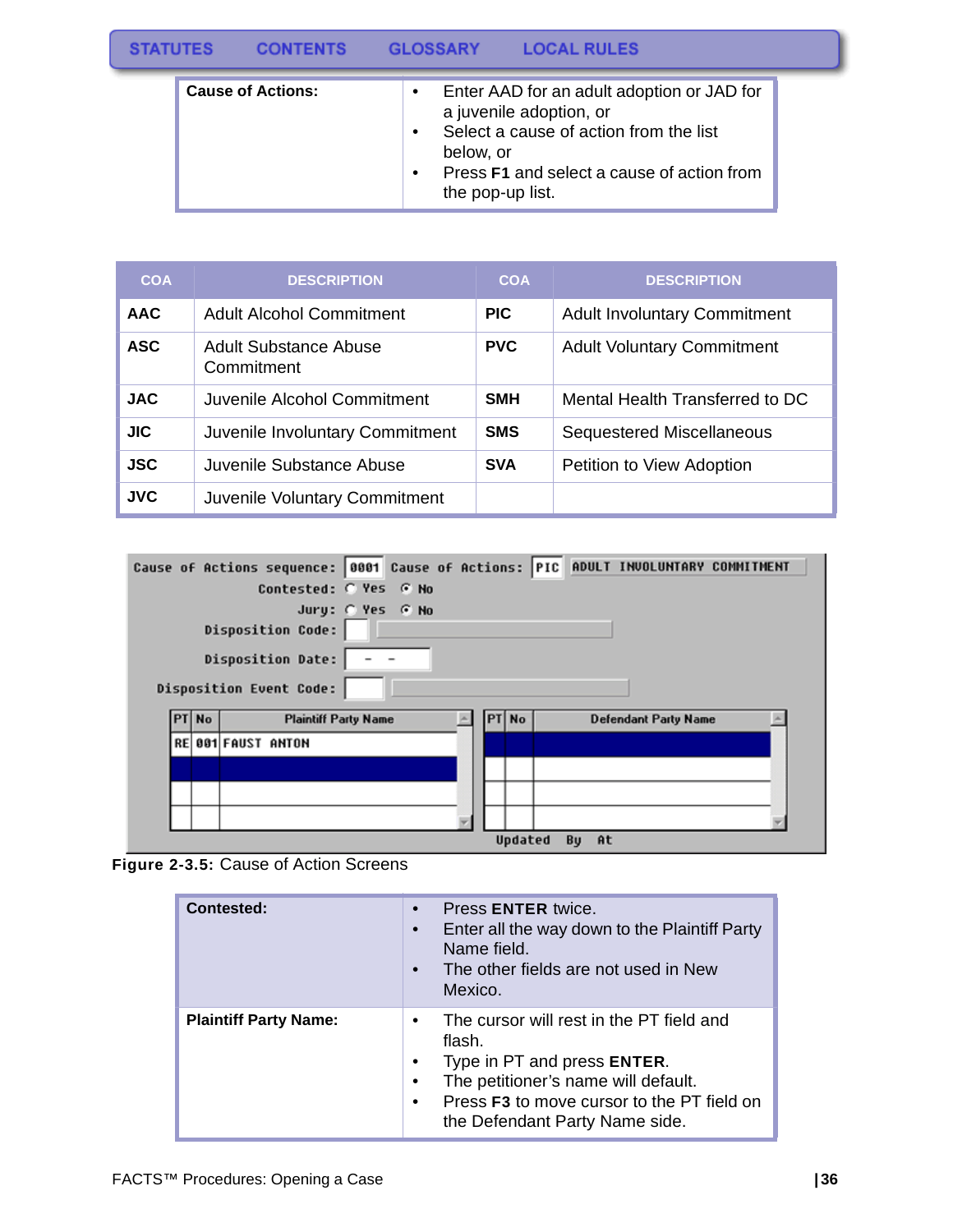|  | <b>LOCAL RULES</b> | <b>GLOSSARY</b> | <b>CONTENTS</b> | <b>STATUTES</b> |
|--|--------------------|-----------------|-----------------|-----------------|
|--|--------------------|-----------------|-----------------|-----------------|

| <b>Defendant Party Name:</b> | The cursor will rest in the D field and flash.<br>$\bullet$<br>Type in D and press <b>ENTER</b> .<br>The respondent's name will default.<br>Press F2 to move cursor to the PT field on |
|------------------------------|----------------------------------------------------------------------------------------------------------------------------------------------------------------------------------------|
|                              | the Plaintiff Party Name side, if needed.                                                                                                                                              |

| <b>PT</b> No | <b>Plaintiff Party Name</b> | PT No   |    | <b>Defendant Party Name</b> |  |
|--------------|-----------------------------|---------|----|-----------------------------|--|
|              | <b>REB91FAUST ANTON</b>     |         |    |                             |  |
|              |                             |         |    |                             |  |
|              |                             |         |    |                             |  |
|              |                             |         |    |                             |  |
|              |                             | Updated | Bu | <b>At</b>                   |  |



| Press the CTRL T keys to save and press<br>$\bullet$<br>ENTER.                                         |
|--------------------------------------------------------------------------------------------------------|
| A message will appear stating that the<br>$\bullet$<br>data has been saved.                            |
| Close this screen by clicking on the "X" in<br>$\bullet$<br>the upper right-hand corner or by pressing |
| the ESC key.                                                                                           |
| You will then be returned to the Civil<br>$\bullet$                                                    |
| Complaint/Petitions screen. (FIGURE: 2-3.7)                                                            |

| Relief Code(s)? (Y/N):      |                           |
|-----------------------------|---------------------------|
| <b>Disposition Code:</b>    |                           |
| Date:                       |                           |
| Disposition/Judgment Event: |                           |
| Judgment Code(s)? (Y/M):    |                           |
|                             | Related Cases<br>Save     |
|                             | At 0 : :<br>Updated<br>Bu |



| <b>CAUTION</b>   SAVE BUTTON                                                                                                             |
|------------------------------------------------------------------------------------------------------------------------------------------|
| You MUST click on the SAVE button when you return to<br>the Civil Complaint / Petition screen.<br>Otherwise, the data will be corrupted. |

| <b>Save Button</b> | As soon as you have completed the<br>appropriate fields, click the SAVE button. |
|--------------------|---------------------------------------------------------------------------------|
|                    |                                                                                 |

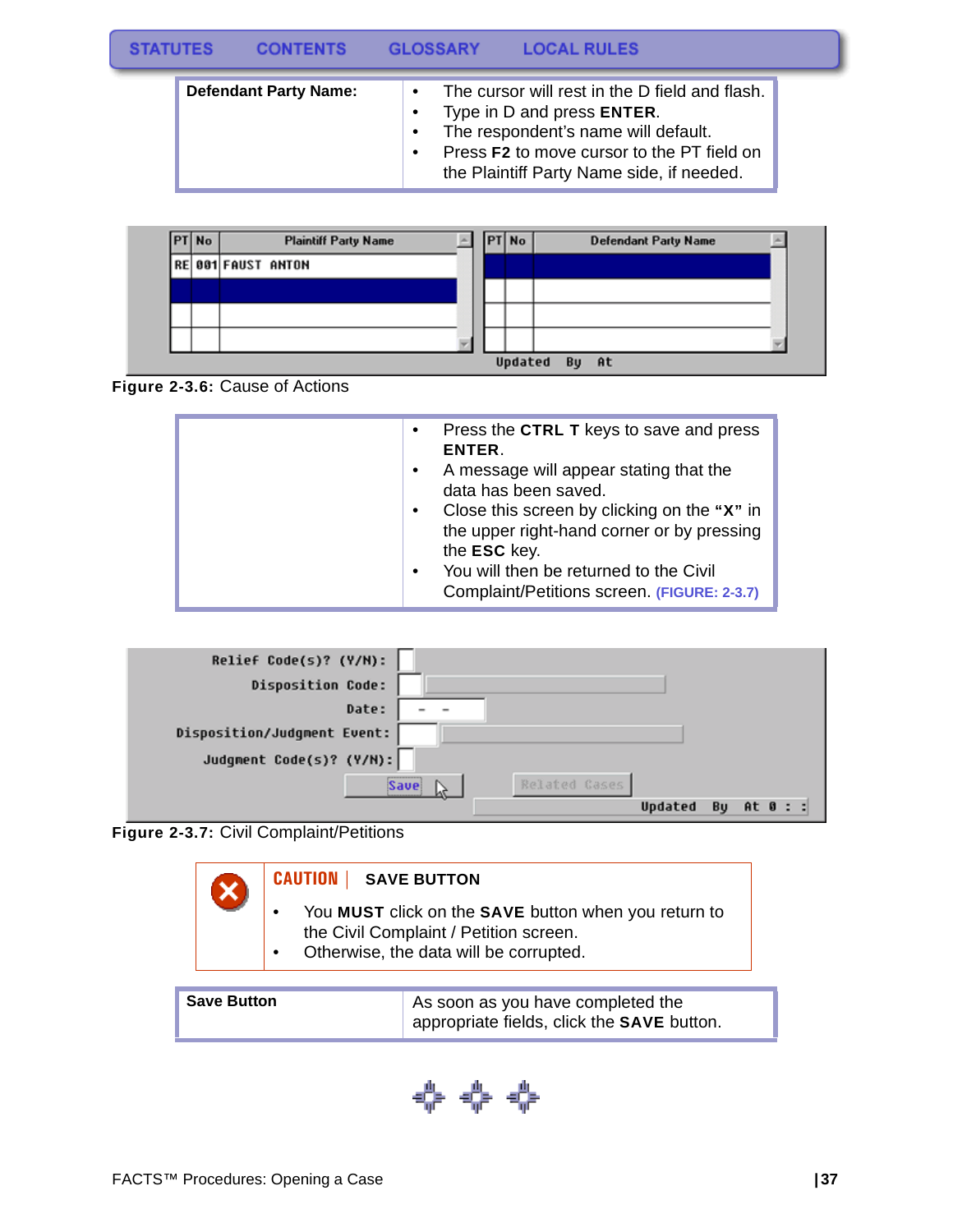## <span id="page-38-0"></span>Section 2-4: Docketing

Use the Case Docket screen to record events that occur in a case. These events record the progression of a case.

- **MAIN MENU** >
- **CASE MANAGEMENT** >
- **CASE DOCKET**. The Case Docket screen will appear. **(FIGURE: 2-4.1)** or
- Click on the **CASE DOCKET** button  $\left| \frac{1}{\mathbf{b}} \right|$  on the toolbar at the top of the screen.

| <b>Case Docket</b>  |                                                              |
|---------------------|--------------------------------------------------------------|
|                     | Case Numbers D   0608 SI 0200200005 RE ANTON FAUST           |
|                     | Event Date: $10-18-2002$ Event Sequence: 02                  |
|                     | Event Code: 8794 INDIGENCY DETERMINATION                     |
|                     |                                                              |
|                     | Schedule Calendar Event? N<br>Calendar Days:                 |
| Issue Form?         | Form:                                                        |
| <b>Action Code:</b> | Action Date:                                                 |
|                     | Deputy Code: 510 FIVE TESTER<br>Judge Code: LUB U LEE VESELY |
| Party:              | Count:<br>Quantity:                                          |
| Reopen(Y/N): N      |                                                              |
| Instrument:         | Bond Type:                                                   |
| <b>Bondsman:</b>    |                                                              |
| Underwriter:        | <b>Result Code:</b>                                          |
|                     | Descriptive Data (Y/M)?: $\boxed{v}$ Edit                    |
|                     | Save \ Related Cases                                         |
|                     | Updated 10/18/2002 By test5 At 15:53                         |

**Figure 2-4.1:** Case Docket

| <b>FIELD NAMES</b>                                          | <b>INSTRUCTIONS</b>                                                                          |
|-------------------------------------------------------------|----------------------------------------------------------------------------------------------|
| Case Number:<br>(Default-last case number<br>you worked in) | Enter the data as follows if you start a new<br>session or enter data from a different case. |
| Court                                                       | Enter D for District Court.                                                                  |
| Location                                                    | Enter the four-digit court location code, for<br>example, 0101, 0202.                        |
| Category                                                    | Enter category, SA, SI, or SQ.                                                               |
| <b>Number</b>                                               | Enter case number.                                                                           |
| <b>Event Date</b><br>(Default-current date)                 | Enter file stamp date.                                                                       |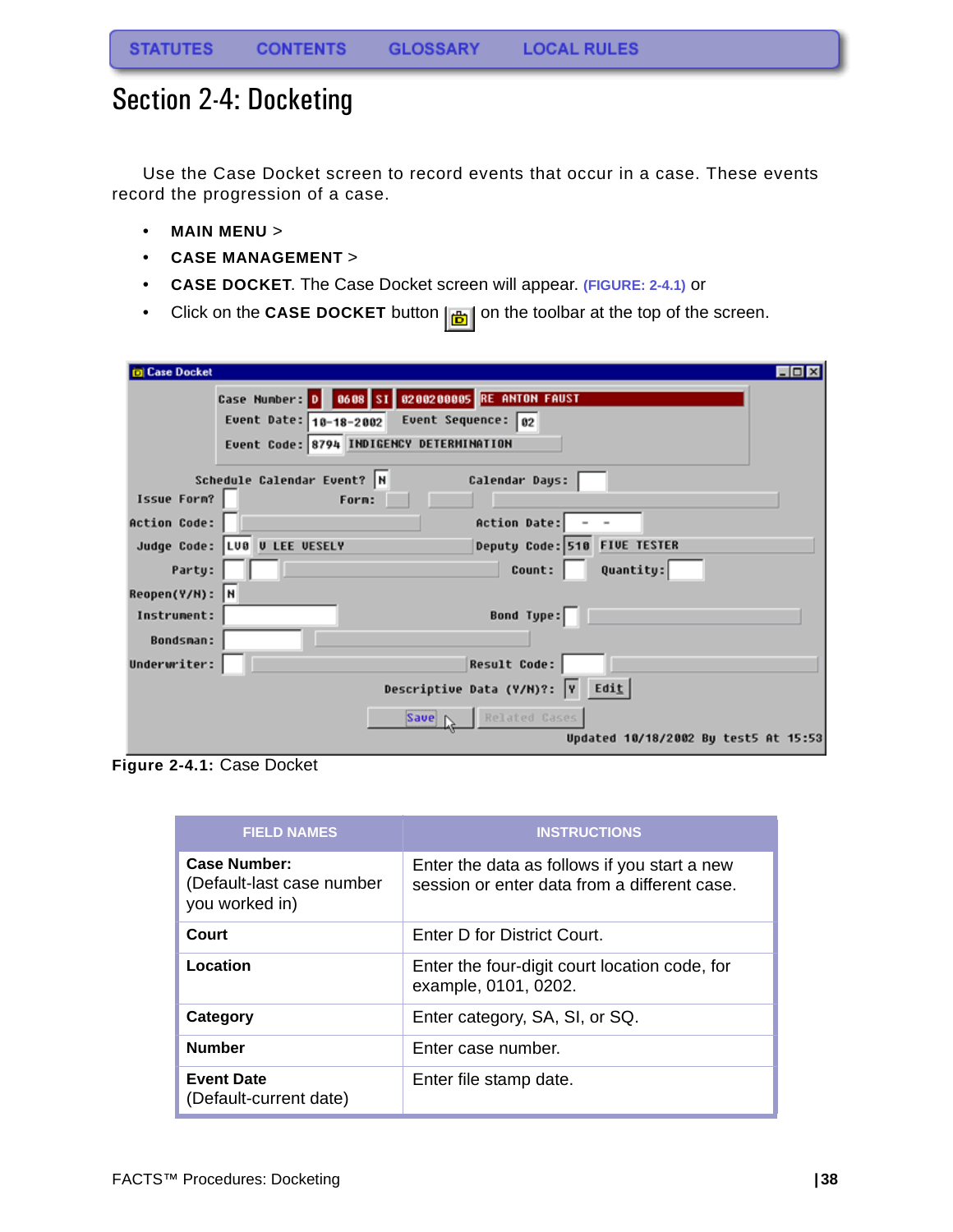| <b>FIELD NAMES</b>                          | <b>INSTRUCTIONS</b>                                                                                                               |  |
|---------------------------------------------|-----------------------------------------------------------------------------------------------------------------------------------|--|
| <b>Event Sequence</b>                       | This field will default to the next sequence<br>$\bullet$<br>number or<br>Press F1 for a list that has already been<br>entered.   |  |
| <b>Event Code</b>                           | Enter appropriate event code.                                                                                                     |  |
| <b>Schedule Calendar Event?</b>             |                                                                                                                                   |  |
| <b>Calendar Days:</b>                       |                                                                                                                                   |  |
| <b>Issue Form:</b>                          |                                                                                                                                   |  |
| <b>Action Code:</b>                         | FACTS™ will input a default value based on<br>the event code you entered.                                                         |  |
| <b>Action Date:</b>                         |                                                                                                                                   |  |
| <b>Judge Code:</b>                          | Judge will default.<br>$\bullet$<br>Delete if another judge presided over<br>$\bullet$<br>event, and<br>Enter correct judge.<br>٠ |  |
| <b>Deputy Code:</b><br>(Default-User login) |                                                                                                                                   |  |
| Party                                       | Enter Party type and number if event is<br>$\bullet$<br>party specific, such as a warrant.<br>Press ENTER button.                 |  |
| <b>Enter through other Fields</b>           |                                                                                                                                   |  |
| <b>Descriptive Data:</b>                    | Click on the <b>EDIT</b> button.<br>$\bullet$<br>The Event Description screen will pop-up.<br>(FIGURE: 2-4.2)                     |  |

#### Event Description Case Details-Case Number: D 0608 SI 0200200005 Event Date: 10-18-2002 Event Seq: 02 Event Code: 8794 INDIGENCY DETERMINATION Standard Description Code: |

Comments-

INDIGENCY DETERMINATION AFFIDAVIT



**CAUTION | THE TEXT DOES NOT WRAP TO THE NEXT LINE. PRESS ENTER TO GO TO THE NEXT LINE.**

 $\vert x \vert$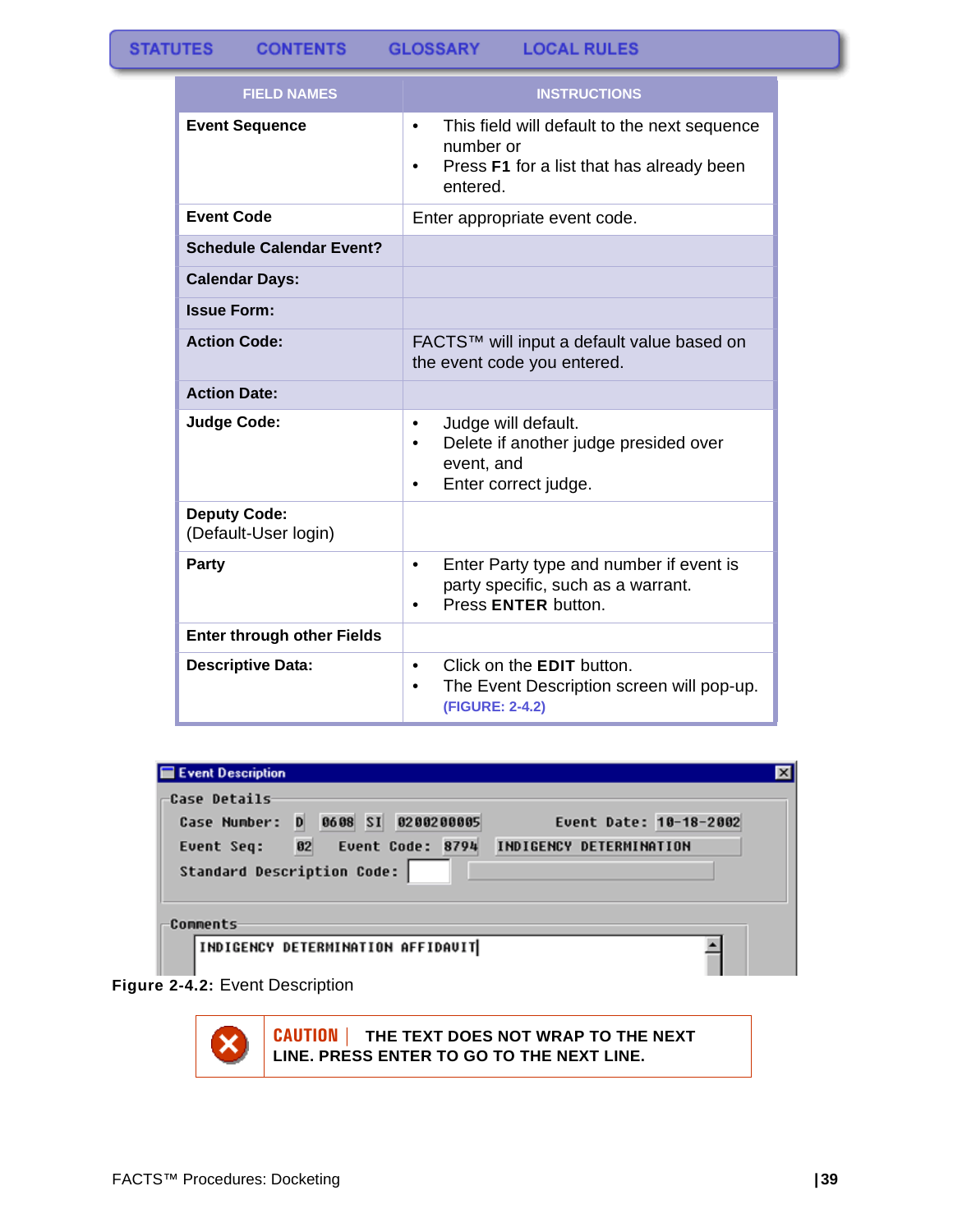#### **STATUTES CONTENTS GLOSSARY LOCAL RULES**

| <b>Standard Description Code</b> | These are codes that correspond to event<br>$\bullet$<br>codes.<br>When they are entered, standard text that<br>$\bullet$<br>has been written by court personnel<br>appears in the comments section of the<br>screen.<br>You can edit the standard text or add to it.<br>$\bullet$ |
|----------------------------------|------------------------------------------------------------------------------------------------------------------------------------------------------------------------------------------------------------------------------------------------------------------------------------|
|                                  | <b>ENTER</b> until you reach the comments field<br>$\bullet$<br>and type in descriptive text.<br>Press CTRL T to save.<br>$\bullet$<br>Press <b>ENTER</b> or click <b>OK</b> to exit out.                                                                                          |

| Descriptive Data (Y/H)?: $\boxed{Y}$ Edit |                                      |  |  |
|-------------------------------------------|--------------------------------------|--|--|
| Related Cases<br>Save N                   |                                      |  |  |
|                                           | Updated 10/18/2002 By test5 At 15:53 |  |  |

**Figure 2-4.3:** Case Docket

| <b>Save Button</b> | Tab to <b>SAVE</b> button. (FIGURE: 2-4.3)<br>Click button or press ENTER. |
|--------------------|----------------------------------------------------------------------------|
| <b>Message Box</b> | Click OK or press ENTER button to get the<br>message box to disappear.     |

| <b>D</b> Case Docket                               |  |
|----------------------------------------------------|--|
| Case Numbers D   0608 SI 0200200005 RE ANTON FAUST |  |
| Event Date: $10-18-2002$ Event Sequence: 02        |  |
| Event Code: 8794 INDIGENCY DETERMINATION           |  |

**Figure 2-4.4:** Case Docket

| The cursor will return to the event date<br>$\bullet$ |
|-------------------------------------------------------|
| field (FIGURE: 2-4.4)                                 |
| Shift tab to the case number to docket<br>$\bullet$   |
|                                                       |
| another event or                                      |
| Shift tab twice to docket to another case or          |
| Click on the "X" in the upper right-hand<br>$\bullet$ |
| corner to exit the screen.                            |
|                                                       |

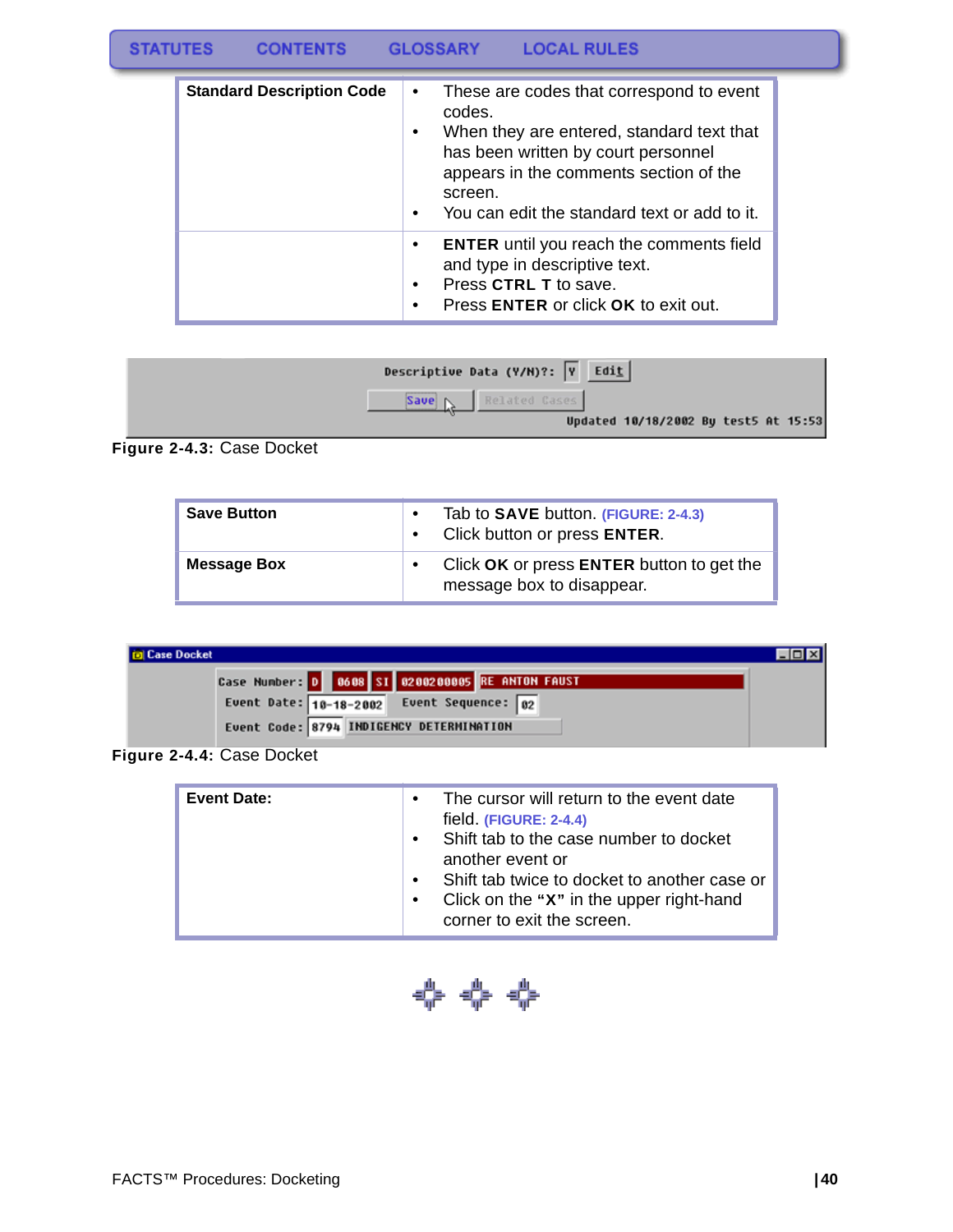### <span id="page-41-0"></span>Section 2-5: Closing Case Using the Civil Complaint/Petitions Screen

The Civil Complaint/Petitions screen is used to open and close mental health commitment petitions.

- **MAIN MENU** >
- **CASE MANAGEMENT** >
- **CIVIL COMPLAINT/PETITIONS**. The Civil Complaints/Petition screen will appear. **(FIGURE: 2-5.1)**

| <b>Civil Complaint/Petitions</b>                                                                                  | $\Box$ o $\mathbf{x}$ |
|-------------------------------------------------------------------------------------------------------------------|-----------------------|
| Case Number: D<br><b>RE ANTON FAUST</b><br>608 SI 200200005                                                       |                       |
| Complaint Date:<br>10-18-2002<br>Complaint Sequence:<br>1523 OPN: PETITION MH COMMITMENT<br>Complaint Event Code: |                       |
| l۲<br>$Jury(Y/N)$ :                                                                                               |                       |
| Identify Party(s)<br>on the event comments? (Y/N):<br>I۷                                                          |                       |
| Party? (Y/N):<br>Cause of Actions? (Y/N):                                                                         |                       |
| Relief Code(s)? (Y/N):                                                                                            |                       |
| PD PETITION DENIED<br><b>Disposition Code:</b>                                                                    |                       |
| Date:<br>10-18-2002                                                                                               |                       |
| 3538 CLS: MENTAL HEALTH DISMISSAL<br>Disposition/Judgment Event:                                                  |                       |
| Judgment Code(s)? (Y/N): N                                                                                        |                       |
| Related Cases<br><b>Save</b>                                                                                      |                       |
| Updated 10/18/2002 By test5 At 15:55                                                                              |                       |

**Figure 2-5.1:** Civil Complaint/Petitions

| <b>FIELD NAMES</b>                         | <b>INSTRUCTIONS</b>                                                                                                                  |
|--------------------------------------------|--------------------------------------------------------------------------------------------------------------------------------------|
| Case Number:<br>(Default last case number) | If you are beginning a new session or need to<br>enter data from a different case, fill in each of<br>the four subfields as follows: |
| Court                                      | Enter D for District Court.                                                                                                          |
| Location                                   | Enter the four-digit court location code, for<br>example, 0101, 0202.                                                                |
| Category                                   | Enter category, SA for adoption cases, SI or<br>SQ for Mental Health cases depending on your<br>in-house procedure.                  |
| <b>Number</b>                              | Enter case number.                                                                                                                   |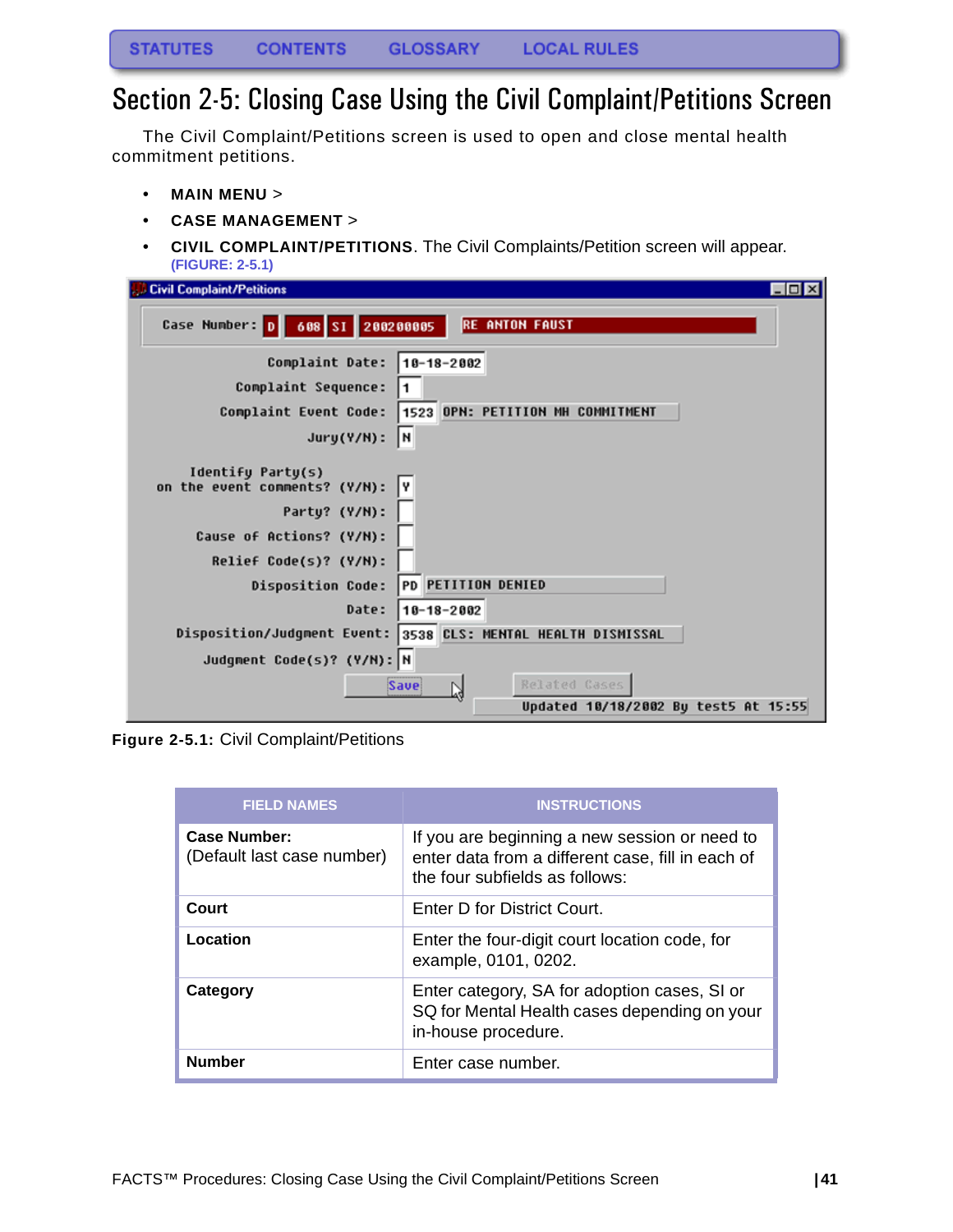#### **STATUTES CONTENTS GLOSSARY LOCAL RULES**

| <b>FIELD NAMES</b>                                                | <b>INSTRUCTIONS</b>                                                                                                                             |
|-------------------------------------------------------------------|-------------------------------------------------------------------------------------------------------------------------------------------------|
| <b>Complaint Date</b><br>(Default-current date)                   | Enter the date of the complaint.<br>$\bullet$<br>Press the F1 button to lookup the date.<br>٠<br>Press ENTER to select the complaint date.<br>٠ |
| <b>Complaint Sequence</b><br>(Default-next complaint<br>sequence) | Delete the number and enter the number 1.                                                                                                       |
| <b>Complaint Event Code</b>                                       |                                                                                                                                                 |
| Jury                                                              |                                                                                                                                                 |
| <b>Identify Parties on the event</b><br>comments? (Y/N):          |                                                                                                                                                 |
| Party:                                                            |                                                                                                                                                 |
| <b>Cause of Actions (Y/N)</b>                                     |                                                                                                                                                 |
| Relief Code(s)? (Y/N)                                             |                                                                                                                                                 |
| <b>Disposition Code</b>                                           | Enter the disposition code from one of the<br>٠<br>lists below, or<br>Press <b>F1</b> for a list of choices.                                    |

| <b>CODE</b> | <b>DISPOSITION DESCRIPTION</b> |
|-------------|--------------------------------|
| DP          | Dismissed by Party             |
| DS          | Dismissed                      |
| NT          | Non-Jury Trial                 |
| OD          | <b>Other Disposition</b>       |
| DР          | Dismissed by Party             |
| PD          | <b>Petition Denied</b>         |
| <b>PG</b>   | <b>Petition Granted</b>        |
| SD          | Stipulated                     |

| Date:                       | Enter file stamp date of the pleading.        |  |
|-----------------------------|-----------------------------------------------|--|
| <b>Disposition/Judgment</b> | Enter the appropriate closing event code from |  |
| Event:                      | one of the lists below.                       |  |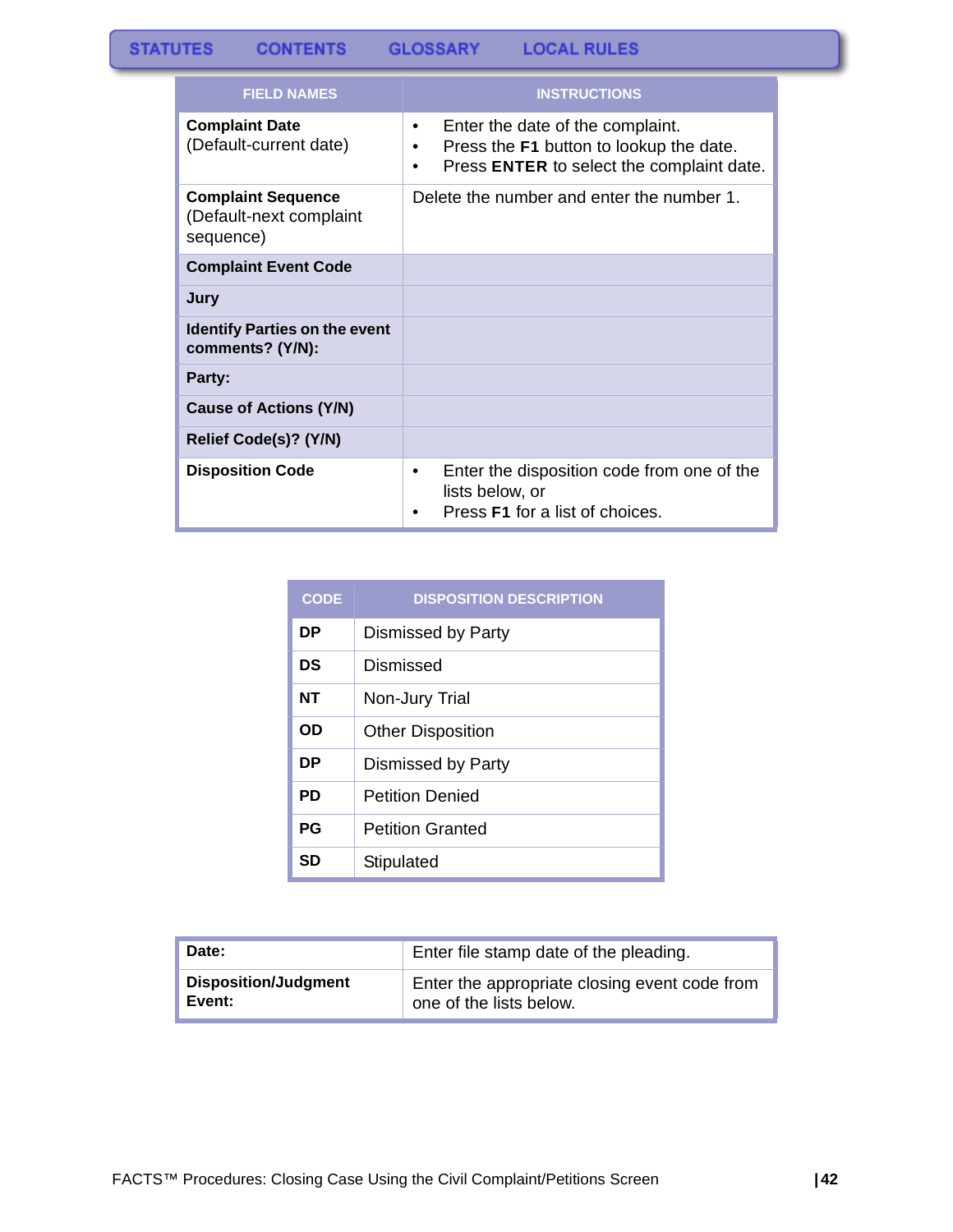| <b>CODE</b> | <b>EVENT DESCRIPTION</b>            |
|-------------|-------------------------------------|
| 3500        | CLS: Administrative Close           |
| 3508        | <b>CLS: Dismissal by Party</b>      |
| 3509        | CLS: Dismissal LOP                  |
| 3537        | CLS: Mental Health Commitment       |
| 3538        | <b>CLS: Mental Health Dismissal</b> |
| 3548        | <b>CLS: Order of Dismissal</b>      |
| 3549        | <b>CLS: Stipulated Order</b>        |
| 3550        | CLS: Order/Order to Close           |
| 3555        | CLS: Treatment Guardian Order       |
| 3560        | CLS: Order Petition/Motion Granted  |
| 3571        | <b>CLS: Judgment and Order</b>      |

| <b>Civil Complaint/Petitions</b><br>$   \times$                                                                                                                                                               |
|---------------------------------------------------------------------------------------------------------------------------------------------------------------------------------------------------------------|
| Case Number: 0 688 SI 200200005<br><b>RE ANTON FAUST</b>                                                                                                                                                      |
| Complaint Date:<br>$10 - 18 - 2002$<br>Complaint Sequence:<br>1523 OPN: PETITION MH COMMITMENT<br>Complaint Event Code:<br>l۲<br>$Jury(Y/N)$ :                                                                |
| Identify Party(s)<br>on the event comments? (Y/N):<br>Y<br>Party? (Y/N):<br>Cause of Actions? (Y/N):<br>Relief Code(s)? (Y/N):<br>PD PETITION DENIED<br><b>Disposition Code:</b><br>Date:<br>$10 - 18 - 2002$ |
| Disposition/Judgment Event: 3538 CLS: MENTAL HEALTH DISMISSAL<br>Judgment Code(s)? (Y/N): N<br>Related Cases<br>Save<br>W<br>Updated 10/18/2002 By test5 At 15:55                                             |

**Figure 2-5.2:** Civil Complaints/Petitions

| Judgment Code(s)? (Y/N) |  |
|-------------------------|--|
|-------------------------|--|